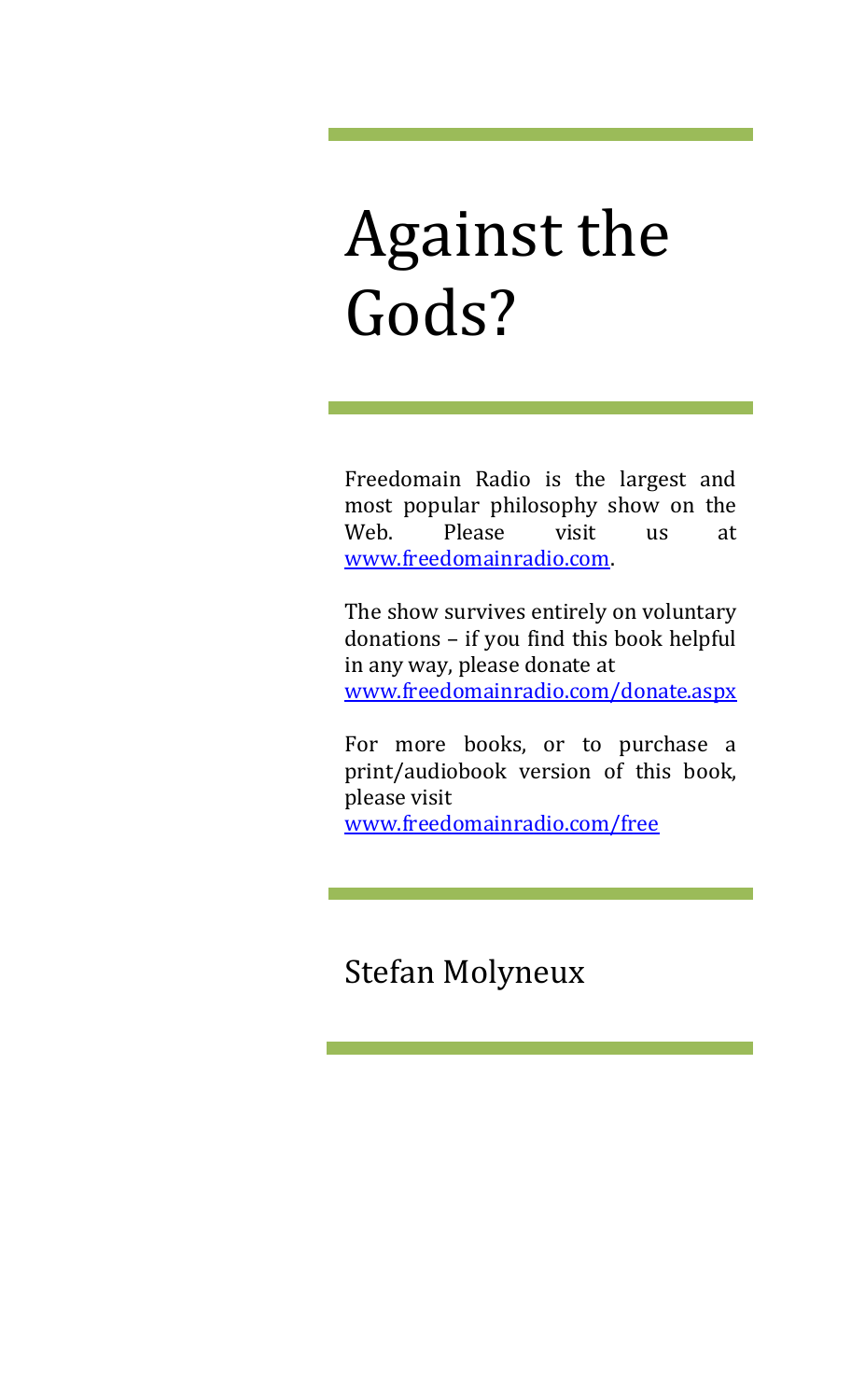By the same author:

*On Truth: The Tyranny of Illusion*

*Universally Preferable Behaviour: A Rational Proof of Secular Ethics*

*Real–Time Relationships: The Logic of Love*

*Practical Anarchy: The Freedom of the Future*

*Everyday Anarchy: The Freedom of Now*

*How (not) to Achieve Freedom*

*The God of Atheists (A Novel)*

*Revolutions (A Novel)*

Available a[t http://www.freedomainradio.com/free](http://www.freedomainradio.com/free)

For my beloved wife Christina, who teaches me all that is true, and shows me everything that is possible…

I would like to thank the listeners of Freedomain Radio, whose passion, generosity and participation has made this book – and all the books to come – possible. Thank you for the gift of this time.

Freedomain Radio is the most popular philosophy show on the Internet.

Please visit Freedomain Radio at [www.freedomainradio.com](http://www.freedomainradio.com/) for more free podcasts, videos – as well as a thriving message board.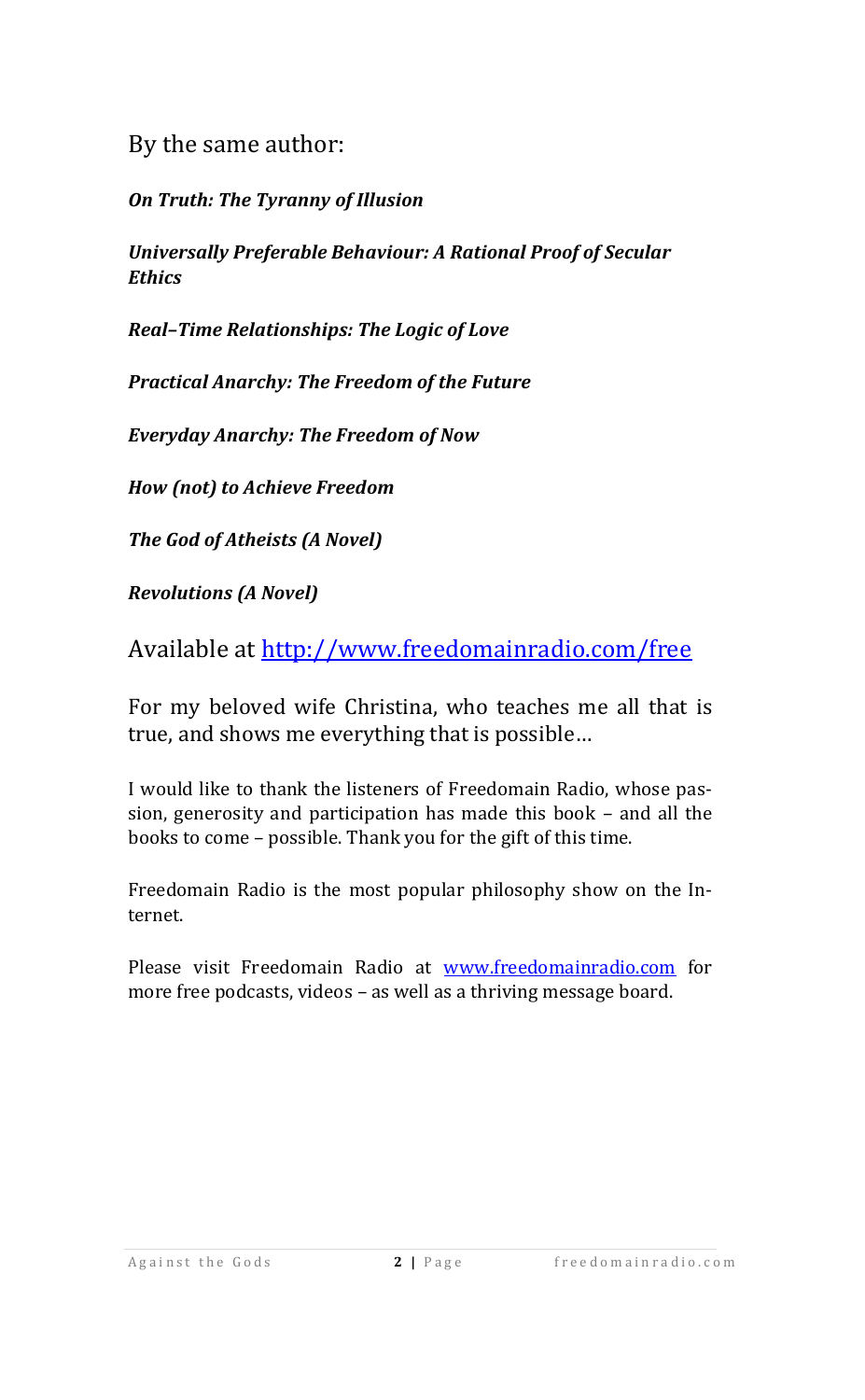#### **CONTENTS**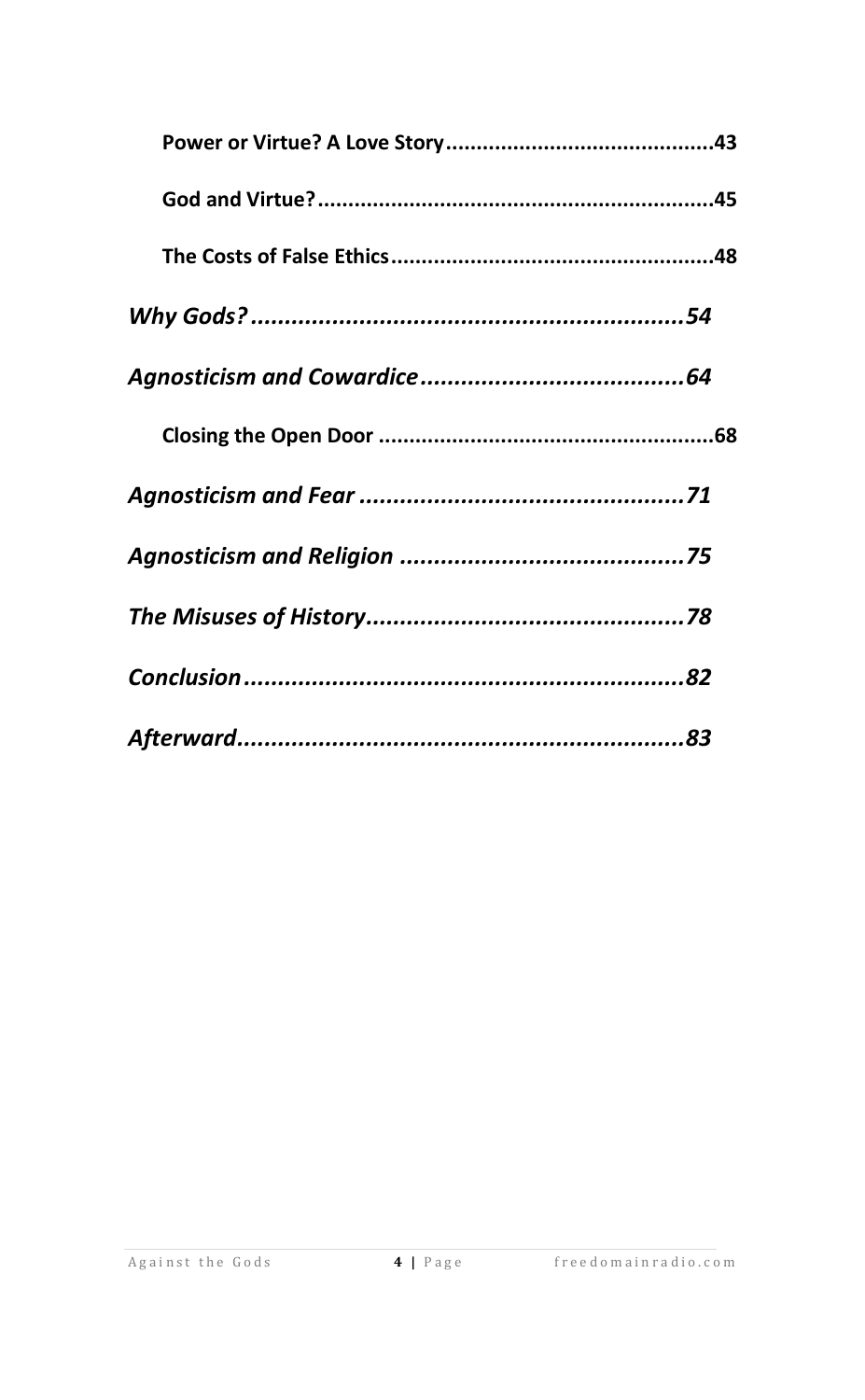#### **FOREWORD**

#### **Escaping the Cave: Philosophy, Agnosticism, and the Academy**

Philosophy has lost its way: Graduate students and faculty research ever more obscure and inconsequential topics; students speak in vernacular that insulates their arguments from criticism because nobody can understand what they're saying; paths of philosophical inquiry are blocked by diversity boards; professors are held hostage to political correctness, etc. Worse still, philosophy as it's found in the academy has become a culture of pretending – pretending one understands arguments one does not and pretending that obfuscation is a sign of intellectual virtue.

Rather than attempting to eradicate these disturbing values, academic philosophers have institutionalized them. Where there was once free expression, genuine inquiry, and an emphasis on clarity and rigor, now there's limited expression, hampered inquiry, and an emphasis on issues that matter to almost nobody except the very, very few philosophers who study them.

It's no surprise, then, that it would take someone from outside the academy to write with clarity, purpose, and freedom of expression; someone who doesn't attempt to stupefy readers, or to protect them from offense, but to clear up complicated issues so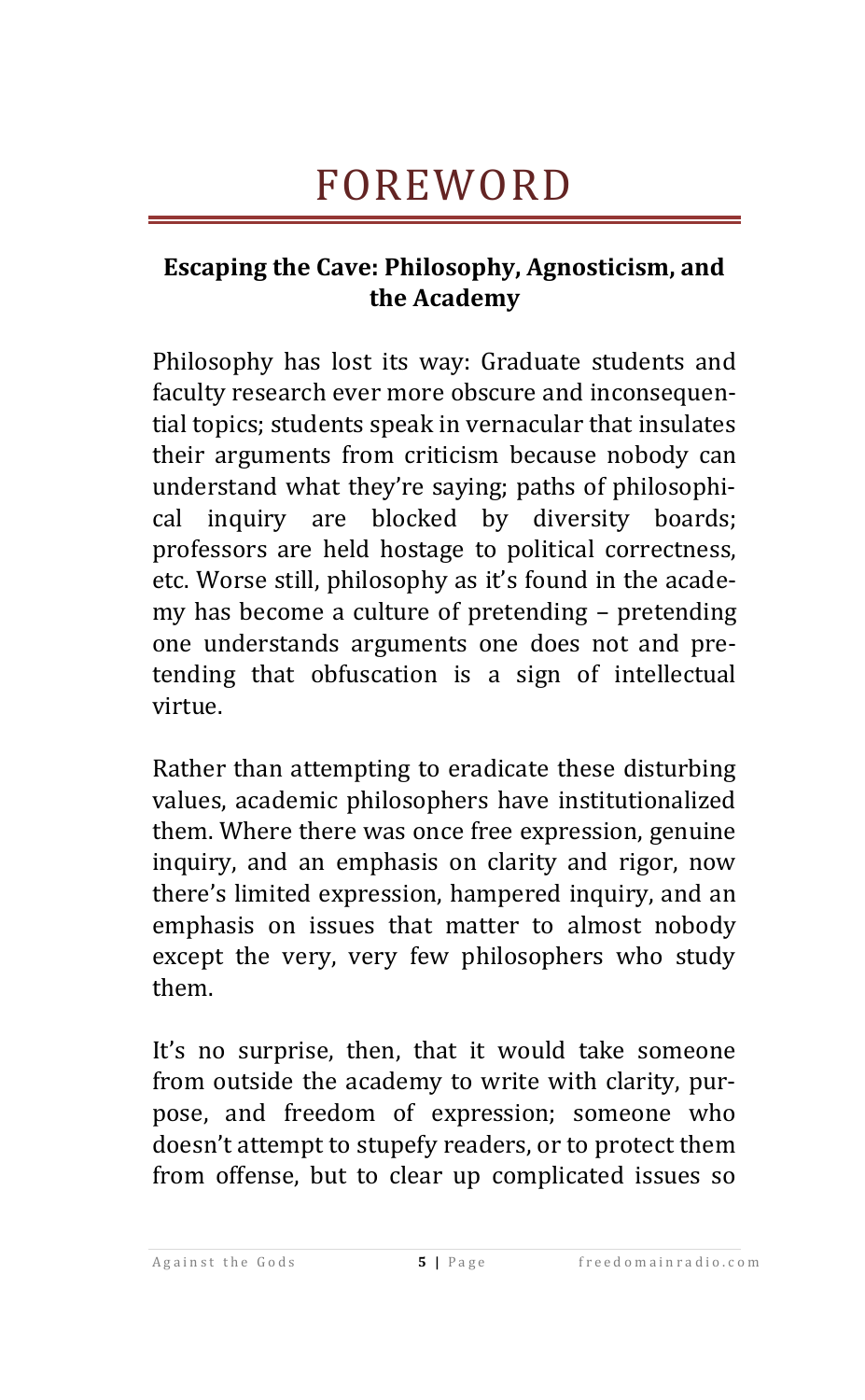that literally billions of people can align their beliefs with reality.

In *Against the Gods*, Molyneux isn't concerned with people's feelings, or about showing how smart he is by using terms few outside of academic philosophy understand, or about being shut down by offices of diversity, equity, and inclusion, or about not upsetting anyone so he'll have a chance at tenure, or about pretending to know things he doesn't so his peers will show their approbation.

*Against the Gods* is a crystal clear, honest, sincere, and blunt roadmap out of the morass of agnosticism and poor ways of thinking. It lays out arguments about God, agnosticism, the supernatural, religion as child abuse, etc., that anyone can understand and act upon to lead a better life. *Against the Gods* is a tonic. It's an analeptic read that calls upon one to be honest with oneself about one's beliefs – specifically one's beliefs about God.

Where *Against the Gods* shines most brightly is in the linguistic and conceptual analysis of agnosticism. Agnosticism, as Molyneux argues, is a position of intellectual and even emotional cowardice. He's right. Agnosticism is a cop-out. It's a position people profess to adopt because they're too fearful of the alternative (a godless universe), or too dishonest and insincere with themselves, or too afraid to offend others with the term "atheist."

*Against the Gods* is a nail in agnosticism's coffin. Molyneux is a pallbearer. Once we can finally and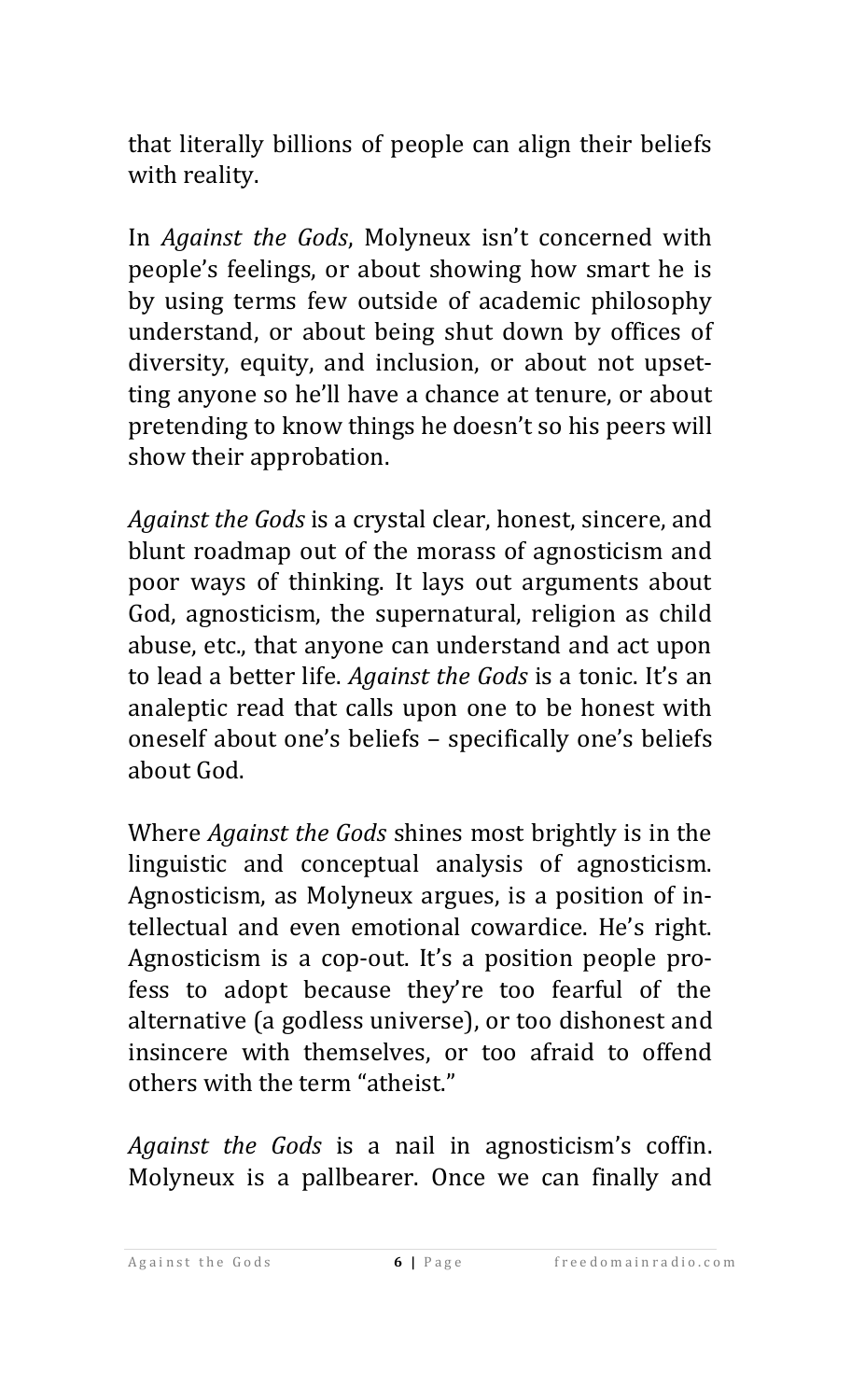permanently put agnosticism to rest, we can turn our attention to an even more pernicious scourge – faith. Molyneux has begun this journey for us by making an extraordinarily contribution to the much-overlooked dangers of agnosticism.

Public intellectuals like Molyneux, unencumbered by rigid, culturally shifting rules and arbitrary intellectual boundaries of academic philosophy departments, are agents of real, profound change in a much larger, much more meaningful landscape. *Against the Gods* is an outsider's philosophy book, uncharacteristic in its forthright nature and bold in its lack of pretension. It will indelibly alter your understanding of gods.

Peter Boghossian Philosophy Department Portland State University *A Manual for Creating Atheists*  @peterboghossian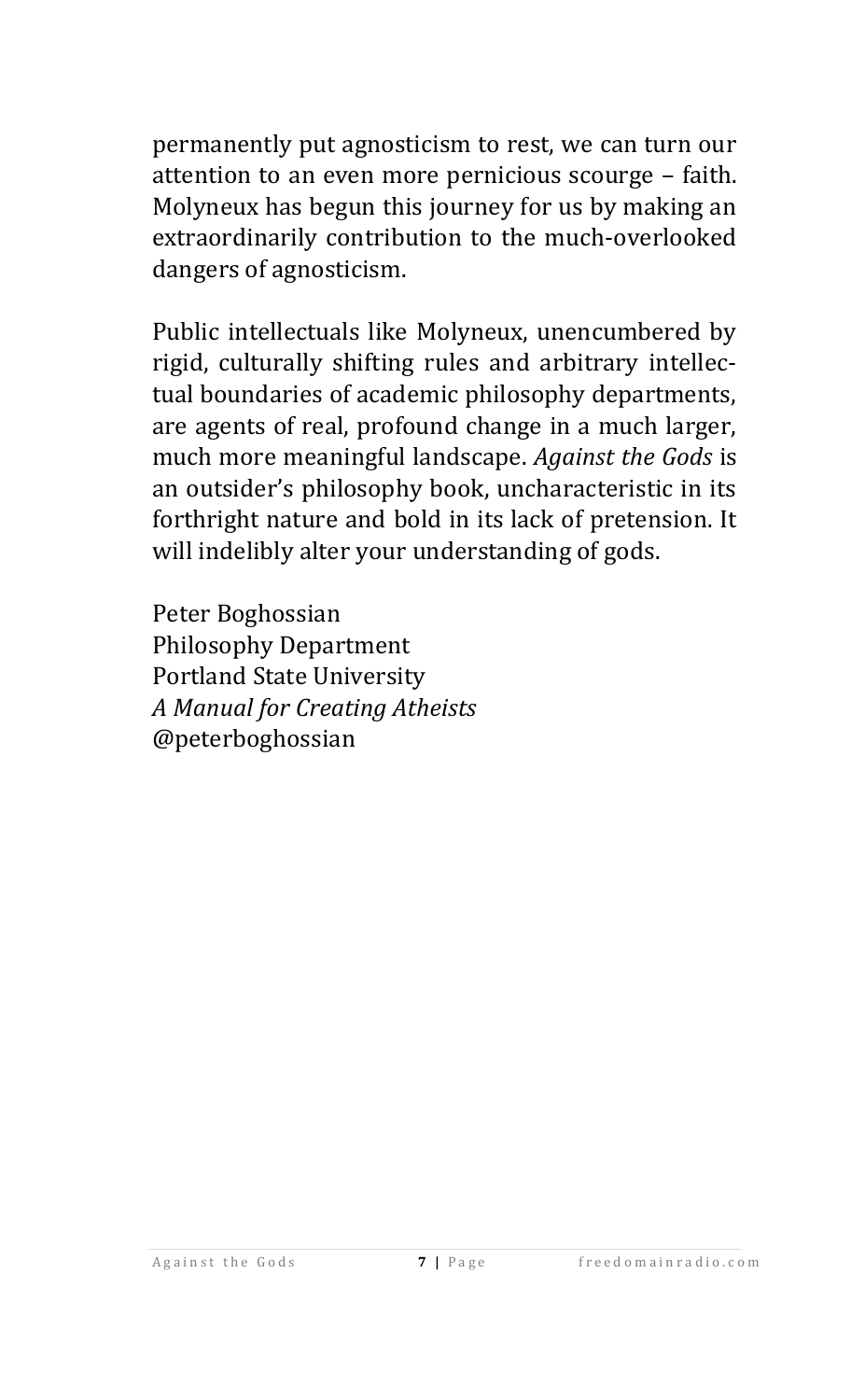### INTRODUCTION

<span id="page-7-0"></span>While strolling through the sunny woods one day. you spy a man slithering through the undergrowth, heavily camouflaged and gripping a bow and arrow.

"What are you hunting?" you ask.

"Dragons!" hisses the man proudly.

You frown. "Dragons? But dragons don't exist!"

The man nods emphatically. "I completely agree with you! There ain't *no such thing* as dragons. And I'm agonna *shoot* me one!" He raises his bow and arrow, narrows his eyes and glares through the trees, hungry to target the non-existent.

At this point, you would surely take a series of slow and steady steps backwards, aiming to put some safer distance between you and a deranged man wielding a bow and arrow.

This is one of the many, many challenges of atheism.

"Atheism" is a terrible word on many levels.

The Oxford English Dictionary, Second Edition, defines atheism as:

*"Disbelief in, or denial of, the existence of a god."*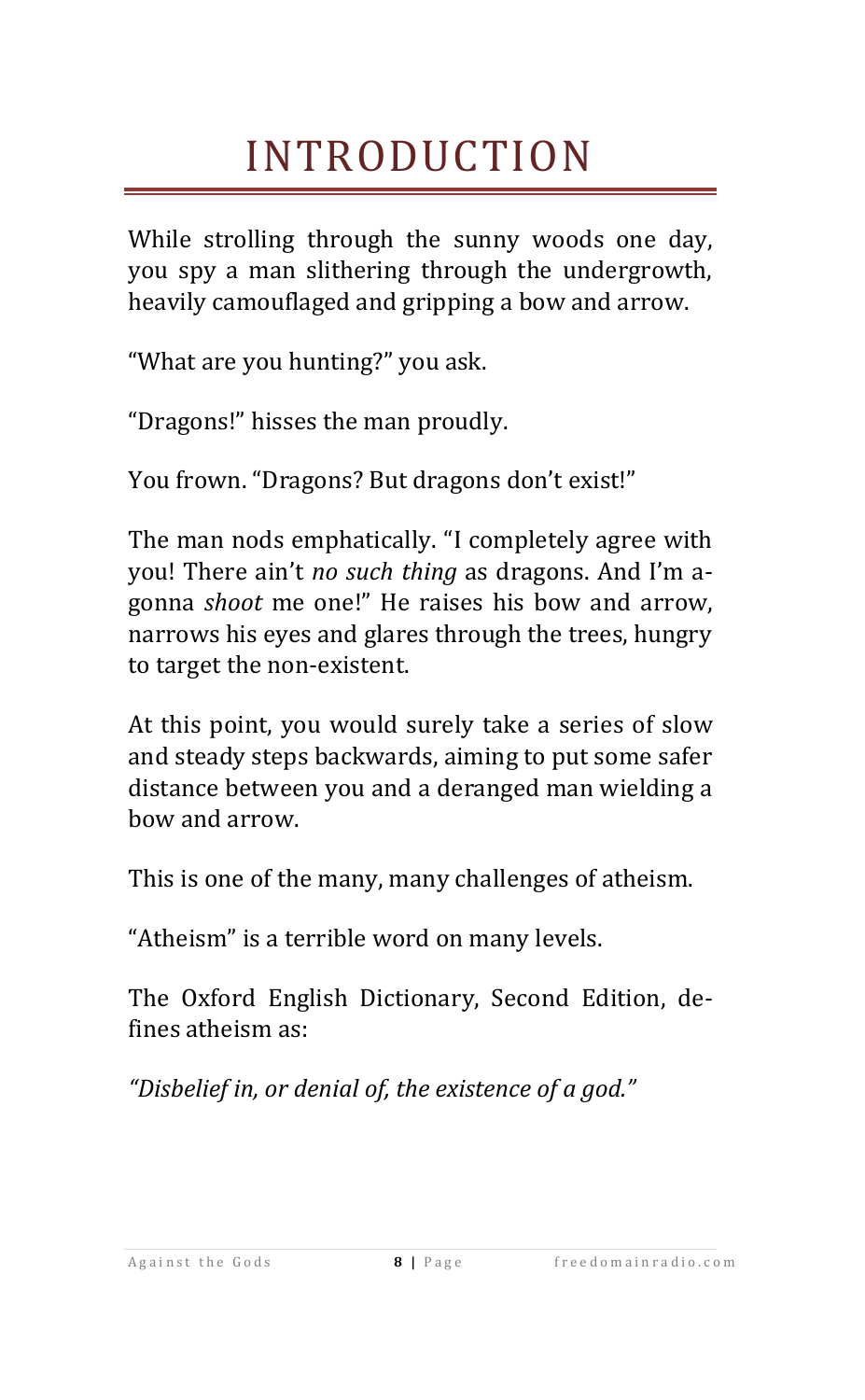To any modern, rational thinker, this is an entirely unsatisfactory definition – which is exactly what you expect from a word originally defined by theists.

First of all, the OED definition implies that there is something *personal* in the rational rejection of a god. "Denial" is a word associated with defensive rejections of reality, such as Holocaust denier, climate change denier – or the generic avoidance of unpalatable emotional truths: "He's in denial about her drinking."

Compare the above definition to this one:

"Atheism: The acceptance of the non-existence of imaginary entities such as Santa Claus, the Easter Bunny and Bronze Age sky ghosts."

The difference should be clear.

Also, why is the phrase "*a* god" used? If I say that supernatural beings such as leprechauns do not exist, why would anyone imagine that I only disbelieved in a single leprechaun named "Bob"?

Rational thinkers have nothing against any *particular* deity – any more than a mathematician dislikes in *particular* the proposition that two and two make five. If such a mathematician existed, and loudly proclaimed his opposition to that particular equation, and founded a society called "against two and two making five," he would be considered beyond eccentric, and it would be generally understood that he had utterly failed to grasp the most basic principles of mathematics.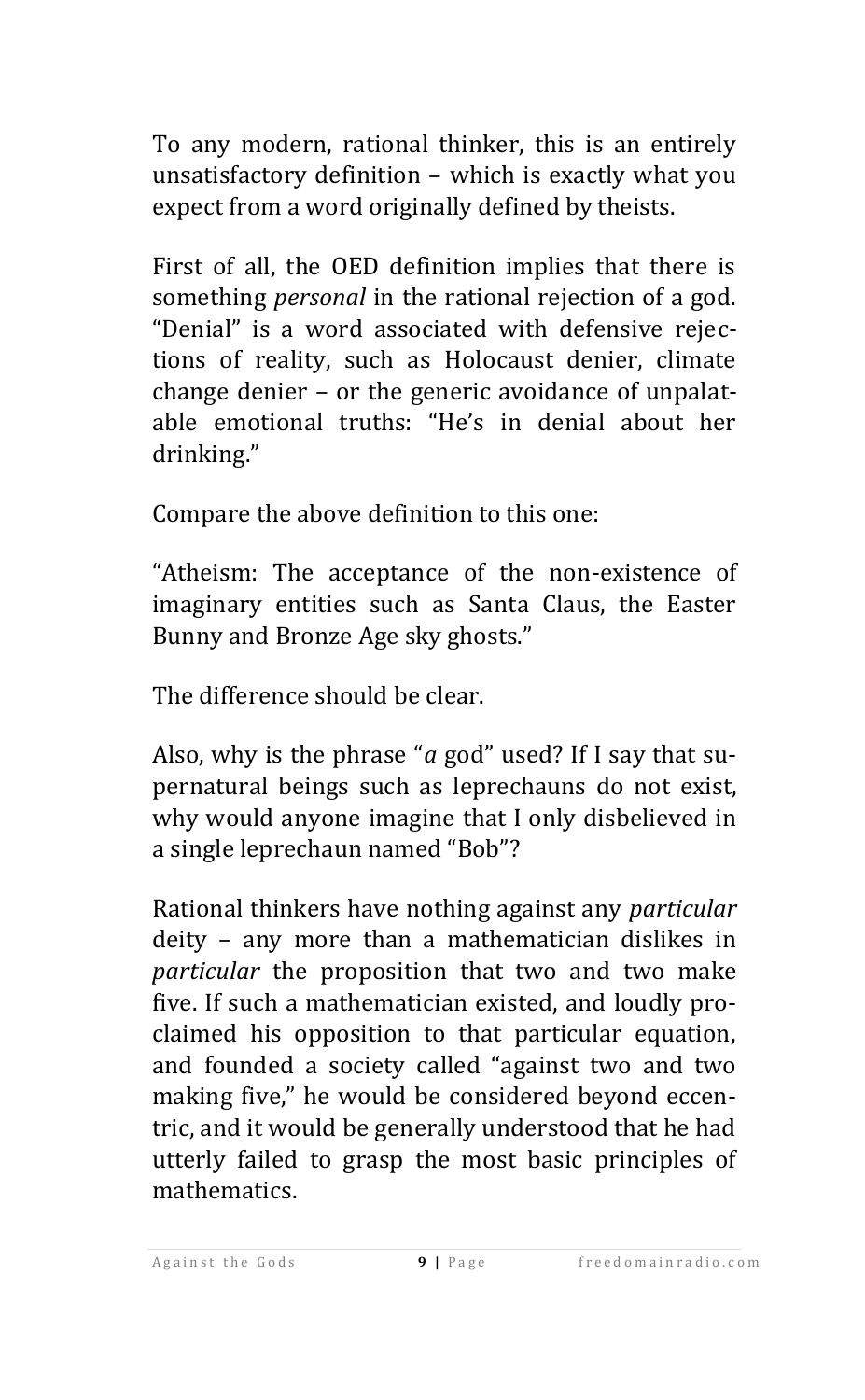A thinker cannot logically differentiate the nonexistence of a *deity* from the nonexistence of any other thing which does not exist. Principles by definition apply in *general*, rather than in particular, just as a method of long division cannot only apply to one particular combination of numbers.

The criteria for existence versus nonexistence is a *general* standard, which applies equally to rocks, electricity, electrons, ghosts, dreams, square circles, concepts and unicorns. It cannot rationally focus its energies on only *one* entity – or even one category – otherwise it becomes mere prejudice, rather than the dispassionate application of a general principle.

Defining "atheism" as being "against the gods" is thus a misnomer, since it takes a merely accidental subset of a larger set of principles and turns it into an arbitrary principle itself. There is no such thing as being "against the existence of gods," any more than there is such a thing as being "anti-leprechaun." In fact, to say that you are against one leprechaun *in particular* is to imply that you *believe* in leprechauns overall, but find one of them in particular somehow offensive.

We cannot rationally be "against gods," just as we cannot be "against" square circles, or hostile to the idea of gravity in the absence of mass, or offended by the idea that human beings can live unaided on the surface of the sun. These propositions are simply false, according to reason and evidence, and to create a second category of particular offense "against the gods" is irrational – and, fittingly enough, offensive, due to the implied prejudice.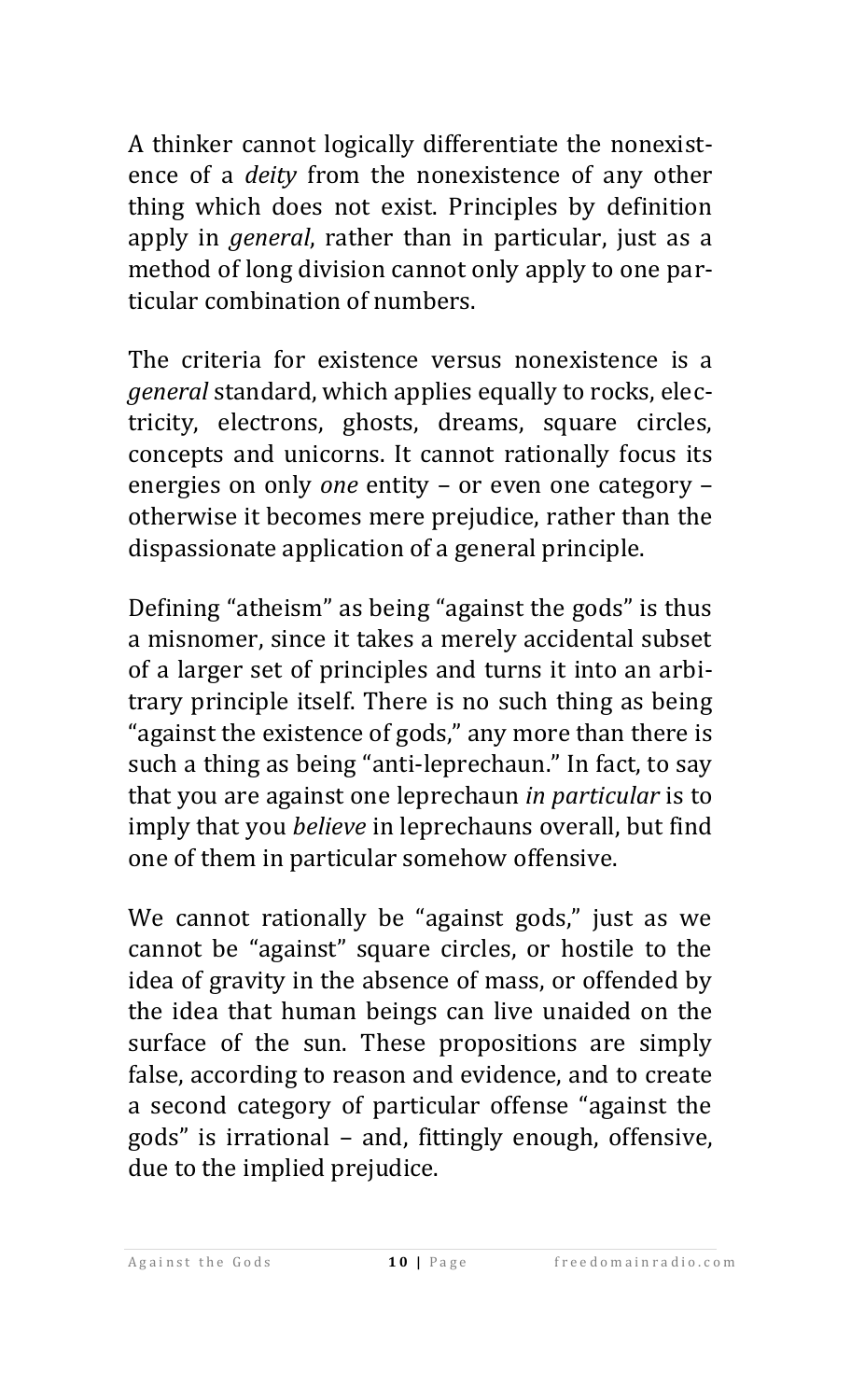Rational thinkers accept standards of existence that at least involve logical consistency – and with any luck, empirical evidence. It is the first standard that beliefs in gods fail and – as a result, there is little point looking for the second.

The word "atheist" also indicates that belief in gods is the standard, and atheism is the exception – just as "sane" is the standard, and "insane" is the exception. This is a mere scrap of sophistic propaganda, since all theists are almost complete atheists, in that they do not believe in the vast majority of man's gods. The rejection of gods is the default position; the acceptance of a deity remains extremely rare, though not as rare as atheists would like.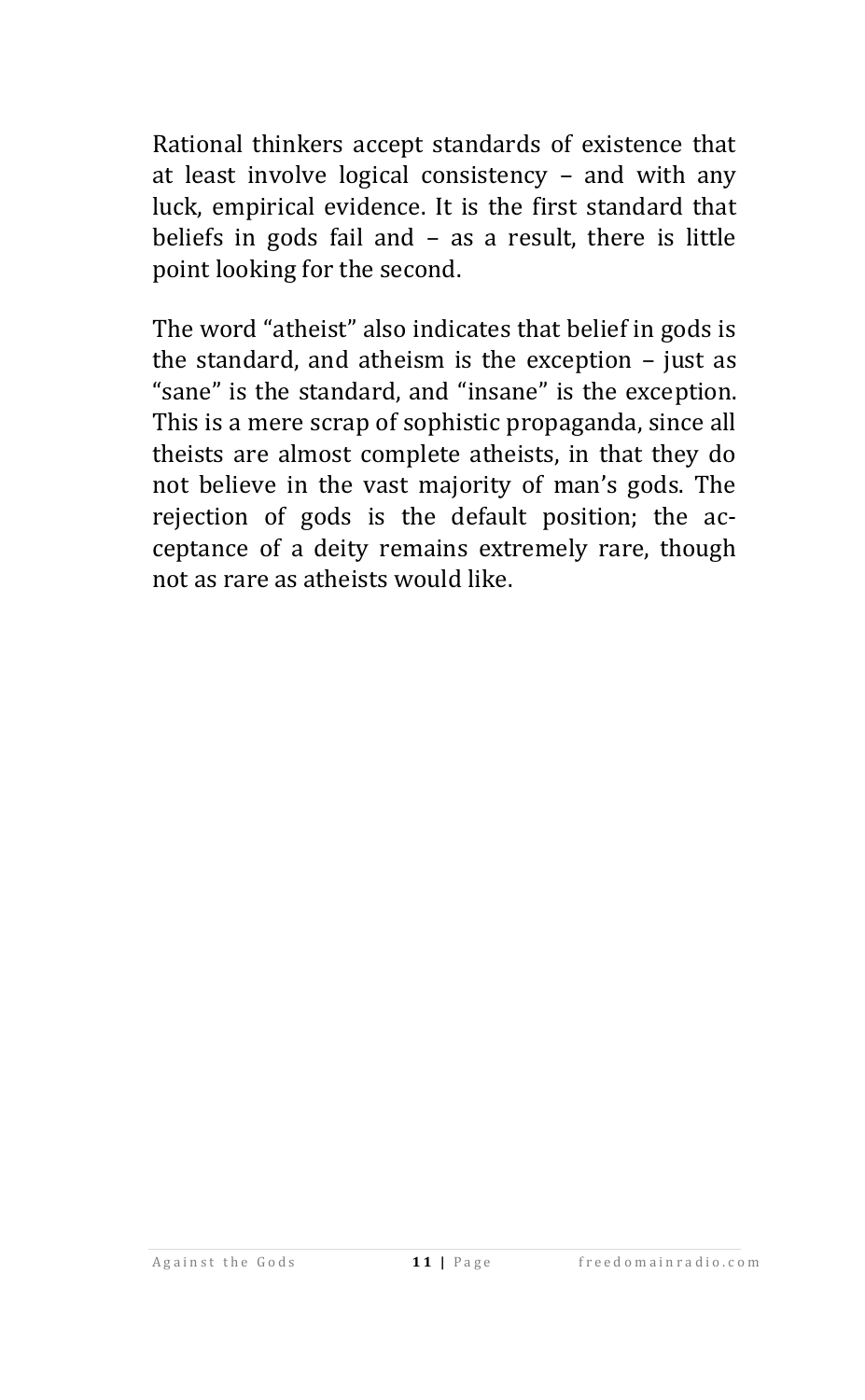### <span id="page-11-0"></span>THE EXISTENCE OF GODS

Two main errors are generally made when examining the existence of gods.

The first is to ignore the basic fact that gods cannot logically exist, and the second is to accept such logical impossibilities, but to create some imaginary realm where gods *may* exist. Broadly speaking, the first error is made by theists, who argue that gods do exist, and the second by agnostics, who argue that they may exist.

In the first instance, gods are viewed as similar to unicorns. If we define a unicorn as a horse with a horn on its head, we cannot logically say that such a creature can never exist. There may be such a being on some other planet, or in some undiscovered place in this world, or perhaps a mutation may arise at some point in the future which pushes a horn out of the forehead of a standard-issue horse.

The concept of a horse with a horn on its head is not logically self-contradictory – and thus such a being may exist, and it would be foolish to state otherwise.

In the same way, life forms based on silicon rather than carbon may exist somewhere in the universe – such beings are not logically self-contradictory, and so their existence cannot be rationally eliminated.

However, if I define a unicorn as a horse with a horn on its head that can fly through interstellar space, go backwards through time powered by its magical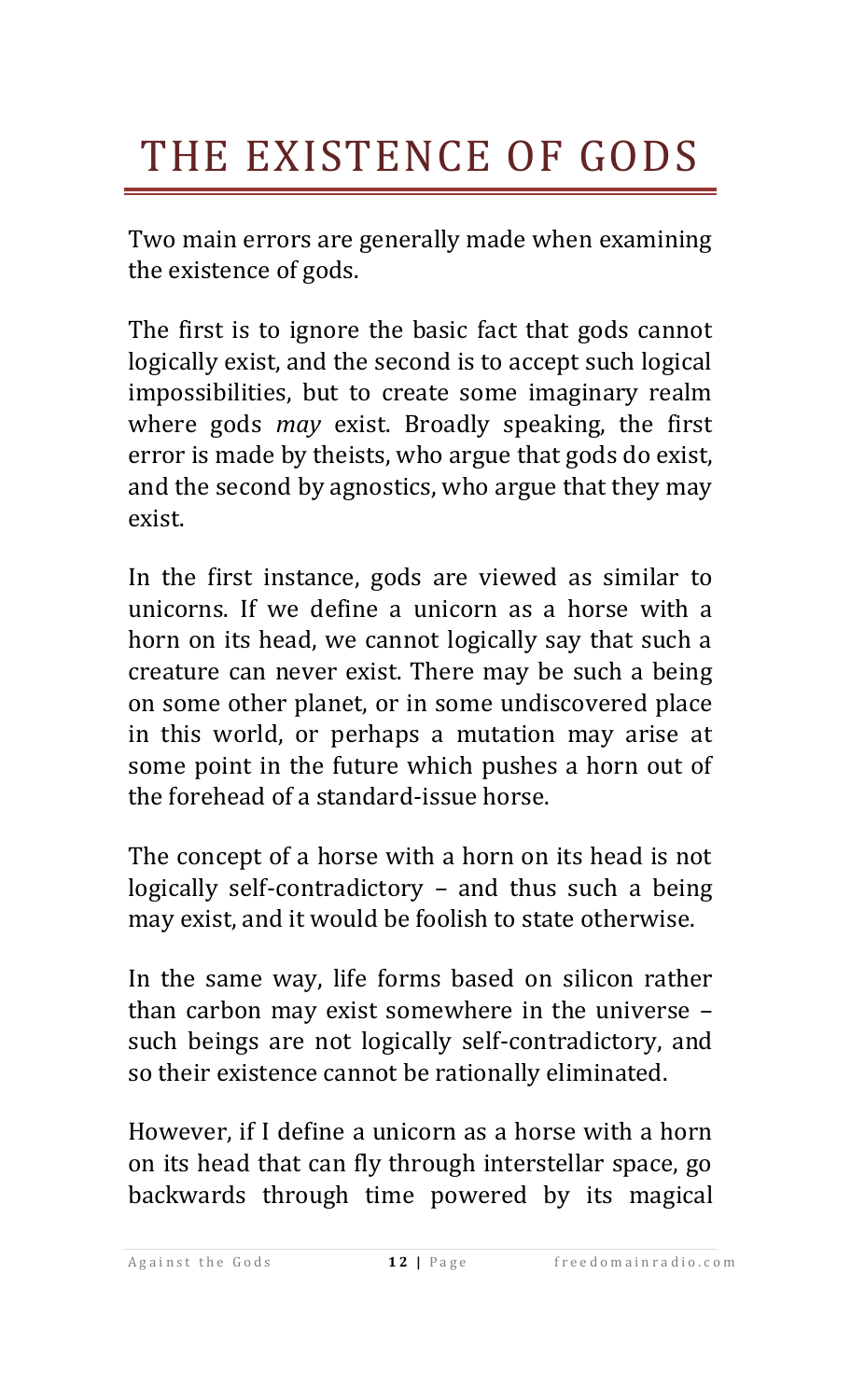rainbow tail, and which existed prior to the universe – well, then we have moved into another category of assertion entirely.

A horse cannot live in space, since there is no oxygen, or air pressure, or water – and about a thousand other reasons. The properties and necessities of carbonbased life forms *completely eliminate* such a possibility.

A being which does not contradict the properties of existence may exist – a proposed being which does, may not.

Bertrand Russell argued for agnosticism by saying that there may be a little teapot orbiting somewhere in the solar system, but he considered it highly unlikely. This argument – with all due respect to Dr. Russell's genius – is incorrect. A teapot is *not* a selfcontradictory entity. If I could communicate with Dr. Russell in his current state of nonexistence, I would ask him whether he would consider it possible that an eternal living horse was floating somewhere in deep space – and I respect his knowledge of biology enough to be sure that he would answer in the negative.

Gods are not like little teapots, or horses with horns, or very small Irishman with pots of gold – gods are entirely self-contradictory entities, the supernatural equivalent of square circles.

We do not have to hunt the entire universe to know that a square circle cannot exist, because it is a selfcontradictory concept. We do not have to examine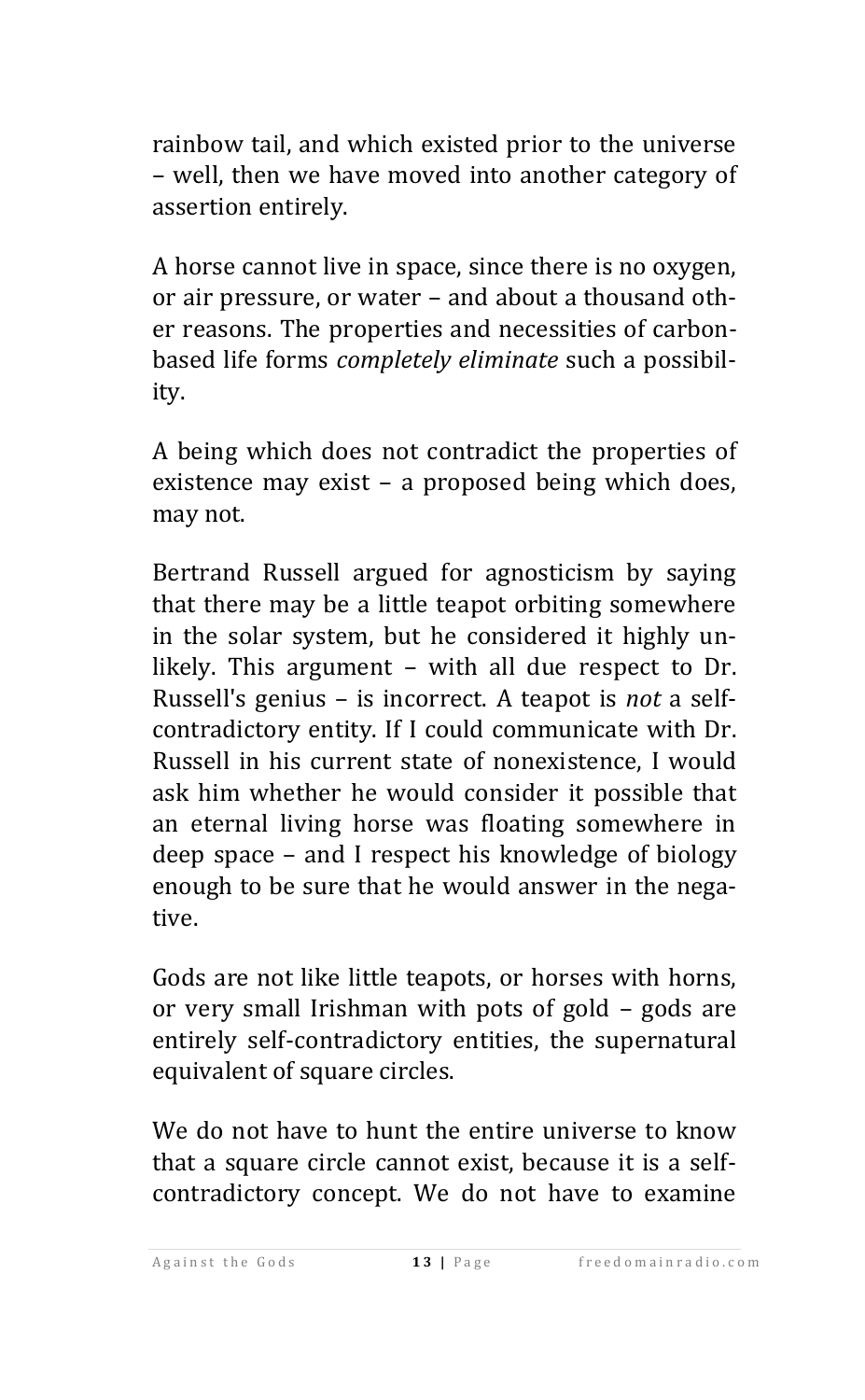every rock on every planet to know that a rock cannot fall up and down at the same time. We do not have to count every object in the universe to know that two and two make four, not five. There is no possibility that self-contradictory entities can exist anywhere in the universe. We know that an object cannot be a teacup and an armchair and a horse with a horn at the same time. The Aristotelian laws of identity and non-contradiction deny us the luxury of believing that self-contradictory entities exist anywhere except in our own unreliable imaginations.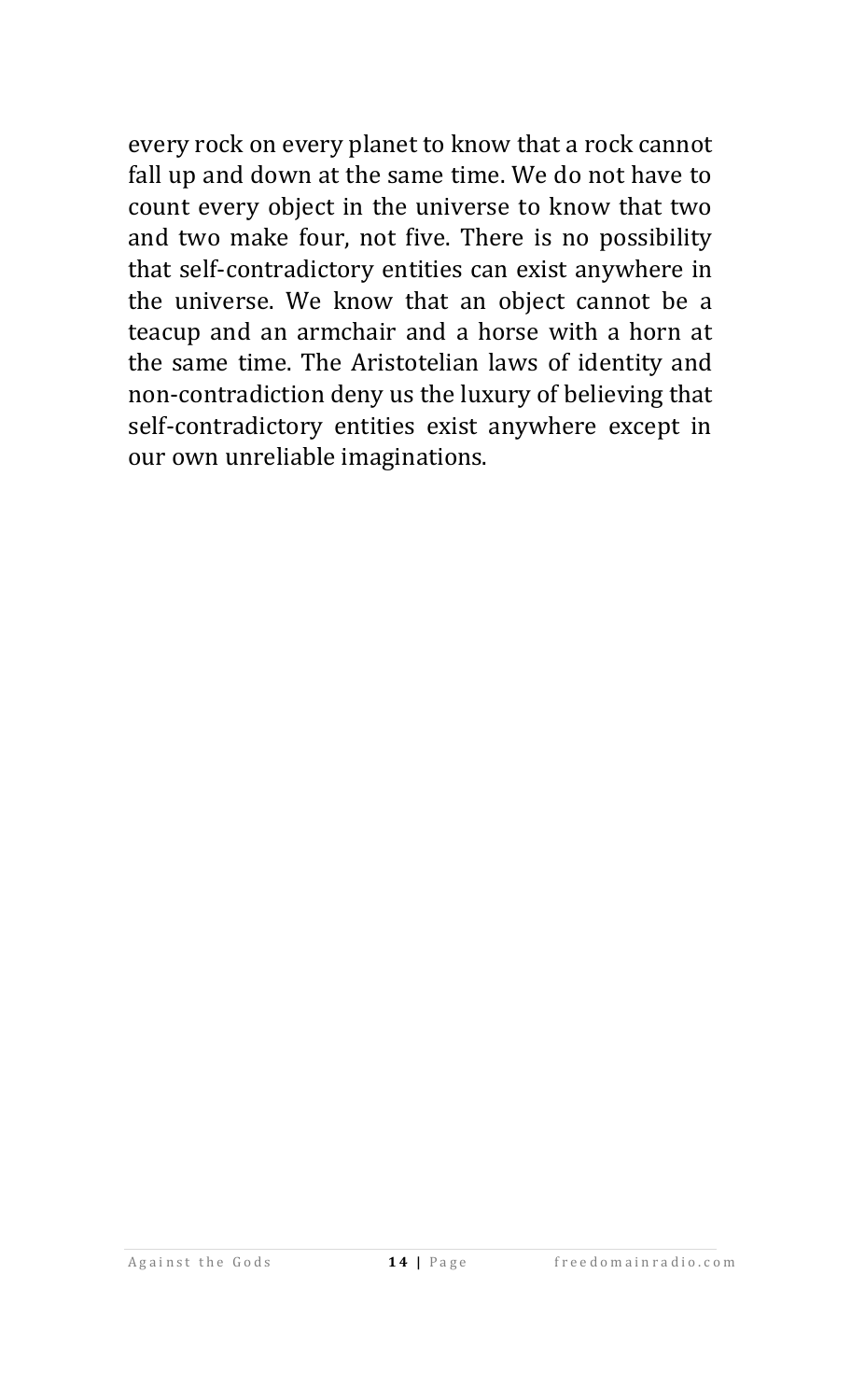#### <span id="page-14-0"></span>WHY ARE GODS SELF-CONTRADICTORY?

At the very minimum, a god is defined as an eternal being which exists independent of material form and detectable energy, and which usually possesses the rather enviable attributes of omniscience and omnipotence.

First of all, we know from biology that even if an eternal being *could* exist, it would be the simplest being conceivable. An eternal being could never have evolved, since it does not die and reproduce, and therefore biological evolution could never have layered levels of increasing complexity over its initial simplicity. We all understand that the human eye did not pop into existence without any prior development; and the human eye is infinitely less complex than an omniscient and omnipotent god. Since gods are portrayed as the most complex beings imaginable, they may well be many things, but eternal cannot be one of them.

Secondly, we also know that consciousness is an *effect* of matter – specifically biological matter, in the form of a brain. Believing that consciousness can exist in the absence of matter is like believing that gravity can be present in the absence of mass, or that light can exist in the absence of a light source, or that electricity can exist in the absence of energy. Consciousness is an effect of matter, and thus to postulate the existence of consciousness without matter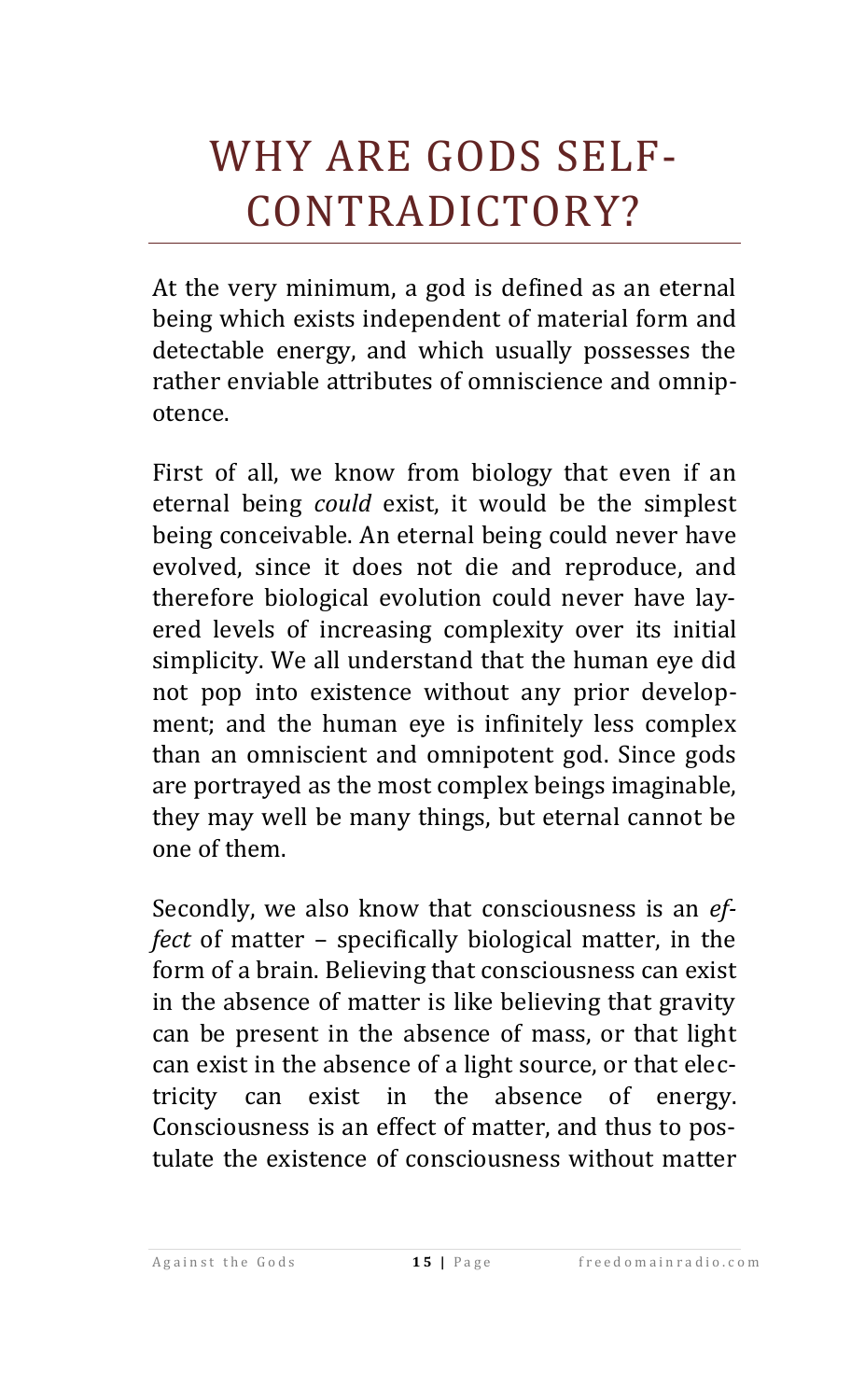is to create an insurmountable paradox, which only proves the nonexistence of what is being proposed.

If you doubt this, try telling your friends that that no woman can bear your company – and that you have a girlfriend. Having a girlfriend is an *effect* of female company, just as consciousness is an effect of brain matter. Alternatively, try speaking to someone without making a sound or a movement. Speaking is an effect of movement, either in the vocal chords or somewhere else, and therefore it cannot exist in the absence of motion. (If someone insists that consciousness can exist without a brain, ask them to demonstrate the proposition without using his brain.)

Thirdly, omniscience cannot coexist with omnipotence, since if a god knows what will happen tomorrow, said god will be unable to change it without invalidating its knowledge. If this god retains the power to change what will happen tomorrow, then it cannot know with exact certainty what will happen tomorrow.

The usual response from theists – it is impossible to use the word 'answer' – is to place their god "outside of time," but this is pure nonsense. When an entity is proven to be self-contradictory, creating a realm wherein self-contradictions are valid *does not solve the problem*. If you tell me that a square circle cannot exist, and I then create an imaginary realm called "square circles can exist," we are not at an impasse; I have just abandoned reality, rationality and quite possibly my sanity.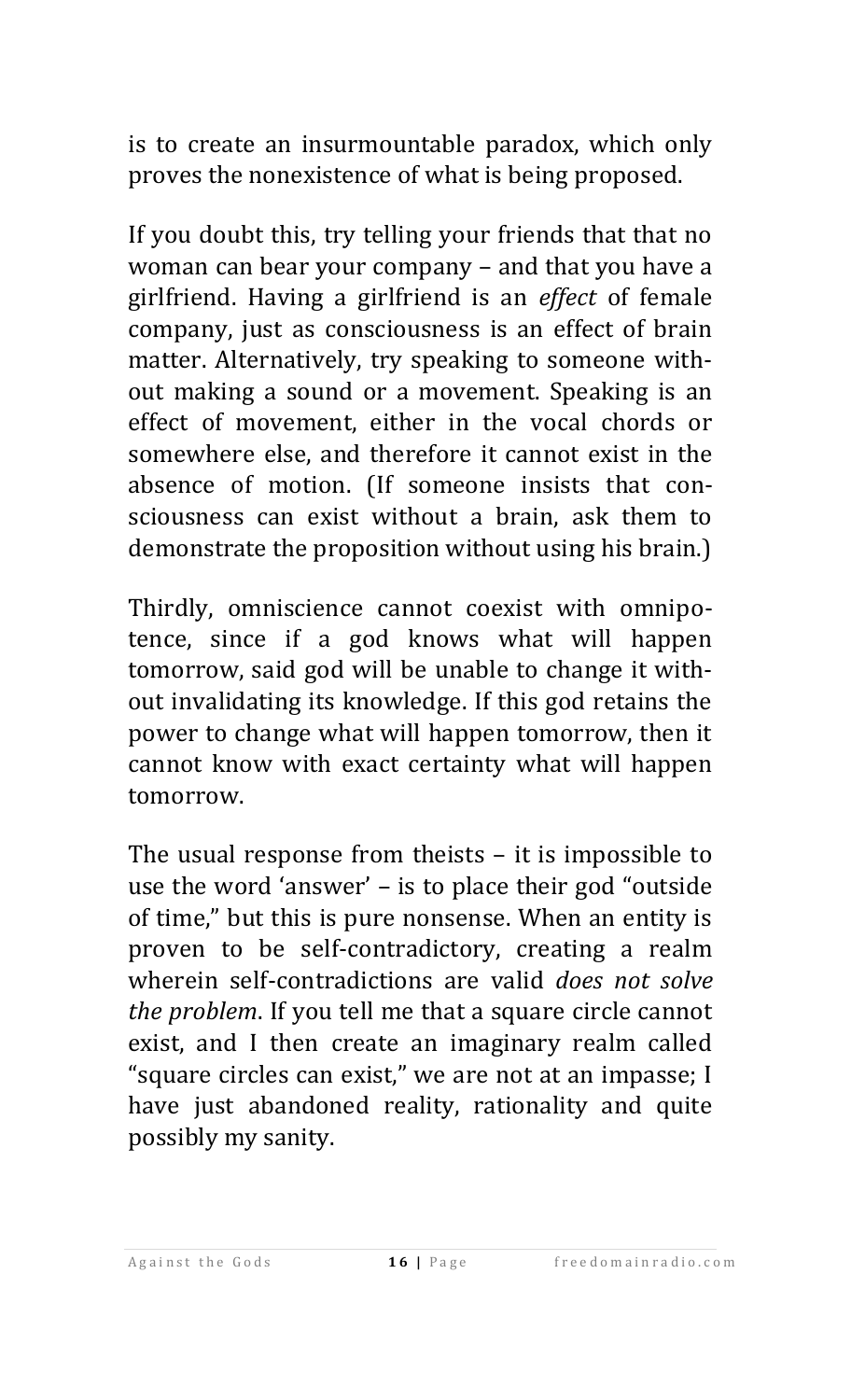Theists who try this particular con should at least be consistent, and not pay their taxes, and then, when said taxes are demanded, say to the tax collector that they have created a universe called "I paid my taxes," and slam the door in his face. (Alternatively, if theists make a mistake on a history test, and claim that the American Revolution was in 1676, they should fight the resulting bad mark by claiming that their answer exists "outside of time.")

The fourth objection to the existence of deities is that an object can only rationally be defined as existing when it can be detected in some manner, either directly, in the form of matter and/or energy, or indirectly, based upon its effects on the objects around it, such as a black hole.

That which can be detected is that which exists, as anyone who has tried walking through a glass door can painfully tell you. Such a door is deemed to be open – or nonexistent – when we can walk through it without detecting the glass with our soon-to-bebloody nose. It would be epistemological madness to argue that an open door is synonymous with a closed door. If someone argues that existence is equal to nonexistence, challenge them to walk through a wall rather than an archway. (The fact that the wall might be an archway in another dimension will scarcely help their passage in this one.)

Differentiating between existence and nonexistence was something that my daughter was able to manage before she was 6 months old; we can only hope that modern philosophical thinkers are able to circle back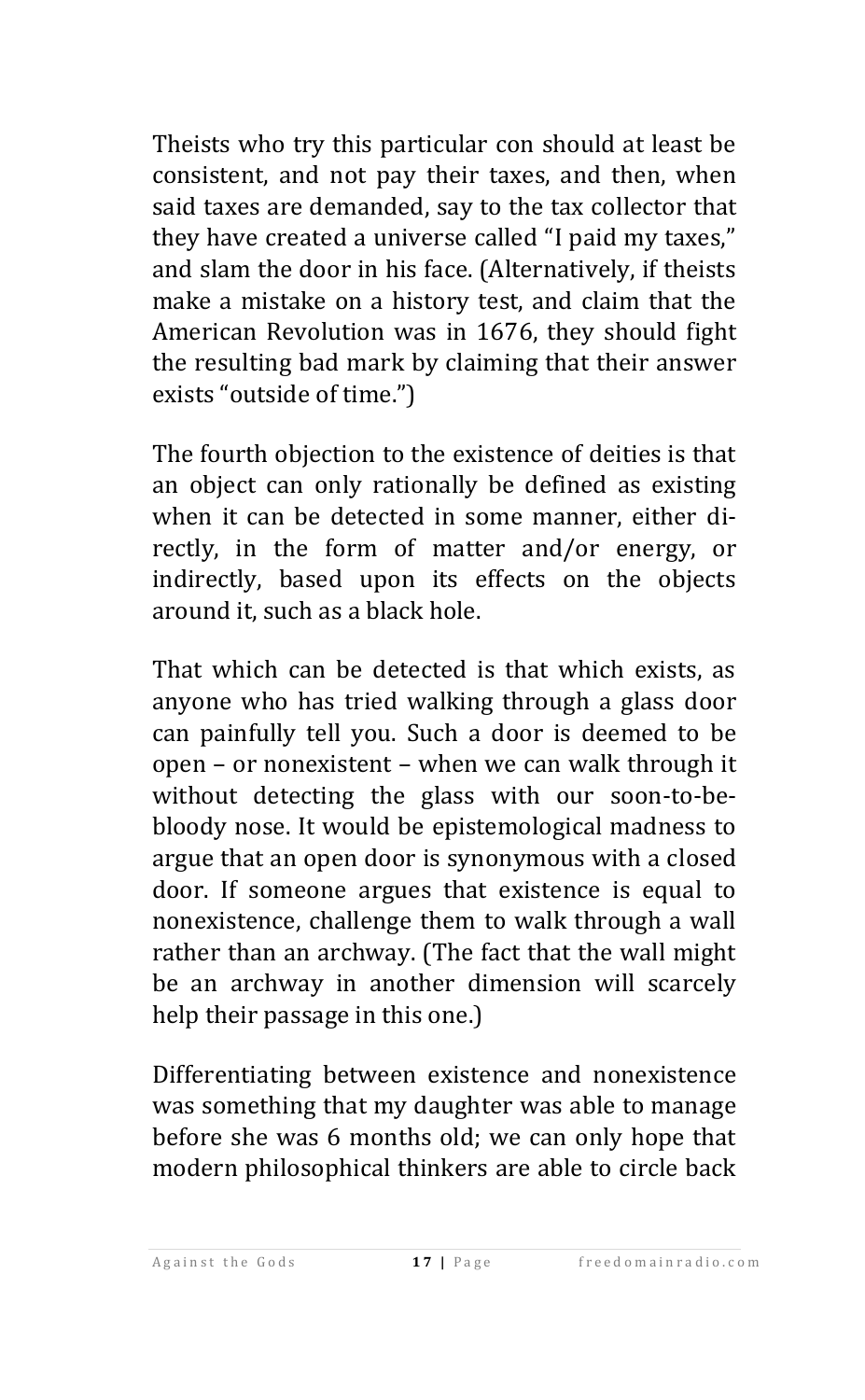and someday achieve her prodigious feats of knowledge.

A god – or at least any god that has been historically proposed or accepted – is that which cannot be detected by any material means, either directly or indirectly.

Ah, but what about the future? Might we find gods orbiting Betelgeuse in the 25<sup>th</sup> century? Well, while it is true that at some point we may come across some seemingly magical being somewhere in the universe that may appear somewhat godlike to us, no one who has proposed the existence of gods in the past has ever met such a being, which we can tell because no test for existence has ever been proposed or accepted.

Since "god" means "that which is undetectable, either directly or indirectly," then the statement "gods exist" rationally breaks down to:

"That which does not exist, exists."

Thus not only is the concept of gods entirely selfcontradictory, but even the proposition that they exist is self-contradictory.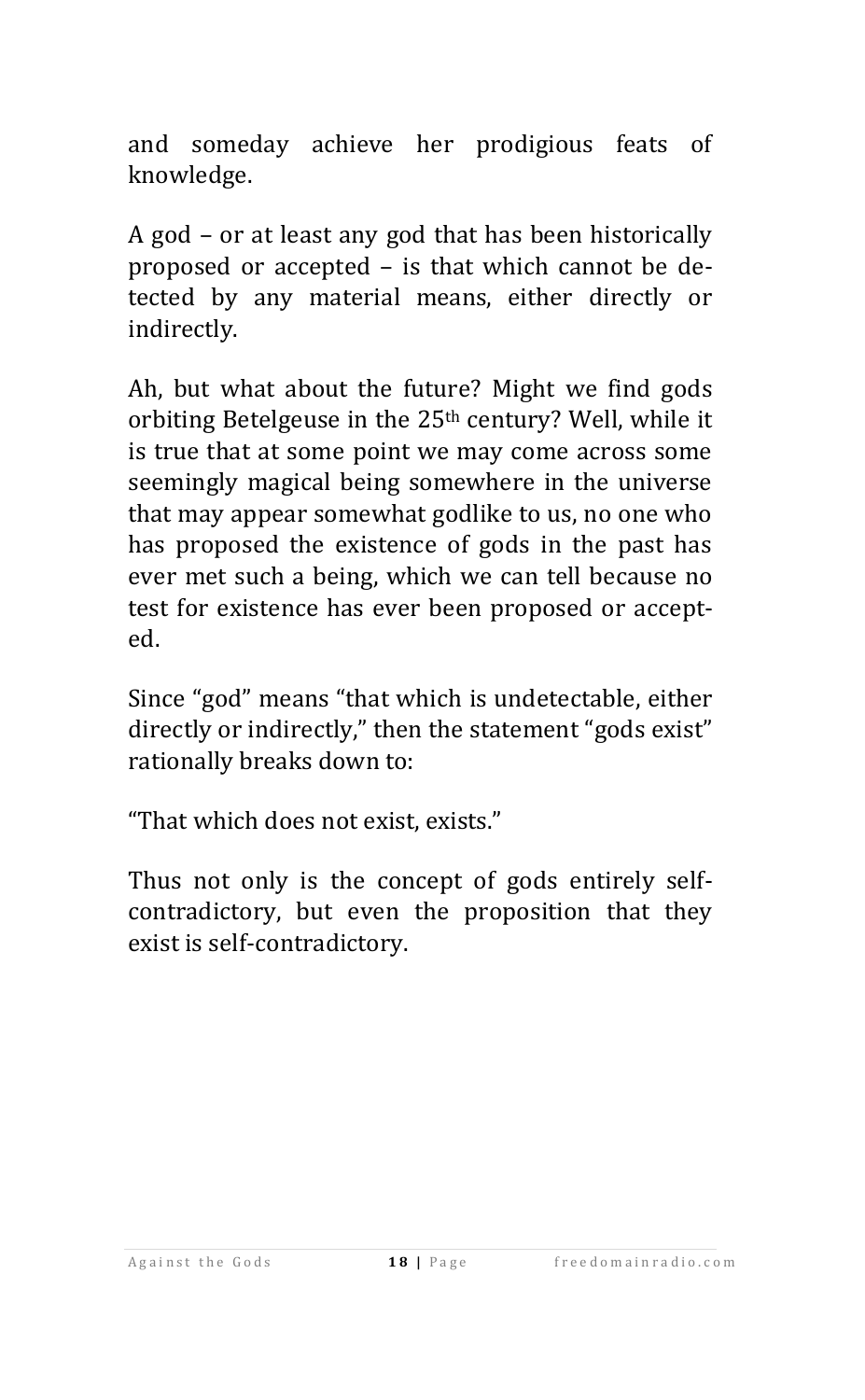### <span id="page-18-0"></span>OTHER DIMENSIONS

Theists claim that gods exist, atheists accept that they do not; agnostics say that gods are unlikely, but not impossible.

How do they manage this?

Many agnostics understand that gods do not – and cannot – exist in physical reality, so they create "Dimension X," and place the possibility of gods existing somewhere "out there." Inevitably, when a rational thinker points out that this does not solve the problem, the agnostic replies with grating haughtiness that the rational thinker is being closed-minded, and sniffs that to claim the nonexistence of any particular entity is short-sighted and unimaginative. "Surely," he says, "if you were to tell a medieval man that human beings would one day be able to talk instantaneously around the world, he would say that such a feat was utterly impossible – but he would be only exposing the limitations of his more primitive mind, not making any objective truth statement."

In other words, any and all certainty is primitive superstition.

This wonderful piece of sophistry is a patently ridiculous form of *ad hominem*, which goes something like this:

"Just as Newtonian physics gave way to Einsteinian physics, and Einsteinian physics was in some ways surpassed by quantum mechanics, making absolute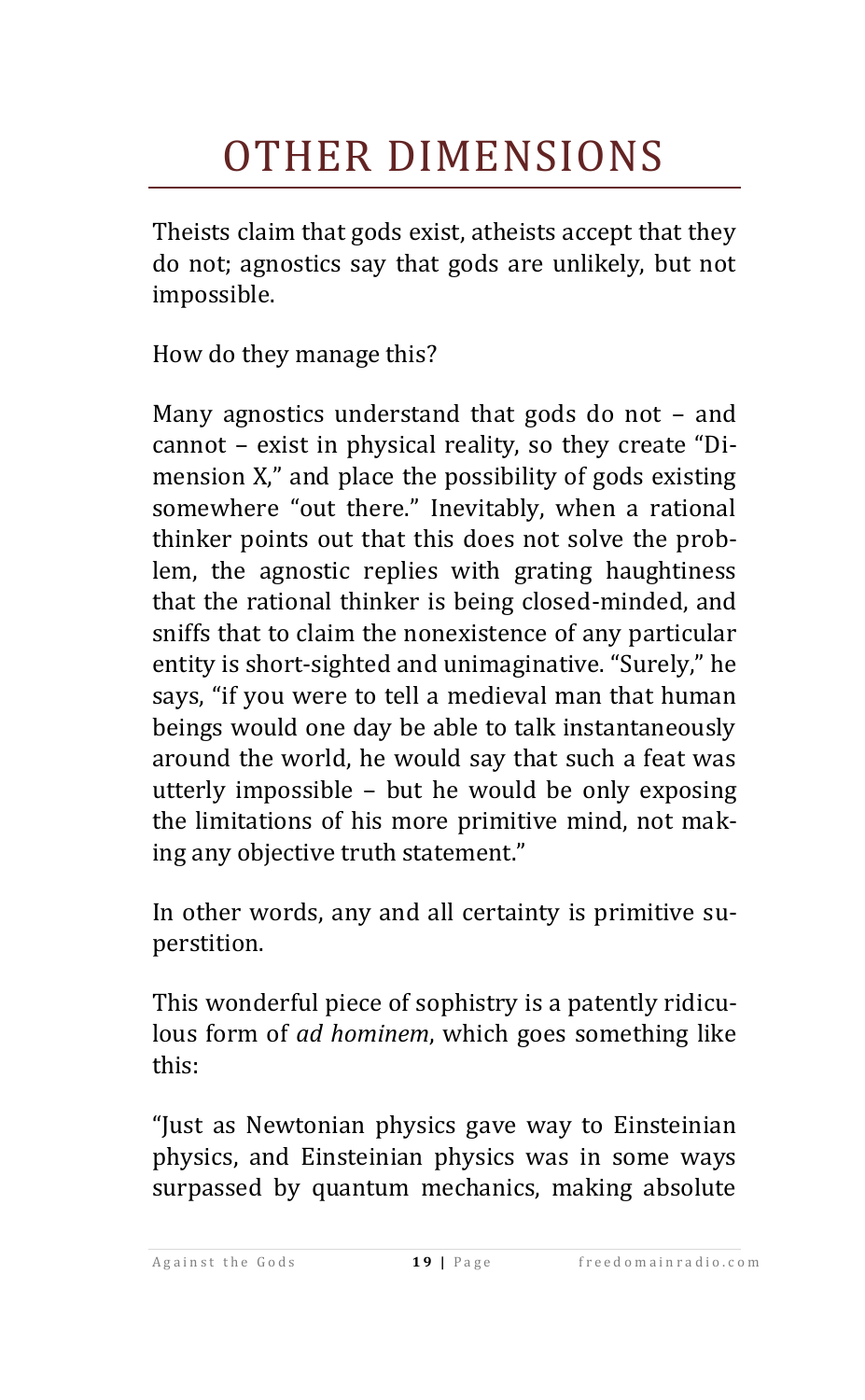truth statements about all forms of future knowledge shows a deep ignorance of the flexible and progressive nature of the scientific method, and the endless potential for human thought."

This is a very strange notion, in which the scientific method is used to pave the way not *away* from ghosts, demons and a generally haunted universe, but rather *towards* it. The science of medicine has attempted to escape the primitive foolishness of witch doctors and the superstitions of demonic possession – to say that true medicine leads us towards such primitive fantasies, rather than helping us escape them, entirely misunderstands the purpose of science, reason and medicine.

Of course it is true that Newtonian physics gave way to Einsteinian physics, and Einsteinian physics may well be surpassed by some other approach – to say so is boringly obvious. However, reason and evidence is a *process*, it is not any specific *content*. Science is a *method*, not a specific theory or proposition. It is only reason and evidence that *reveals* the superiority of more accurate and comprehensive theories. The scientific method rejects self-contradictory theories as either erroneous or inconclusive, just as mathematics rejects the results of any equation that starts with the proposition that two and two make five. Science has been man's most successful attempt to flee what Carl Sagan called "the demon haunted world" – science *cannot* be used to pave the way back to such primitive madness.

I suppose we can accept it as a compliment to science that agnostics and theists are using it to attempt to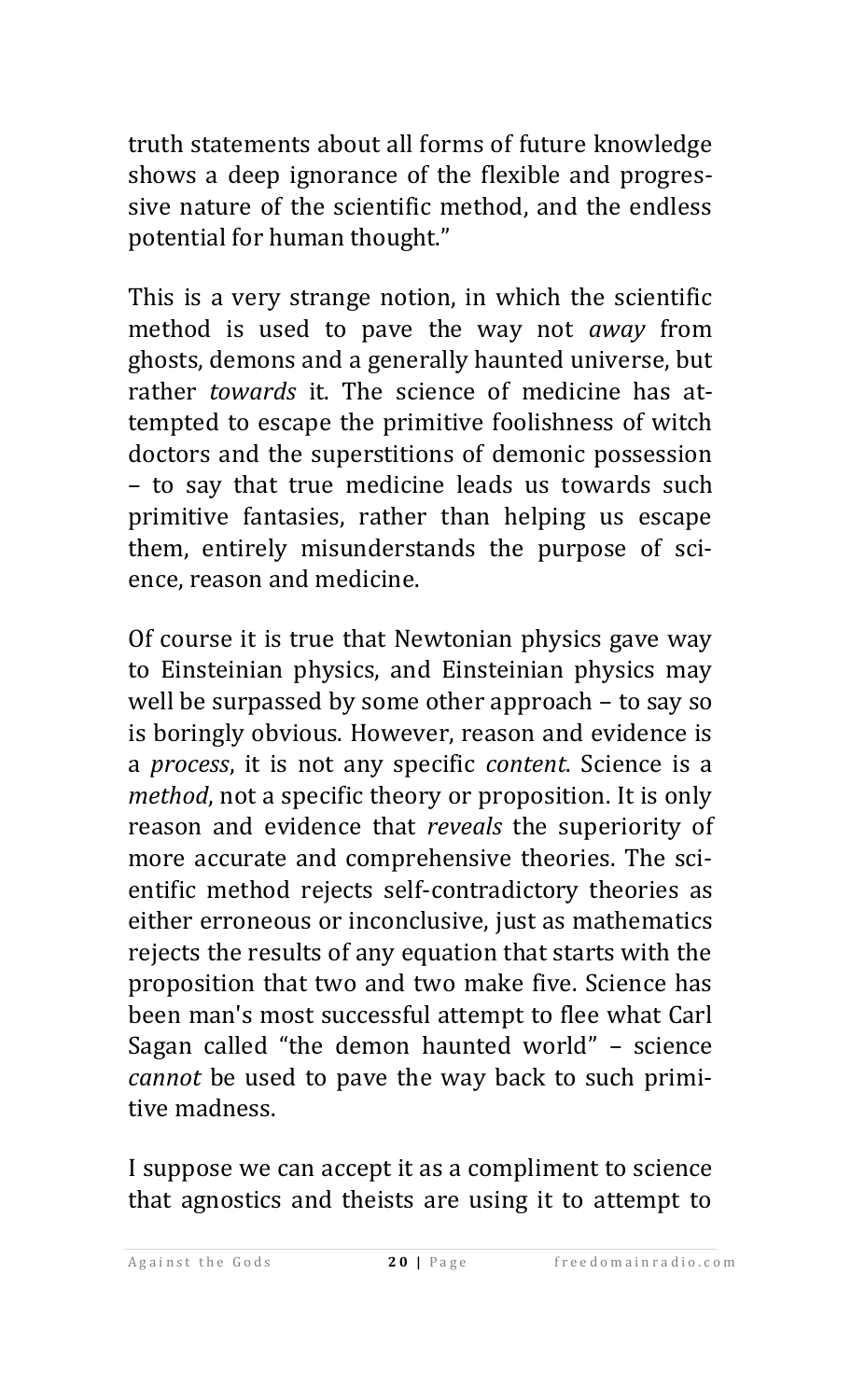resurrect the primitive fantasies inherited from the infancy of our species, but the powerful electricity of modern thought cannot be used to resurrect the Frankenstein of superstitious falsehoods.

<span id="page-20-0"></span>Let's look at the "Dimension X" argument in more detail.

## CONCEPTS AND INSTANCES

A central tenet of rational thinking is to recognize that an *instance* is not a *concept*. A mathematical process such as multiplication is a concept that applies to any general arrangement of numbers; it cannot be called a concept if it only applies to one particular calculation. You need an "x" to have an equation; 16/4=4 is not an equation, but an instance, a particular application of a general process called division.

In the same way, alternate dimensions cannot be invented that only contain gods, but rather must be a general concept that encompasses everything. The true argument put forward by agnosticism is not that "Dimension X may contain gods," but rather that "nothing true can be said about our reality, because another reality may exist where truth equals falsehood." In other words, the agnostic position is that *any* positive statement *must be* instantly negated by the possibility of an "opposite dimension."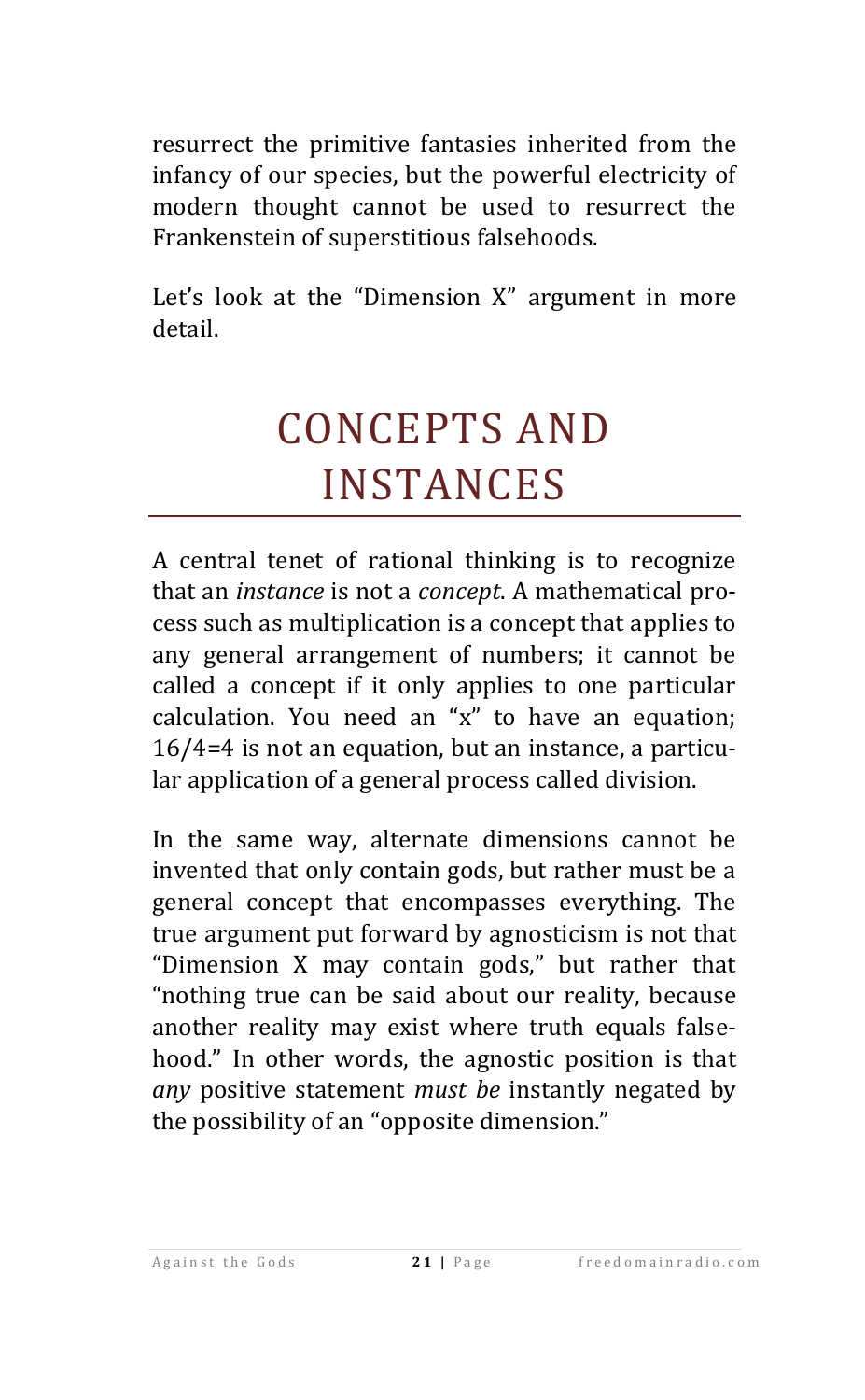This proposition falls apart at every conceivable level – and even at some that cannot be conceived!

First of all, saying that we cannot make any absolute positive claims about truth is itself an absolute positive claim about truth – i.e. that truth is impossible. If we say that certainty is impossible, then we have to instantly retract that statement, since we are making a certain statement. It very quickly becomes obvious that nothing of any merit or weight can ever be said if the truth is impossible.

In other words, when the agnostic says that we cannot make any absolute claims because the opposite might be true in another universe, the agnostic cannot put forward this claim, because the opposite might be true in another universe.

All con artists operate by affirming a general rule, and then creating an exception for themselves. A thief wants everyone to respect property rights except him; a counterfeiter wants everyone to accept the value of money except him – and a philosophical con man wants everyone to reject truth except for his own propositions.

Don't fall for it, not for a minute!

The moment an agnostic says, "Gods may exist in another dimension," immediately identify the principle behind his statement, which is that no truth can be stated, and apply it to his own statement, thus rendering it invalid.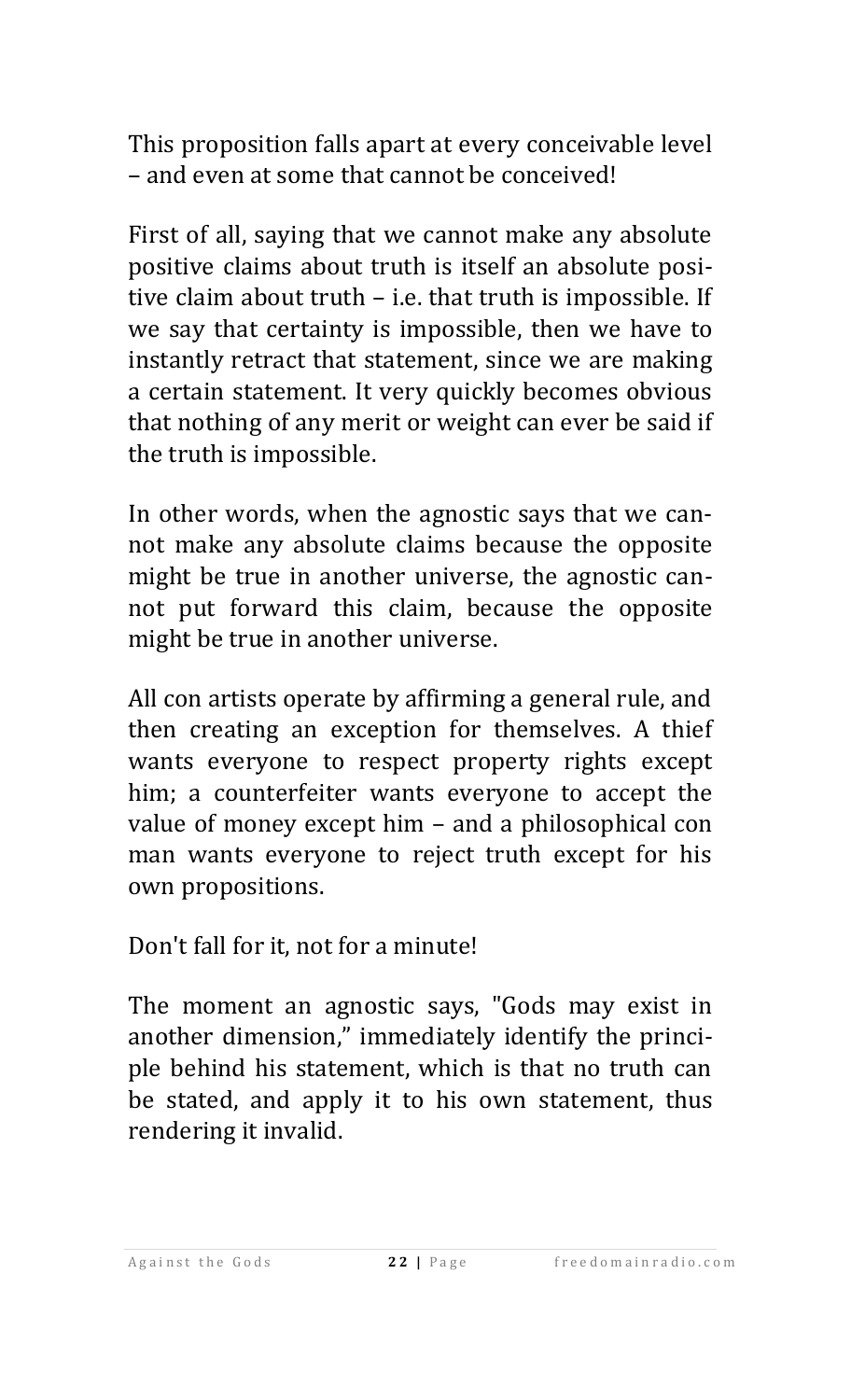#### <span id="page-22-0"></span>THE SECOND SELF-CONTRADICTION

The moment that we say, "gods may exist in another universe," we are instantly contradicting ourselves, because the word "gods" contains specific knowledge claims – intelligence, omnipotence, immateriality etc. – which *cannot* be applied to a dimension about which we know nothing! To analogize this, imagine that I tell you that I'm going to play you a video of incomprehensible static – and then I insist that I can clearly see the lyrics to "Woolly Bully" scrolling across the screen.

Only one of these claims can be true – if the video is incomprehensible static, then lyrics cannot scroll across the screen – if the lyrics are scrolling across the screen, the video cannot be incomprehensible.

In the same way, if I create Dimension X, and say that we can know nothing about its contents, I then cannot say that gods may exist there, because I am then saying that I know something about the unknowable contents of Dimension X.

I cannot say that I *know* nothing about a particular entity, but that I also know it is green and furry – only one of these statements can be true.

The moment that I say "gods may exist in another dimension," I am making specific knowledge claims about the contents and processes of this other dimension – i.e. that certain entities with specific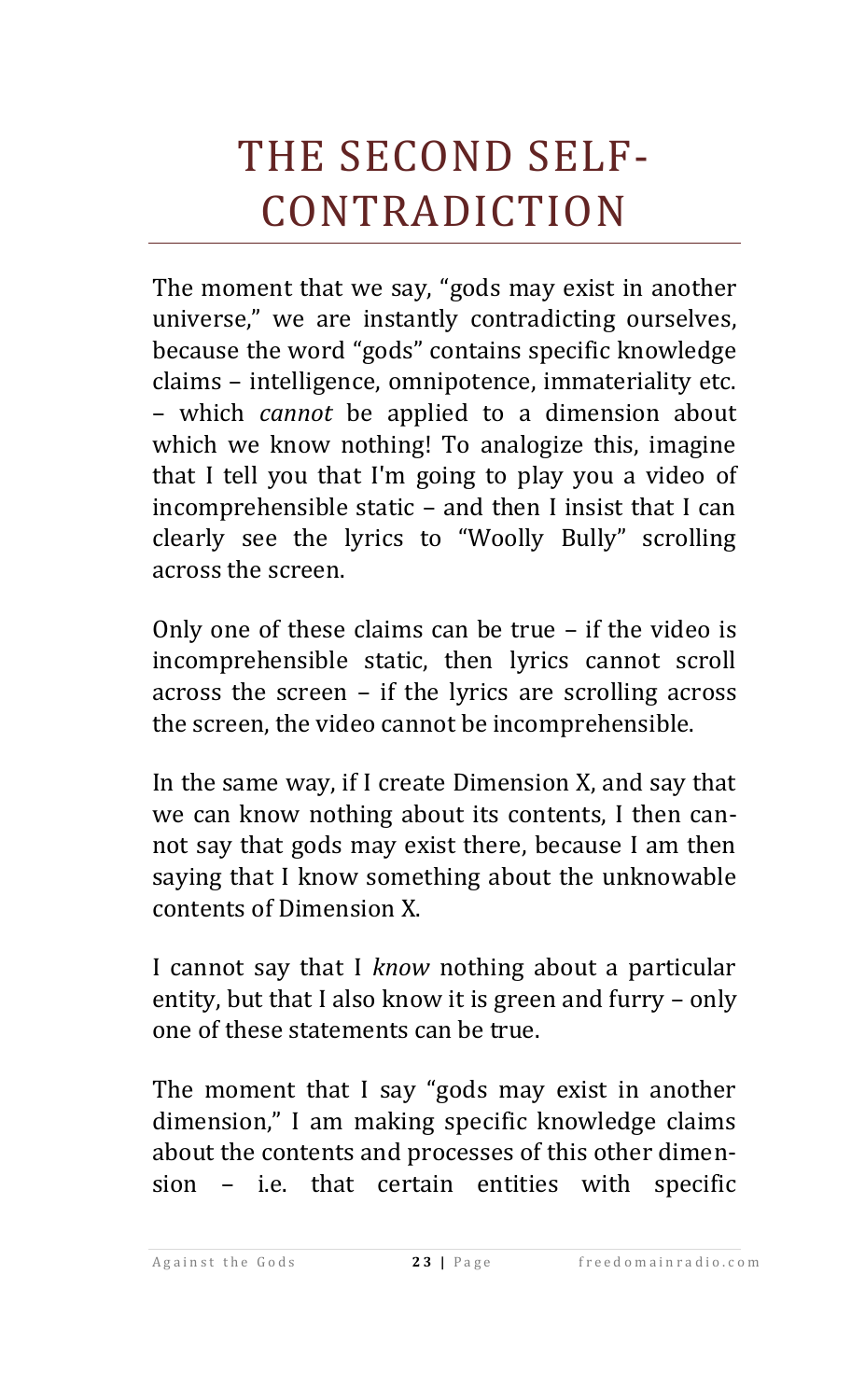characteristics may meet the criteria of existence in another dimension of which I admit I know absolutely nothing at all.

The truth of the matter is that we can say *absolutely nothing* about this other dimension; even if we accept that it may exist, which is problematic enough. We cannot claim to have any knowledge about what may or may not constitute existence in this other realm, or what entities may be possible, or what laws of physics may operate, or anything of the sort. Even the existence of this other realm, let alone its contents, cannot be spoken of – all we can propose is that existence may be the same as nonexistence, and invent an imaginary place where this may be possible.

However, even this argument runs into insurmountable logical contradictions.

It would be ridiculous for me to mail you a letter arguing that mail never gets delivered. If I genuinely believe that mail never gets delivered, it would be illogical for me to write you a letter. If I do write you a letter, my argument that mail never gets delivered is instantly invalidated the moment that you receive it.

In the same way, all human communication relies on physical matter of some kind, either text on paper or on a screen, or sound waves in the ear, or touch for Braille, or some other form of physical manipulation. Silence is the absence of sound waves – or at least of a medium such as air or water to carry them. I cannot deny the existence of a medium while using that medium to carry my argument. I cannot rationally yell in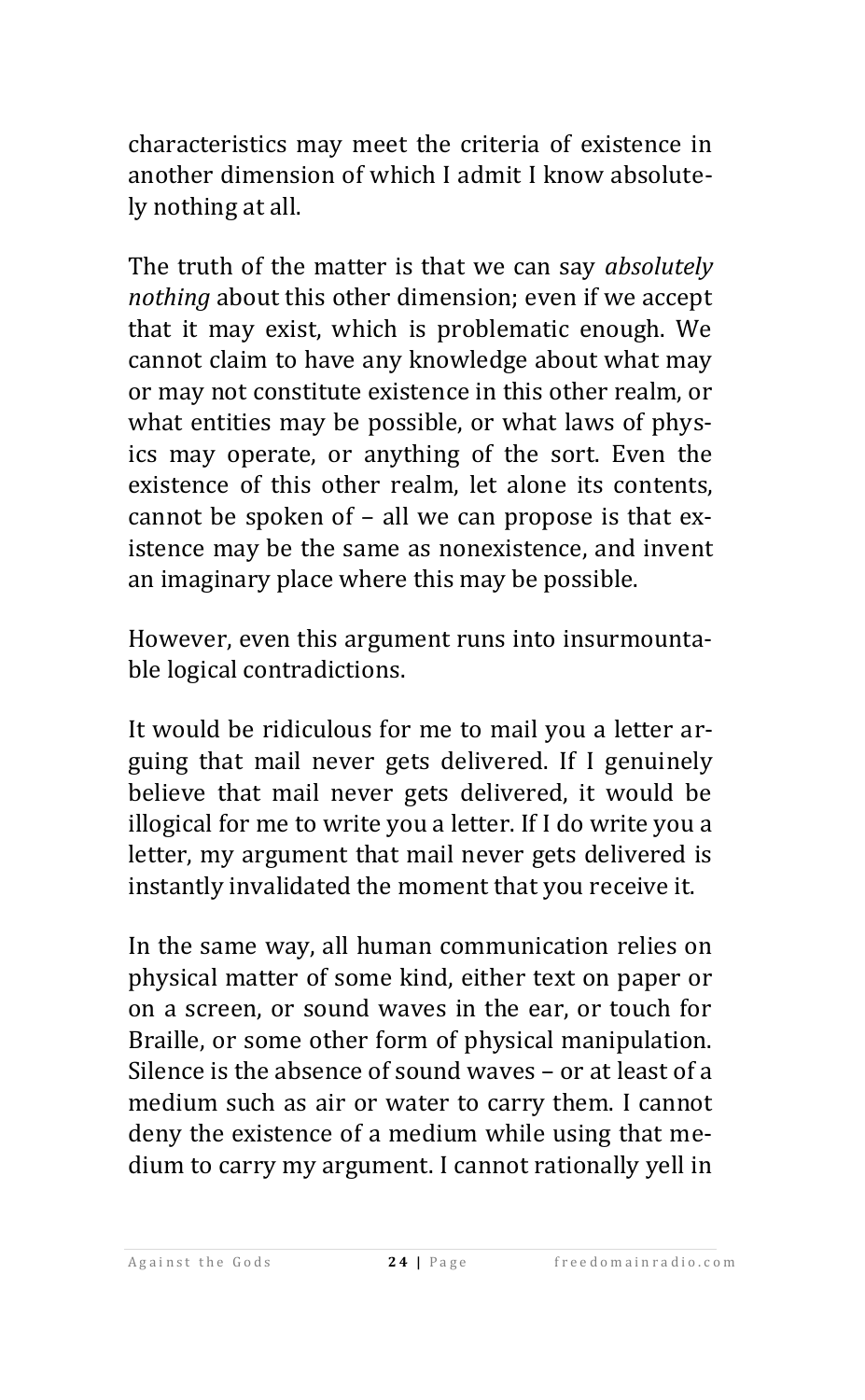your ear that sound does not exist, because I'm relying on the existence of sound to carry my argument.

In the same way, I cannot rationally put forward the argument that all language is meaningless, because I must use language to communicate my argument. If my proposition that language is meaningless is true, then using language to communicate that proposition would be ridiculous – if my argument that language has no meaning is heard and understood – to any degree – then it is automatically invalidated.

To rely on existence to communicate the possibility that existence equals nonexistence is equally foolish. The objective existence of air and air pressure and ears and life and minds is required to speak and hear the argument that existence may equal nonexistence. Furthermore, the rational and predictable properties of all that exists in order to communicate an argument are presumed to be objective, since any communication between human beings requires an acceptance of the objective properties of matter.

For example, if you tell me that gods exist, and I reply, "Yes, I agree that gods do not exist," you will doubtless correct my erroneous feedback on your position. This is only possible if the words have at least some objective meaning, and sound waves do not magically mutate from voice to ears, and so on. For words to be formed, spoken and heard, both existence and nonexistence must be accepted, since all sound waves have peaks and valleys. Text as well must have the presence and absence of somewhat contrasting colours, otherwise only one colour is seen, which is not an argument.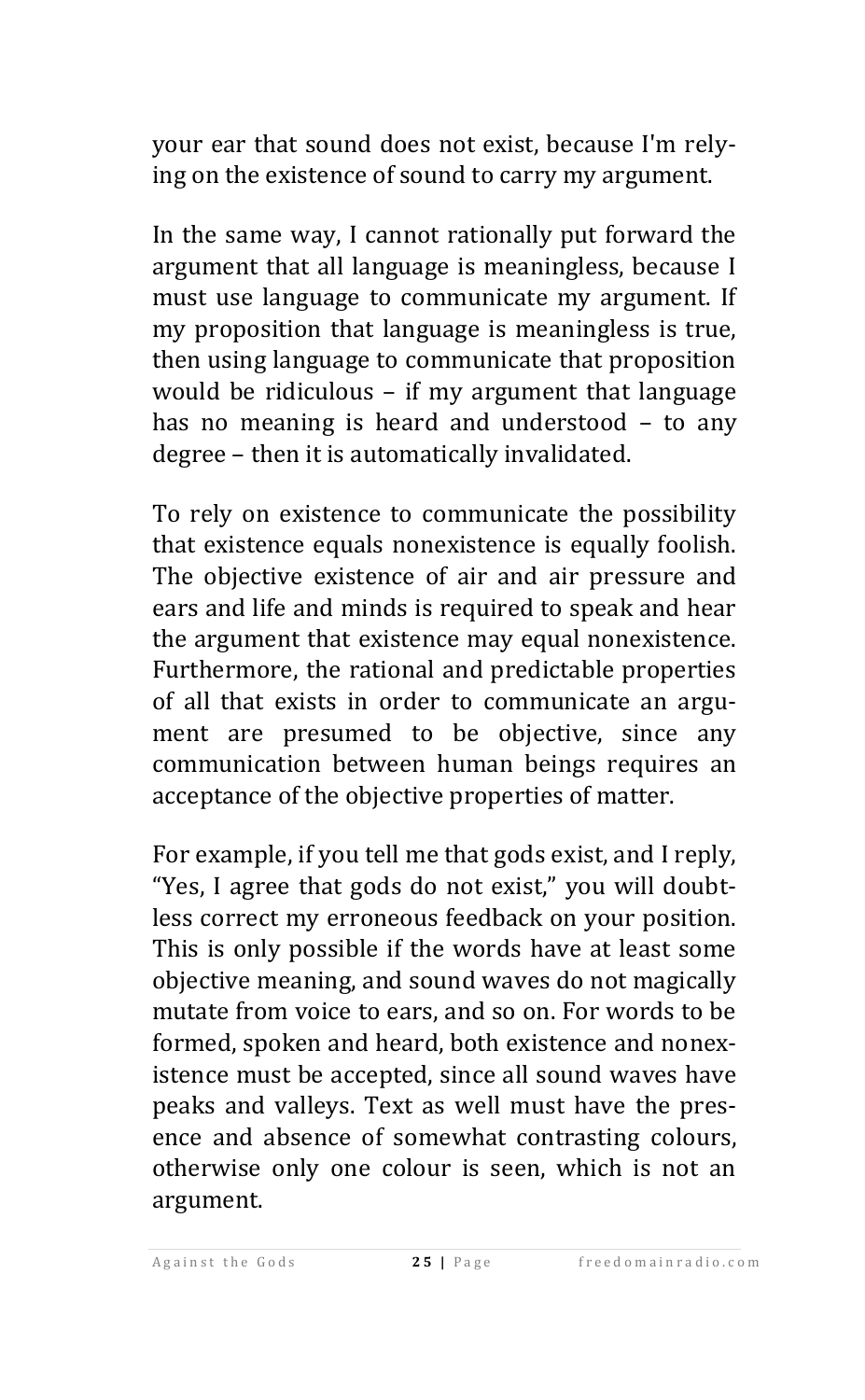All human communication thus relies on the difference between existence and nonexistence, presence and absence, and accepts as axiomatic the objective behavior of matter and energy, and at least tolerable objectivity in language.

When we understand all this, we understand that using strict and objective differences between existence and nonexistence – as well as accepting the objective behavior of matter and energy – to argue that there may be *no differences* between existence and nonexistence, and that matter and energy may exhibit no objective behavior, is exactly the same as sending a letter claiming that letters are never delivered.

Ah, but perhaps I have misunderstood something! Perhaps I am sending a letter telling you that letters are only *sometimes* not delivered, in which case my argument may be somewhat weakened, but it is not entirely self-contradictory. The agnostic, after all, does not claim that gods *do* exist in another universe, but rather only that they *may* exist.

However, this is looking at the wrong side of the agnostic argument. The agnostic is making the absolute claim that absolute claims are invalid. "You *cannot* say that gods do not exist, because they may exist in another dimension." This is not a relativistic or sliding scale, but rather an absolute negation. "You cannot say," is the equivalent of "mail is never delivered." It is not the possibility of error that the agnostic is affirming, but rather the impossibility of absolute knowledge claims of any kind. This is an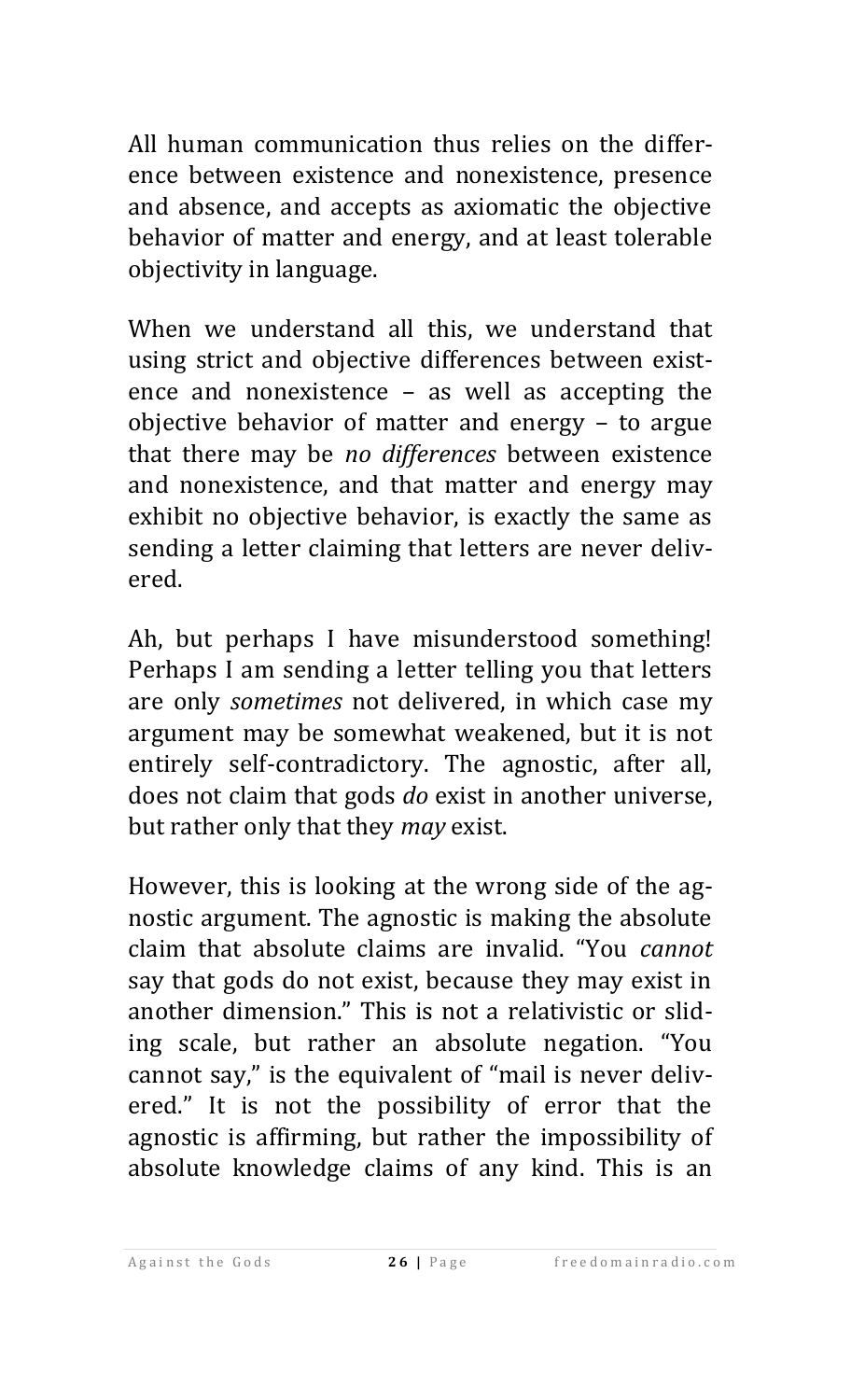absolute statement that rejects absolutism, which of course renders it invalid.

<span id="page-26-0"></span>Agnosticism is one of the rare examples of a truly cosmic fail.

#### AGNOSTICISM AND PRINCIPLES

Let's look at another argument against agnosticism.

Perhaps you think I am overstating the case – but the agnostic argument is so pervasive, and so ridiculous, that I do not think we can drive enough stakes into its hollow heart.

The agnostic claim that no truth statement can be valid because of a possible opposite universe cannot only apply to gods, but rather must apply to every object in the universe – and every argument as well! Thus, when the agnostic says "gods may exist in another dimension," the "opposite possibility principle" applies *even to his own words*, which can then be rationally reinterpreted, according to his own principles, as the *exact opposite* of what he is saying, i.e. "there can be no other dimensions, and gods cannot exist." If the agnostic protests that this was not his meaning, he can be told that he cannot affirm his meaning in any way, because in this other dimension, his words may have the exact opposite meaning. It is the same principle that he is applying to the atheist, and so he cannot reasonably complain when it boom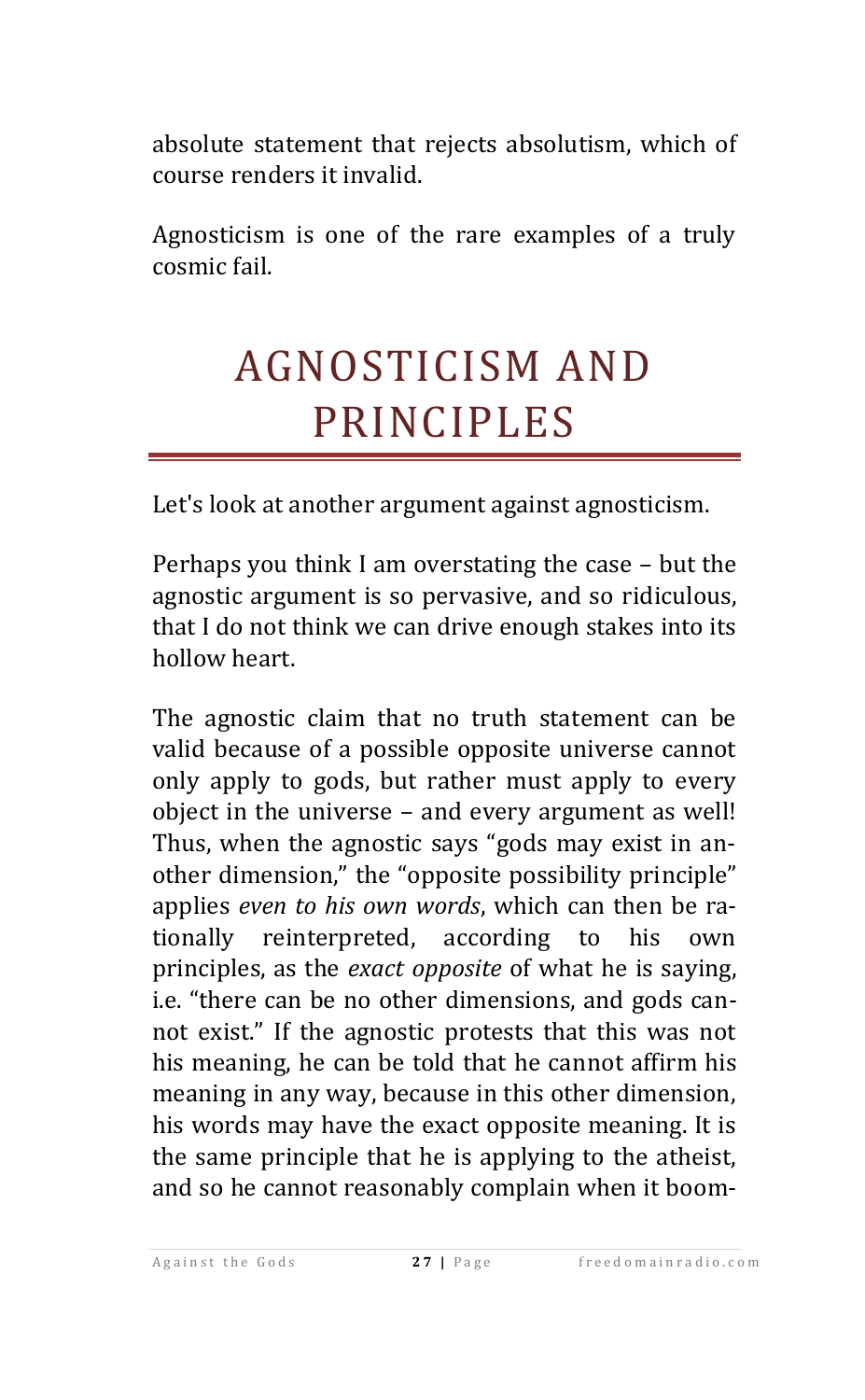erangs back and knocks over the foolish house of cards he is pretending to build.

The moment that the agnostic asserts that it is impossible to state with certainty that gods *cannot* exist, due to this possible alternate dimension, then his statement is automatically invalidated as well, since in this alternate dimension, gods may not exist either, or his words may mean the opposite of what he thinks they mean in this dimension, and so on. No sane person can use this other dimension to affirm or deny *any* truth statement in this dimension – and so the agnostic merely takes himself out of the bounds of civilized and rational debate.

The moment an agnostic hears this argument, he will doubtless say, "But..."

However, I merely interrupt him to reply, "You cannot use the word 'but,' since the word 'but' might have the exact opposite meaning in some alternate dimension."

I would continue this process with every word he spoke after that, until he either dropped his position, or my company, which would be a relief either way.

This is what I mean when I say that all con artists wish to create a general rule, with a magical exception for themselves – the agnostic wishes to cast universal doubt on truth statements, except all the ones that *he* happens to make.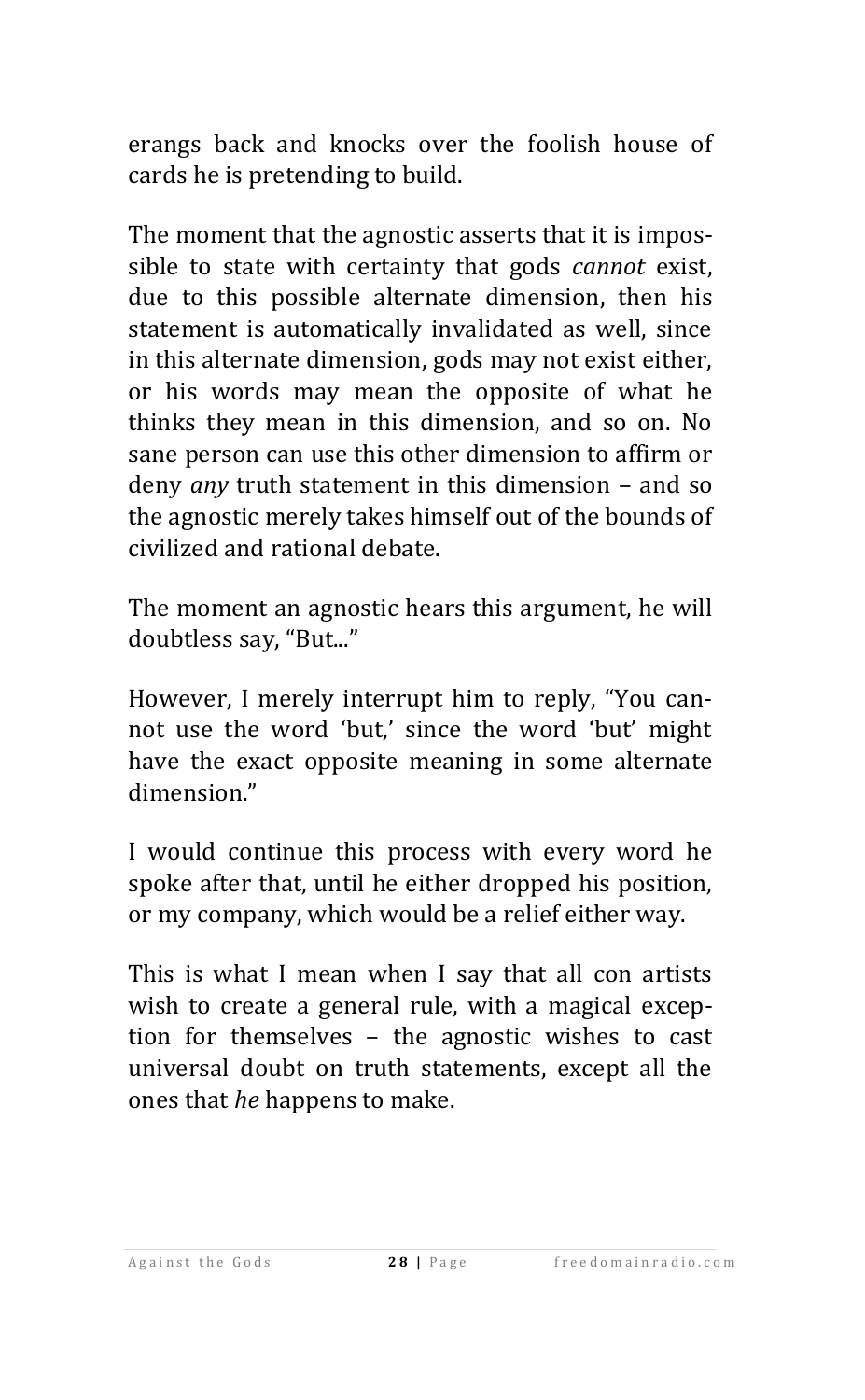#### <span id="page-28-0"></span>AGNOSTICISM AND **CONSISTENCY**

Since agnosticism is fundamentally an epistemological position, it cannot be confined to the existence of gods, but rather must be fundamental to all forms of human knowledge.

However, I have yet to hear an agnostic argue that we must abolish prisons, since a criminal's guilt can never be established with certainty, since in another dimension, he might not have committed the crime. In Western legal systems, crimes must be proven "beyond a reasonable doubt," but in the agnostic formulation of truth, no such standard can ever be achieved.

This kind of exceptionalism is dully inevitable when dealing with religion. It never applies anywhere else.

To take another example, it is illegal to sell bogus cures for real illnesses – however, not only is Christianity's "cure" utterly unproven, but even the "illness" itself – sin – is completely invented. Can we imagine a priest being hauled before a court for fraud, for selling a nonsense cure to an invented disease? If not, why not?

We also have laws against hate speech, or the incitement of hatred against particular groups. However, the Bible commands believers to kill gays, atheists, sorcerers, heretics, disobedient children and witches and just about everyone else who draws breath. A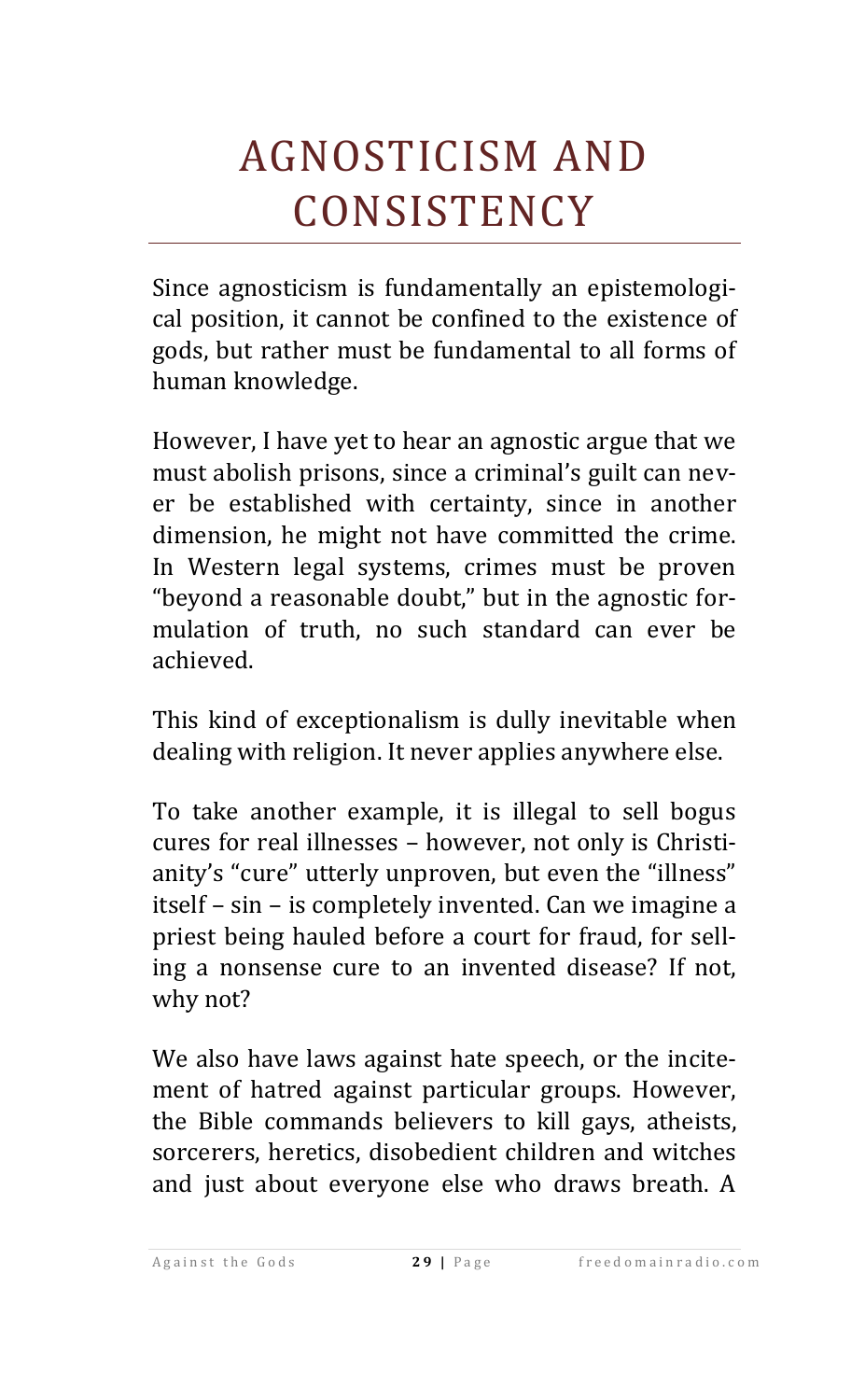comic in Canada was recently hauled before the human rights commission for making a joke about homosexuals – can we imagine the printers and distributors of the Bible being charged in such a manner? If not, why not?

### <span id="page-29-0"></span>GODS AND NON-EXISTENCE?

Even if we accept the opposite-planet Bizarro world of the agnostic position – and even if we accept that knowledge claims can be made about an unknowable realm, the agnostic position still falls flat.

There are only two possibilities for our future relationship with Dimension X – either we will *never* interact with it in any way, or we will find some way to penetrate its mysteries. In the first case, Dimension X will never be discovered, in which case it is merely "nonexistence" with a silly alias, and cannot be used to reject any knowledge claims. Since it remains a mere synonym for nonexistence, it cannot be used to reject nonexistence. In this case, an agnostic cannot say, "I reject that gods cannot exist by defining nonexistence as synonymous with existence – just calling it 'Dimension X' for funsies."

Ah, but perhaps someday we will find a way to send a probe into Dimension X, and record some of its properties. In this case, we will be translating Dimension X into something that exists here, in our universe, just as a spectrograph translates light into waves. In other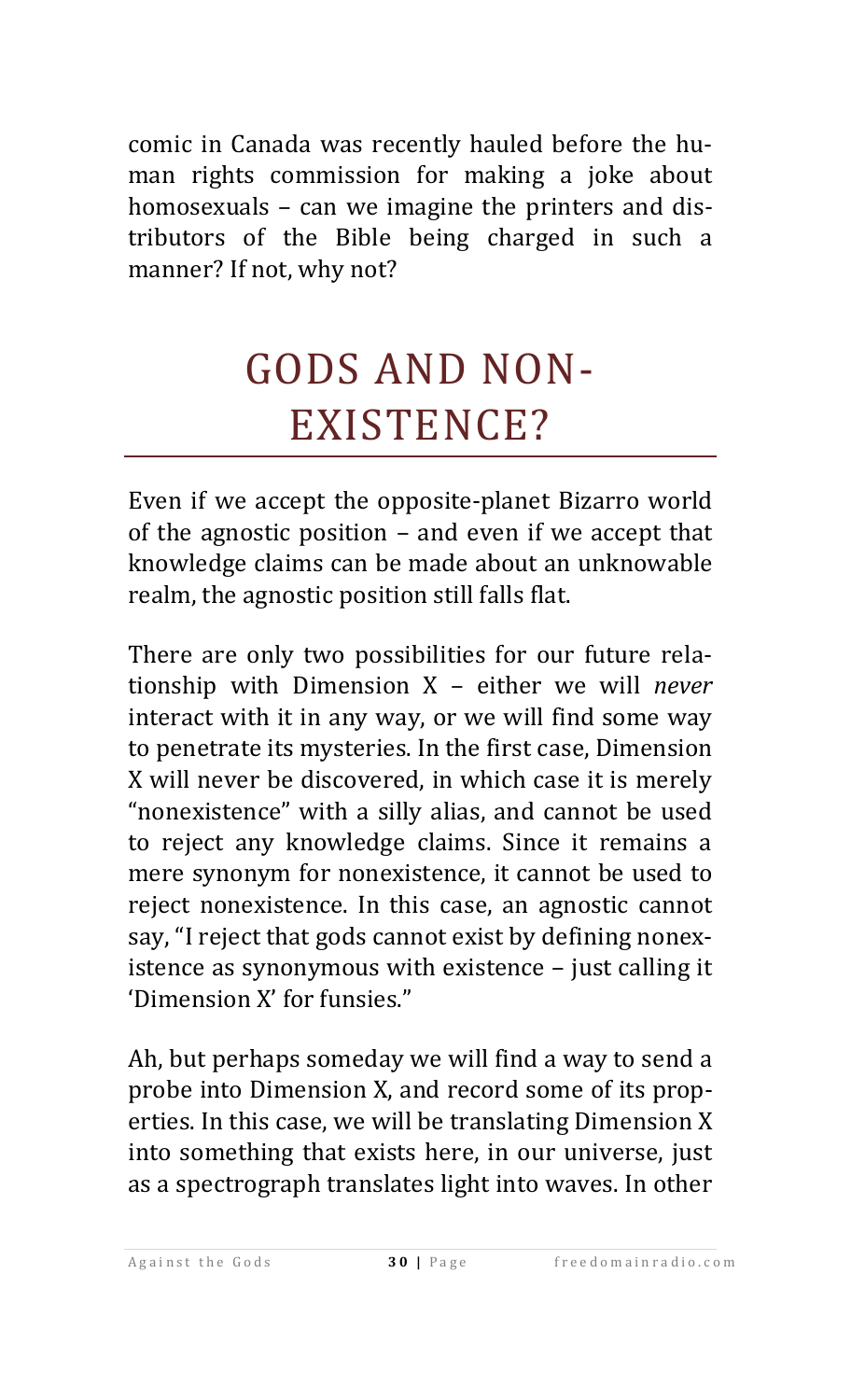words, Dimension X will have to show up somewhere, somehow in our universe to confirm its existence, and can no longer be used as a synonym for nonexistence.

Alternatively, if Zeus is currently doing cartwheels in Dimension X, he might trip and stick his finger through the time-space continuum and poke a hole in our moon. In this case, we would have objective and empirical evidence for this event, which would constitute proof that something rather extraordinary had occurred.

In other words, the properties and characteristics of Dimension X will have to be translated into something that exists in *this* universe in order to confirm its existence and record its properties. If Dimension X never has any impact on our universe, then it is completely synonymous with nonexistence, and can never be used to reject nonexistence. Using the standard of nonexistence to reject nonexistence is entirely self-contradictory, the equivalent of saying "I reject the nonexistence of X by accepting that it does not exist, but using a different word." If a surgeon said that a dead patient still lived because he used the word "gool" to mean "dead," we would not accept his argument as particularly rational. The agnostic claim that gods cannot be said to not exist because one can use the phrase "dimension x" as a synonym for nonexistence is equally foolish and irrational.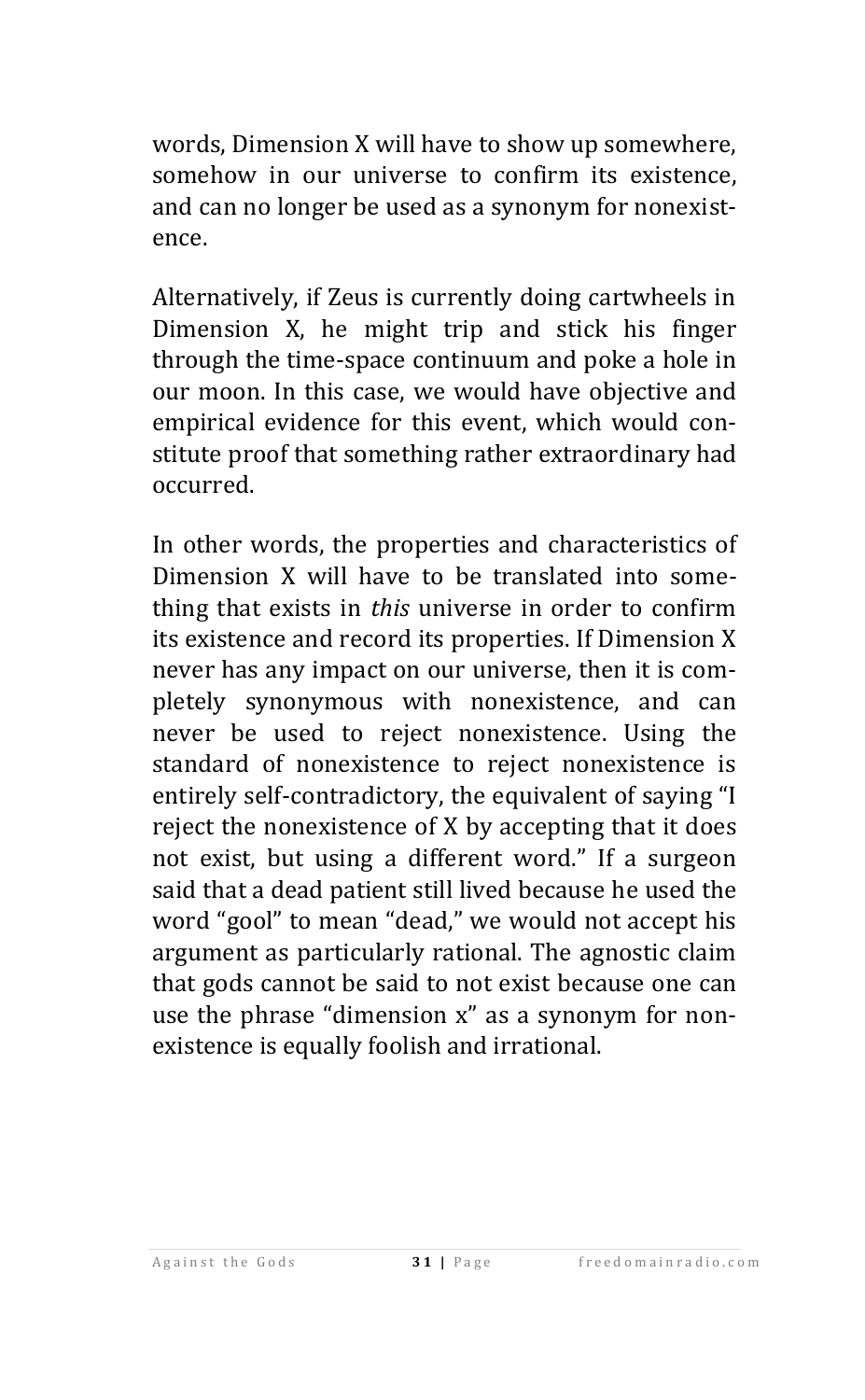#### <span id="page-31-0"></span>GODS AND THE SUPERNATURAL

That which is self-contradictory cannot exist. Gods are self-contradictory entities. Therefore gods cannot exist.

What if a god is invented which does not possess selfcontradictory characteristics?

Ah, then it is not a god.

We can imagine that 21st century man would appear godlike to our Stone Age ancestors – however, the sane among us do not believe that we have become gods due to our advanced technology.

In the same way, we may meet among the stars fantastically advanced beings – however they will not be gods, but rather just highly evolved life forms. We may meet telepathic beings who can travel through time and have made themselves immortal, but we will never meet carbon-based lifeforms that can live on the surface of the sun, or Oompa-Loompas who live in a square circle, are composed of both fire and ice, and can go North and South at the same time.

Thus it is axiomatic that gods cannot exist – if they are gods, then they cannot exist; if they exist, then they are not gods.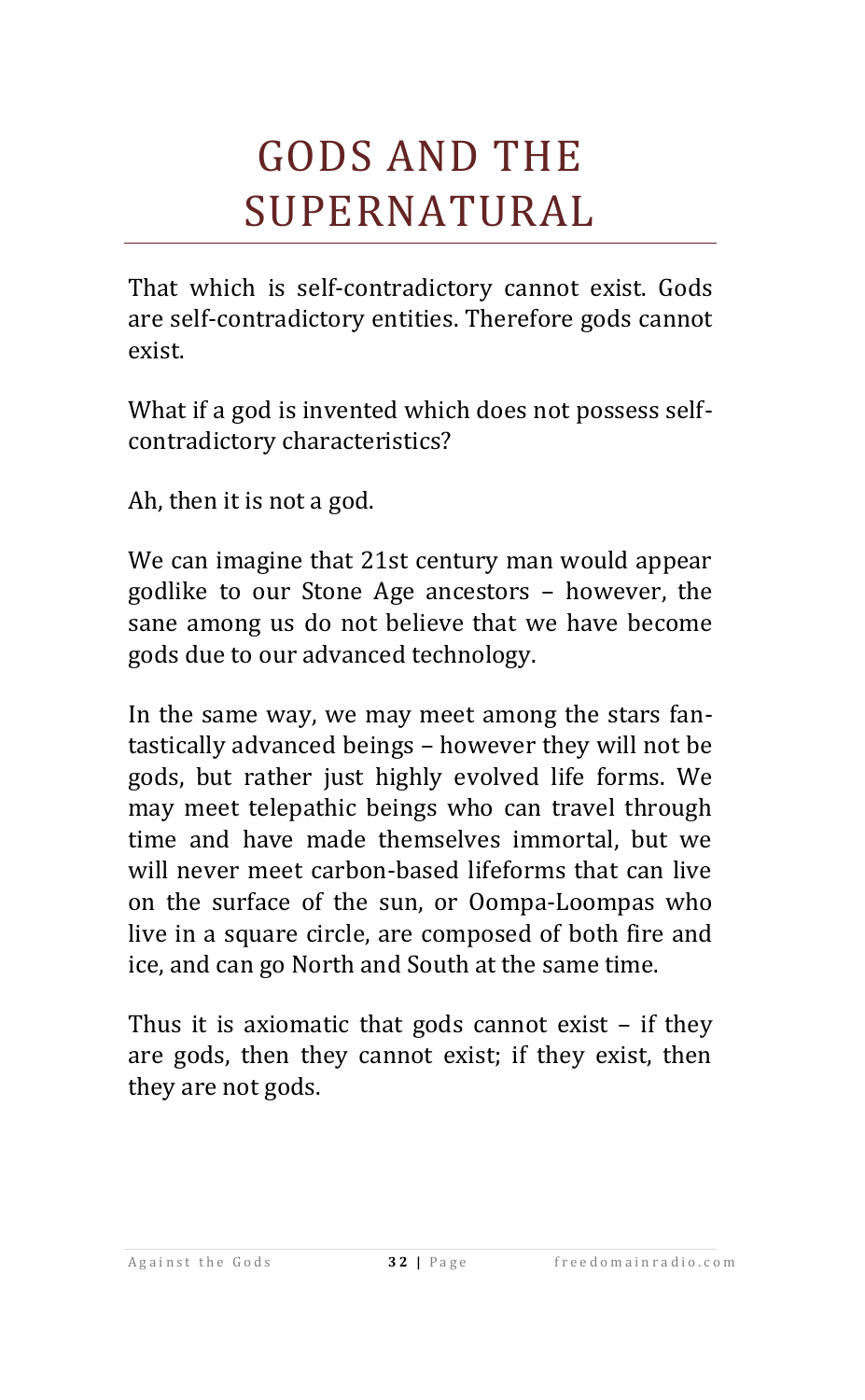#### ACCIDENTAL KNOWLEDGE?

<span id="page-32-0"></span>Imagine that archaeologists come across some squiggly prehistoric cave painting that, when viewed at a certain angle, has vague similarities to the equation " $E=mc^2$ "

Would this overthrow our entire sense of causality and the evolution of knowledge? Would we imagine that a primitive caveman largely incapable of language or mathematics had somehow discovered one of the most complex and challenging equations of modern physics?

Of course not.

We would smile at the strange coincidence, but would no more imagine a Stone Age genius physicist then we would grant a doctorate to the wind, should it happen to blow a series of sand dunes into a similar equation.

In other words, the effects of knowledge cannot exist prior to that knowledge. I could probably teach my infant daughter to scratch out " $E=mc^2$ ," but I would not imagine that she understood any of its reasoning, evidence or contents. A sick animal might break into a pharmacy and eat the pills that coincidently happened to treat its illness, but we would not call such an animal a pharmacist or a doctor.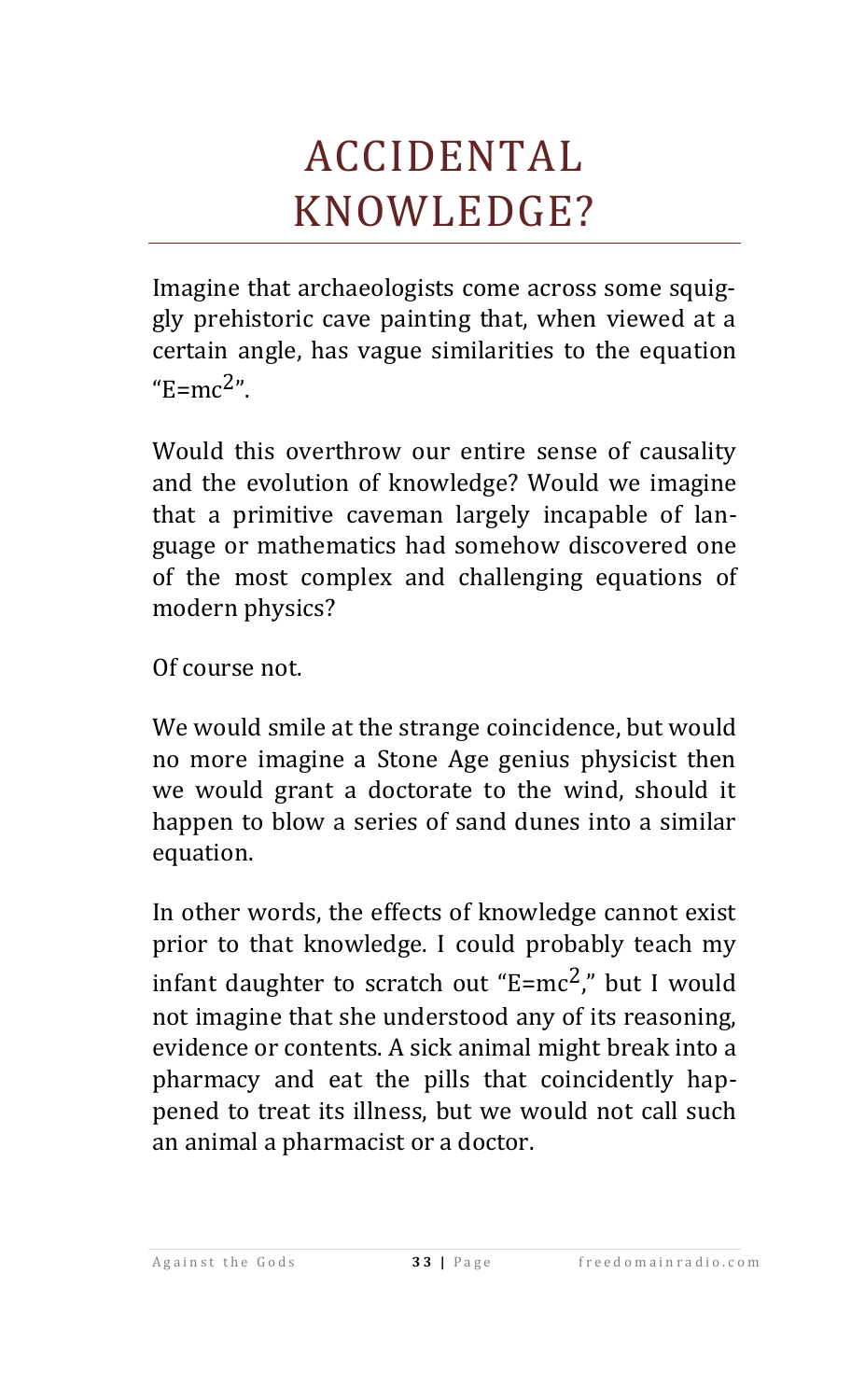Almost all of our conceptions of deities have come down to us from the past – and generally the prescientific past. When we consider the 10,000 or so gods that human beings have believed in at one time or another, we clearly understand that the development and depiction of these gods was not based on any scientific or rational understanding of the universe. Even if the impossible actually occurred, and some being were found somewhere in the universe that closely matched the description of some ancient deity, this would not be proof that such a god existed in the past, and was the source of that knowledge. Either this would be mere coincidence, or we would have to accept the reality that such a being visited our ancestors, who recorded his actual presence, which is not proof of the existence of a god, but rather a tourist.

Any historical knowledge claim about deities existed prior to any empirical evidence or proof, and thus remains in the realm of pure fantasy. Even if evidence were to accumulate at some point in the future, this does not grant prescience to the accidental imaginings of past ages. In other words, the hope that some theists and agnostics have that proofs for gods will be found in the future does not validate any *existing* claims about the natures and properties of deities. All prior and existing claims of knowledge about gods are false, regardless of what shows up in the future, in this or any other dimension.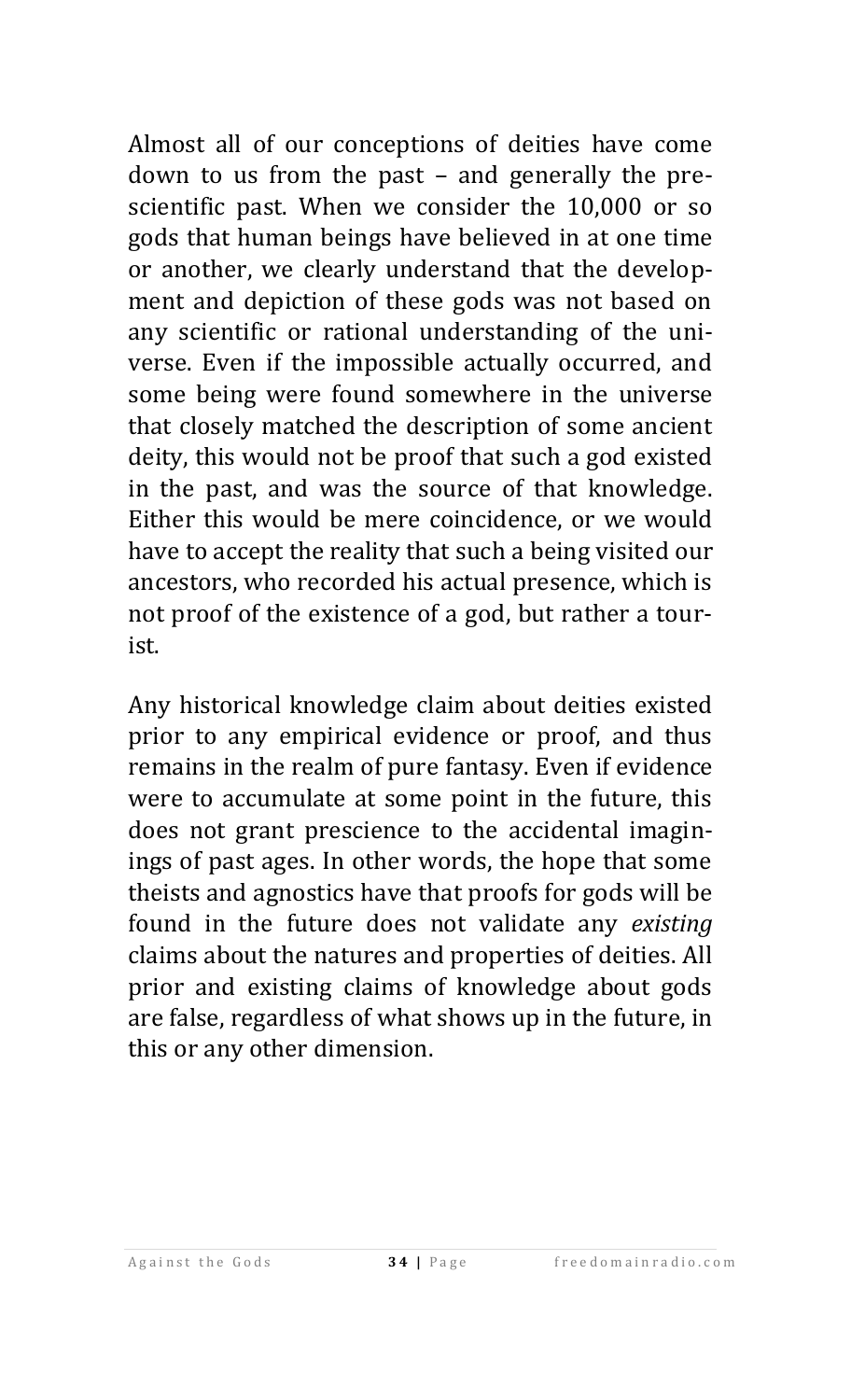### <span id="page-34-0"></span>DEITIES BEFORE TIME?

Some theists – and even agnostics – use the same "Dimension X" argument examined above, but place the alternate universe in a time *before* our own, rather than parallel to it in some manner.

This does not fundamentally change any of the arguments – either this universe before our own will never have any impact on us, in which case it is just another word for nonexistence, or it will, in which case it will be empirically measurable within our own universe, and subject to all the same laws of physics as everything else we examine. In other words, once it enters into our universe, it cannot contain selfcontradictory properties, and therefore cannot be a god.

#### <span id="page-34-1"></span>QUANTUM PHYSICS

Quantum physics is the latest in a long line of scientific bags that people like to dump their crazy, pseudo-scientific ideas in to. The admitted strangeness and apparent self-contradictory behavior of subatomic particles is sometimes enlisted as yet another "alternate realm" wherein gods might exist.

The frank reality of quantum effects is that they have no impact whatsoever upon sense perception, since any and all quantum effects cancel each other out long before the aggregation of particles is perceptible by our unaided senses. This is why an electron may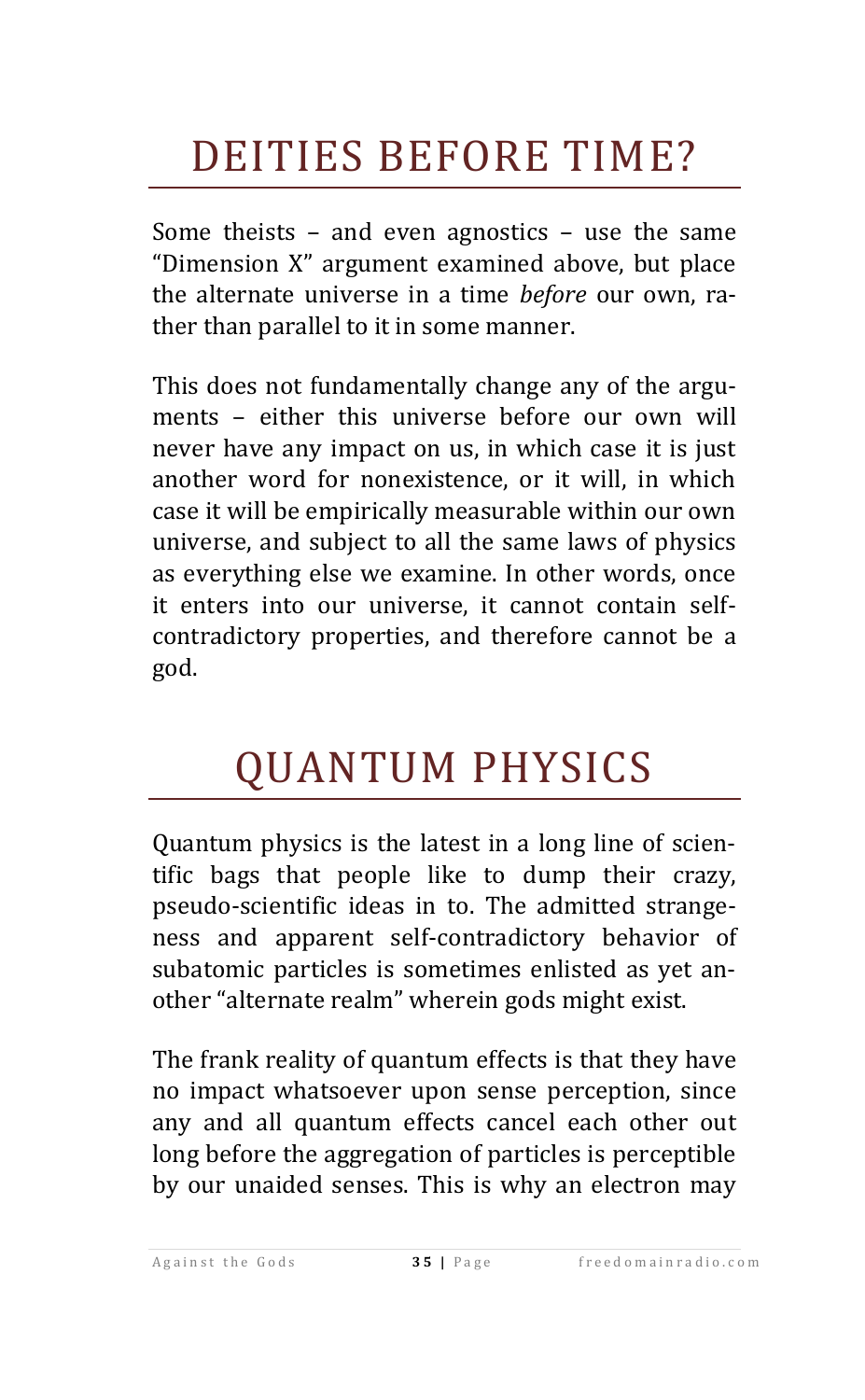seem to be in two places at the same time, but a table never is.

Clearly, life cannot exist at a subatomic level, which is why we never think of a proton as alive, even if it is contained within a living being. Since a deity must be alive – at least in some sense of the word – it cannot exist at the subatomic level, since even the simplest form of life is a highly complex aggregation of cells and energy.

Furthermore, since the individual subatomic particles examined by quantum physics can never have any effect on objects perceivable by our senses, this invalidates all historical – i.e. prior to quantum physics – conceptions of deities. Finding *ex post facto* homes for gods in quantum physics, when all concepts of deities evolved *prior* to any knowledge of quantum physics – is a ridiculous and desperate attempt to rescue the irrational through an appeal to the scientific.

## <span id="page-35-0"></span>HARM TO CHILDREN?

It has long been accepted by rational thinkers that religion occupies a magically aggressive place in the pantheon of human thought, remaining strangely impervious to the rational standards that have long since felled other superstitions.

As Richard Dawkins has pointed out, every religious person is virtually a complete atheist, in that he rejects the existence of every other God but the one he worships.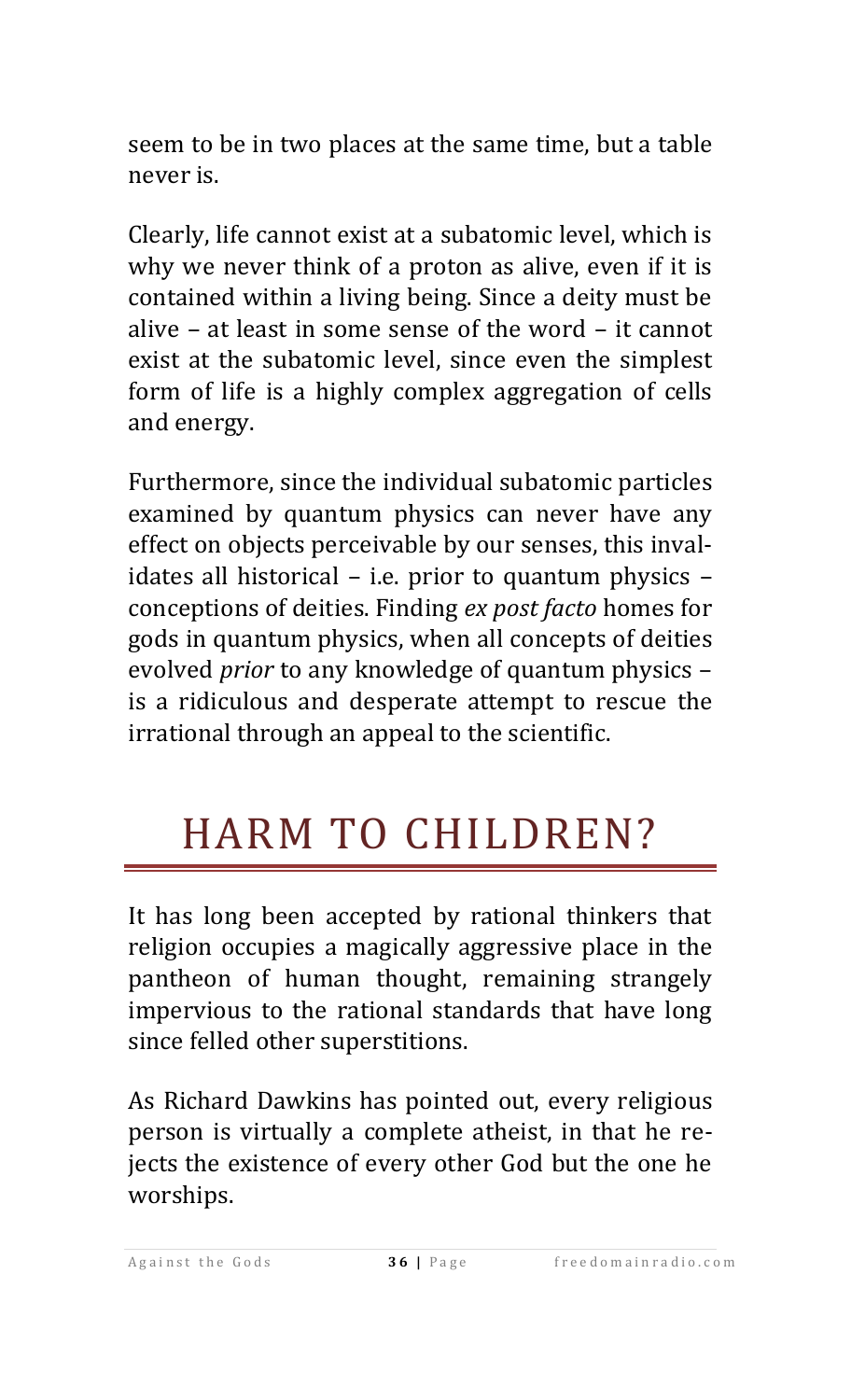To understand this more clearly, imagine a mathematics tutor named Bob who refused to teach any strict methodology for solving problems.

If you were to hire Bob, and your child were to correctly answer the problem of 3x3, Bob would have to reply that it was impossible to say that three times three make nine, because in an alternate universe they might make the opposite of nine. Bob would further instruct your child not to answer any question with any certainty, and always to include this caveat with regards to any and all forms of knowledge. Bob would also say that none of his instructions – even that one – can be accepted as true, because they might be false in another universe.

Thus, when responding to a roll call at school, your son cannot say that he is present, because in another universe, he might be absent. Furthermore, he cannot actually go to school, because in another universe, the school might be located in the opposite direction from his house. He cannot go to bed, because in another universe, it might be an alligator. He cannot eat vegetables, because in another universe, they might be poison – and so on…

Surely we would view such a tutor as a sworn enemy to the mental health of our child, and would be horrified at the inevitable results of his bizarre philosophy, and would have to spend a good deal of time unravelling the Gordian knot of impossible contradictions he had tied our child's mind into.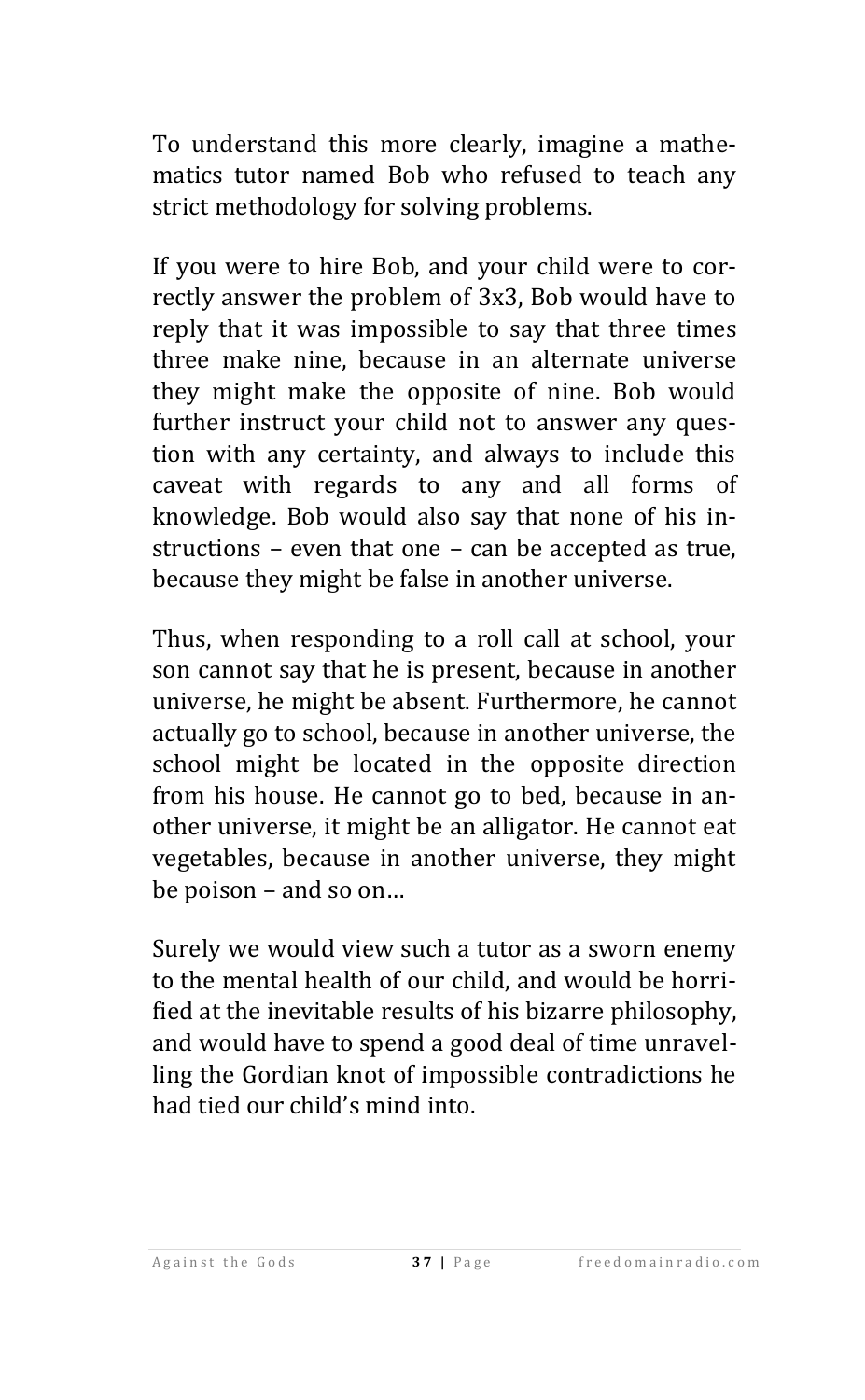Principles which claim universality, but which cannot conceivably be universalized, are self-contradictory and false by definition.

#### AGNOSTICISM AND RELIGION

While agnosticism generally refrains from attacking specific positive claims about the nature of deities (other than to say that they may exist in another dimension defined as synonymous with nonexistence), religions are entirely founded on making positive and universal claims about the nature, intentions, personalities, morals and properties of deities.

An agnostic will say that an invisible man might live in the boarded-up house next door; a priest will tell you everything that the invisible man thinks and wants and is capable of.

Agnosticism and religion both require the substitution of socially-acceptable synonyms for falsehood in order to affirm their invalid positions.

Agnostics substitute "other dimensions" for "nonexistence," while theists substitute "faith" for "falsehood."

Why is faith false?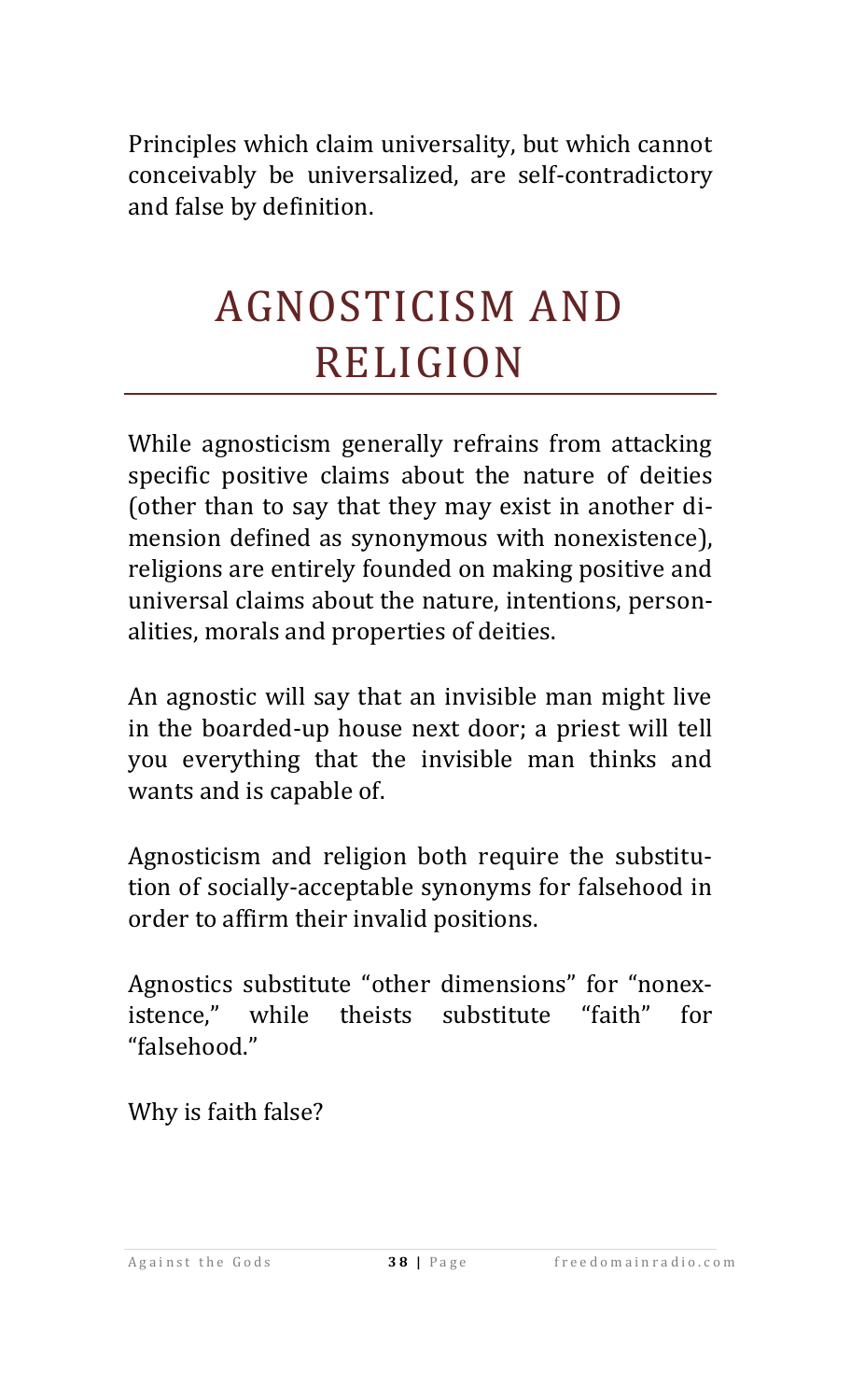Well, as the Latin phrase has it – *Credo quia absurdum* ("I believe because it is absurd"). A square circle is an impossible entity, and therefore cannot exist. We do not have to hunt the entire universe from edge to edge to know that a square circle does not exist; it is not an act of will to accept that a square circle does not exist, it is simply a recognition of reality and the nature of existence.

A square circle is an absurd concept – or rather, to be more accurate, it is an *anti*-concept, in that it takes two valid but incompatible concepts and crashes them together to create a crazy mishmash of impossibility.

Take any property or ethic of the Christian God – to just pick on one absurd anti-concept – and the contradictory nature is clear.

- "That which exists must have been created, but God, who exists, was never created."
- "God is all-knowing and all-powerful, which are both impossible."
- "God punishes a man for actions which are predetermined."
- "God punishes rebellious angels, although their rebellion was completely predetermined."
- "God claims to be morally perfect, although God fails the test of most of his 10 Commandments."
- Etc.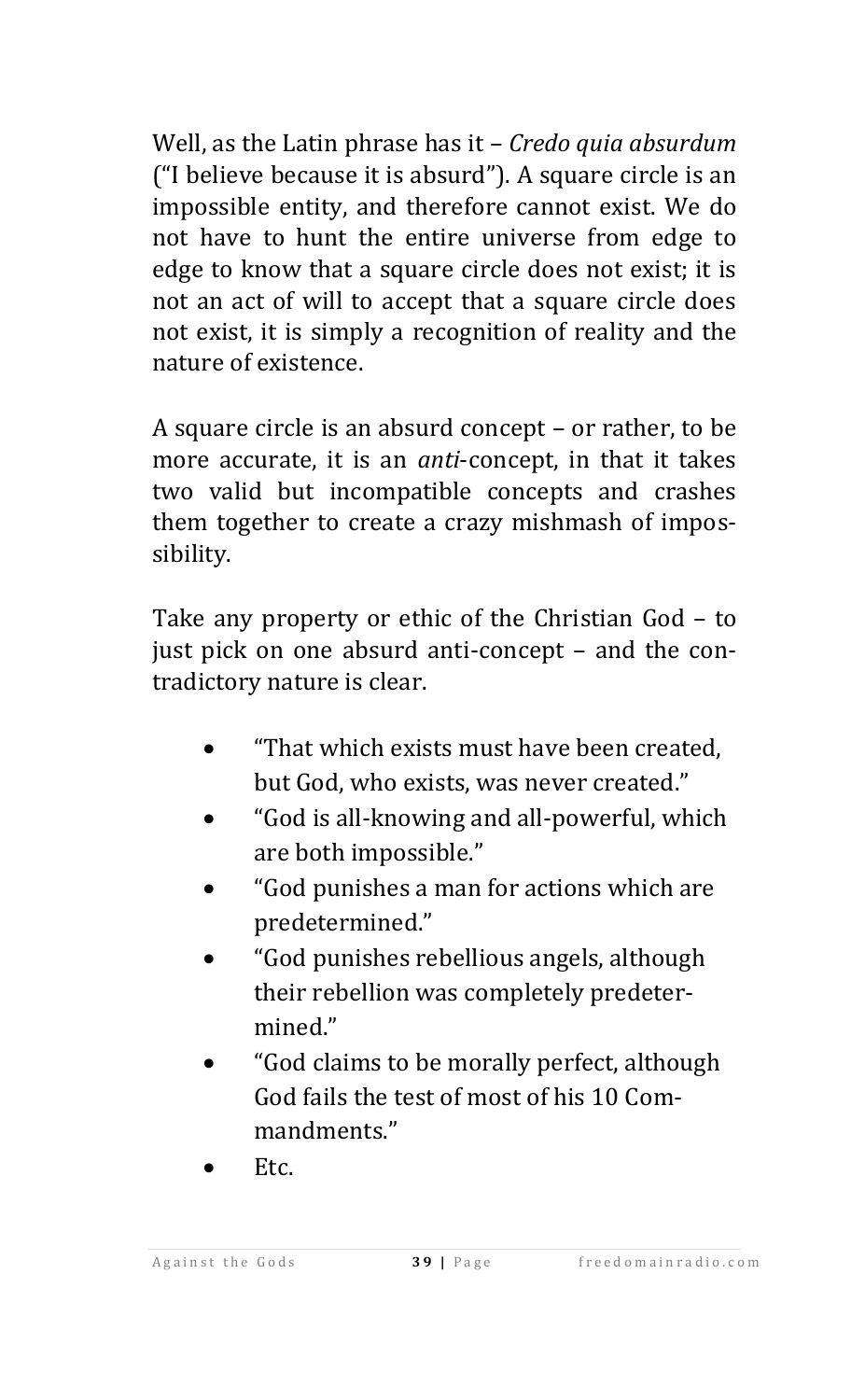For any religion that involves prayer or supplication to be valid, the following steps must all be rationally validated and empirically proven:

- 1. A deity must exist (call him "Jeb").
- 2. Jeb must have the interest and power to interfere in the universe.
- 3. Jeb must have the interest and willingness to interfere in human affairs.
- 4. Jeb must listen to prayers, rather than just read minds.
- 5. Jeb must only listen to prayers from the members of a particular sect.
- 6. Jeb must monitor and record good and bad behavior.
- 7. Ideally, Jeb must punish the members of alternate sects, or those who pray in an incorrect or inconsistent fashion.
- 8. Jeb must also not reward those who do not give money to his priests – and ideally, punish said folks.

As we can see, since even the existence of a deity is conceptually ridiculous, not even the first domino in this increasingly absurd row falls down.

In other words, the propositions of religion do not "require faith," but rather are simply *false* – and as a result, since they command obedience and money, they are exploitative, abusive and destructive.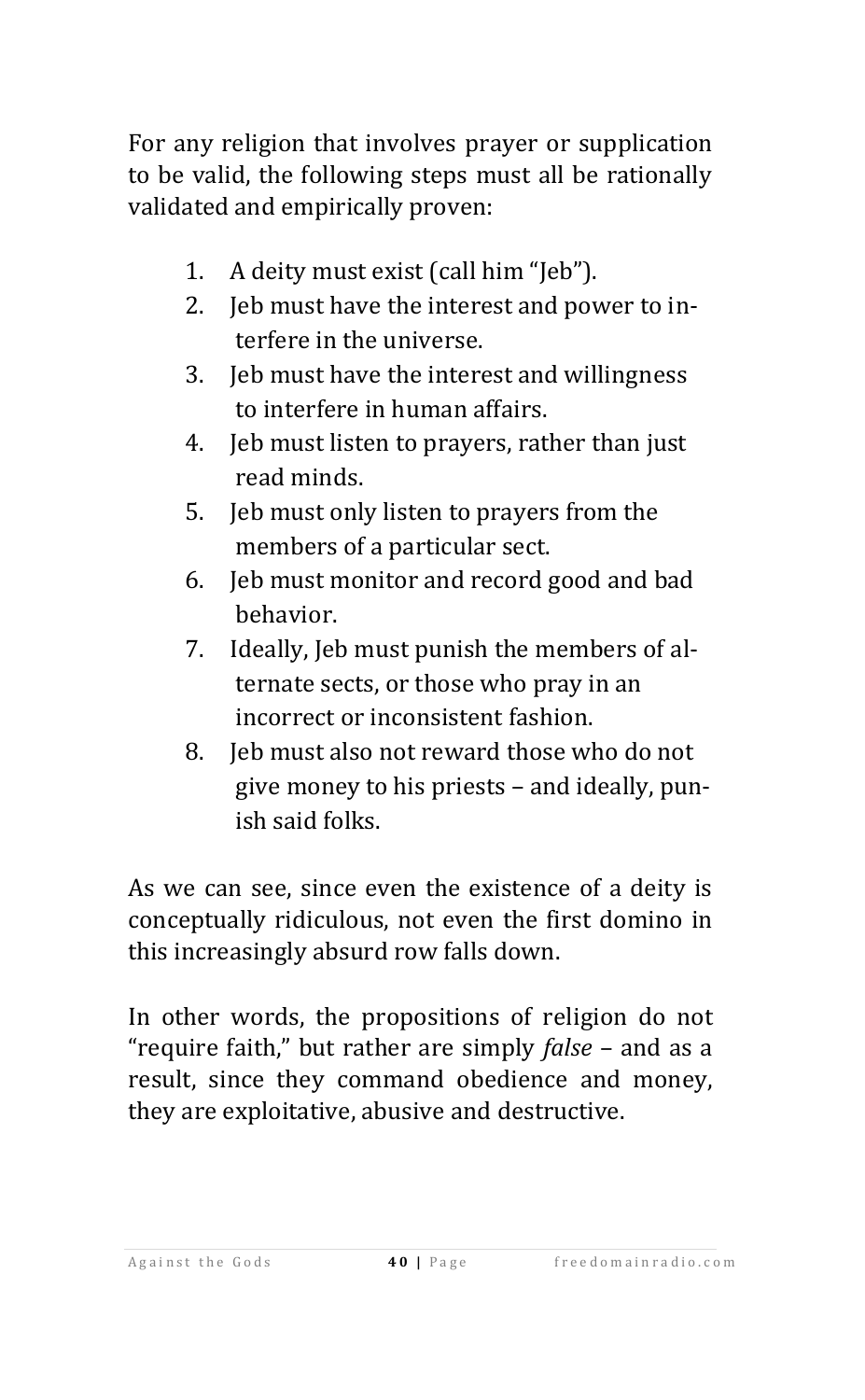### RELIGION AS CHILD ABUSE?

In his recent book "God Is Not Great," Christopher Hitchens asked whether religion was child abuse, but in my view did not provide a very satisfactory answer. The question can be easily resolved through the philosophical approach of *universalization*.

It is generally accepted in society that children are mentally deficient – and in some ways, of course, they are, in language acquisition and the processing of consequences to actions and so on.

It is generally considered acceptable in a religious society to teach children that God will reward them for obedience to their elders, and punish them for disobedience.

However, we cannot put only *children* into the category of "mentally deficient," since there are those with impaired mental faculties either due to a physical brain problem or injury, or due to age- or illnessrelated deterioration.

Let us take the example of mentally challenged individuals with Down's syndrome.

Imagine that a home for such individuals existed, run by a man named Bob. Every morning, Bob reminds his bewildered and mentally challenged wards that the air is full of invisible demons who will attack their brains, eyes, teeth and tongues if they *ever* disobey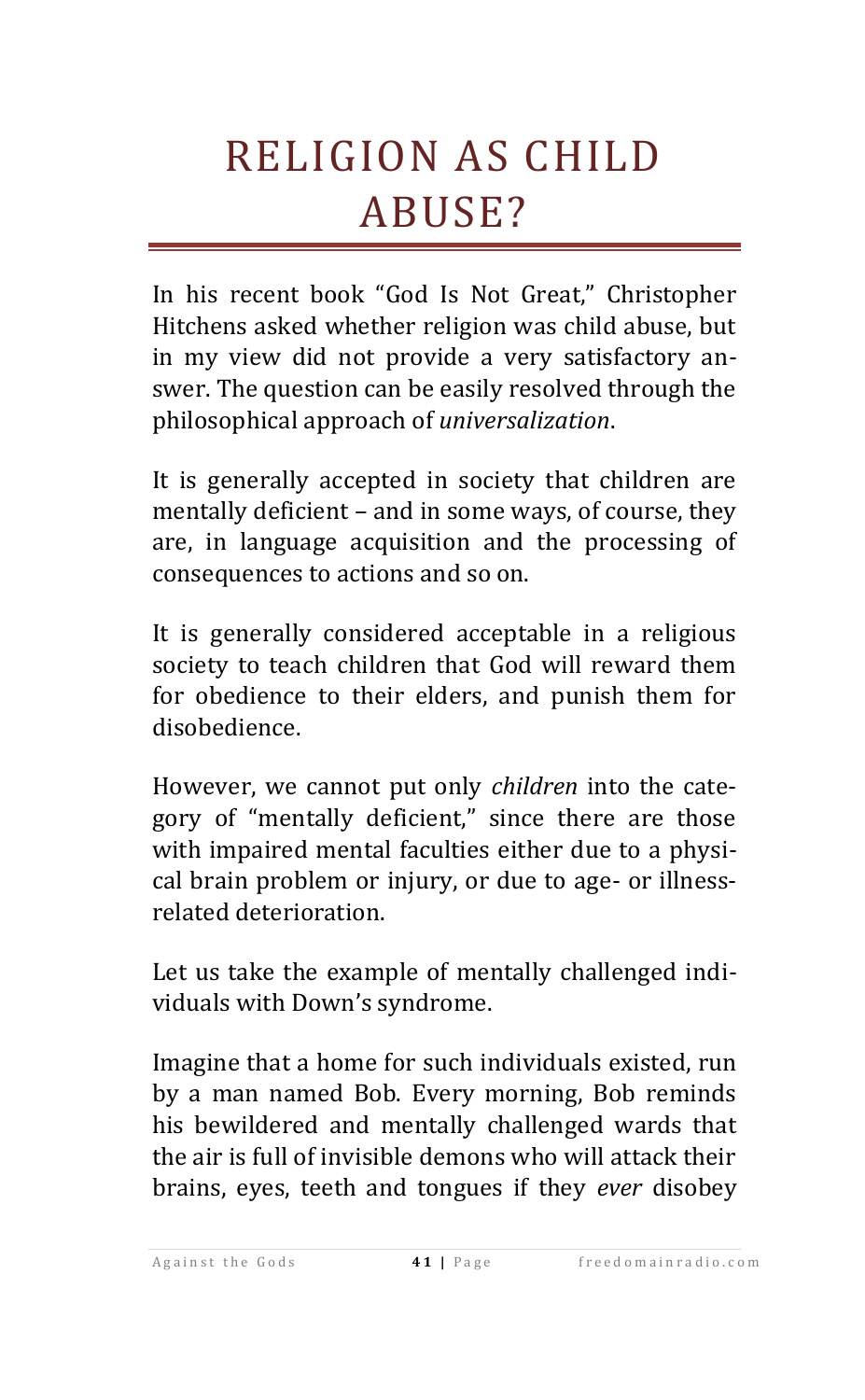one of Bob's Commandments. Even if they are slow to obey, these demons will attack them in their dreams, and suck out their life essence, and spit it into a lake of fire, where it will burn for eternity. Every morning, they must get on their knees and plead for Bob's good opinion, otherwise he might butcher all of them by drowning them in toilets, as he did once before when he was offended…

We could go on and on, but I think that we all understand that this would be verbal and emotional abuse of the very worst and most destructive kind. The traumatized mentally challenged victims of such a nightmare environment would not be able to differentiate Bob's terrifying tales from actual reality, and would live in abject terror, and we would consider it a staggeringly evil abuse of power for Bob to verbally attack and mentally infect his victims in such a manner.

It's hard to imagine that we would judge the situation any differently if Bob ran a home for elderly adults with dementia, and terrified old ladies in the same manner. In either case, we would view Bob as a deranged sadist, lacking any shred of human compassion for his victims, and our hearts would go out to the suffering that he was inflicting through the vengeful power of his demonic language.

(As a minor tangent, this argument is exactly the same for spanking – would we accept it as morally valid to spank the elderly for their forgetfulness?)

Is religion child abuse?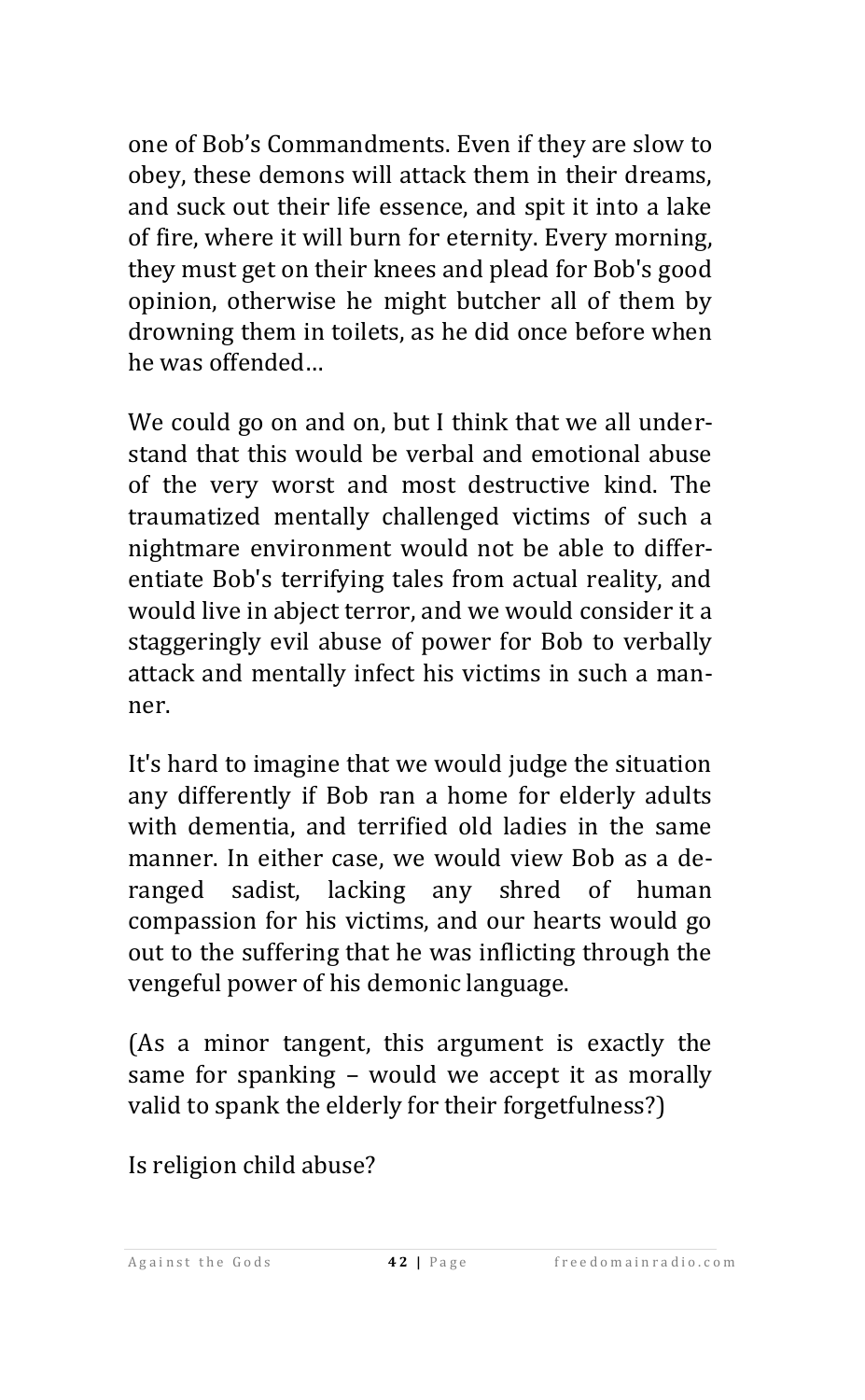Yes, if it is false. As it is.

Mentally challenged individuals with Down's Syndrome – as well as most elderly people – are nowhere near as vulnerable as children, since most of them have adults taking a significant interest in their longterm well-being.

However, when parents inflict demonic and terrifying tales of religious superstition on the tender, trusting and dependent minds of their children, who will intervene to save them?

Sadly, only real philosophers, for the rest of the intellectual classes are too busy inventing hiding places for the gods to intervene and save the children.

## POWER OR VIRTUE? A LOVE STORY

Almost all deities are objects of worship, but it is hard to know with any certainty exactly what is being worshiped. Certainly gods are very powerful – infinitely powerful, in most formulations – but I have never met a religious person who worships only the power of his God. No, it is always the *virtue* of God that is worshiped; the power is merely incidental.

However, the virtue of a deity is problematic on many levels.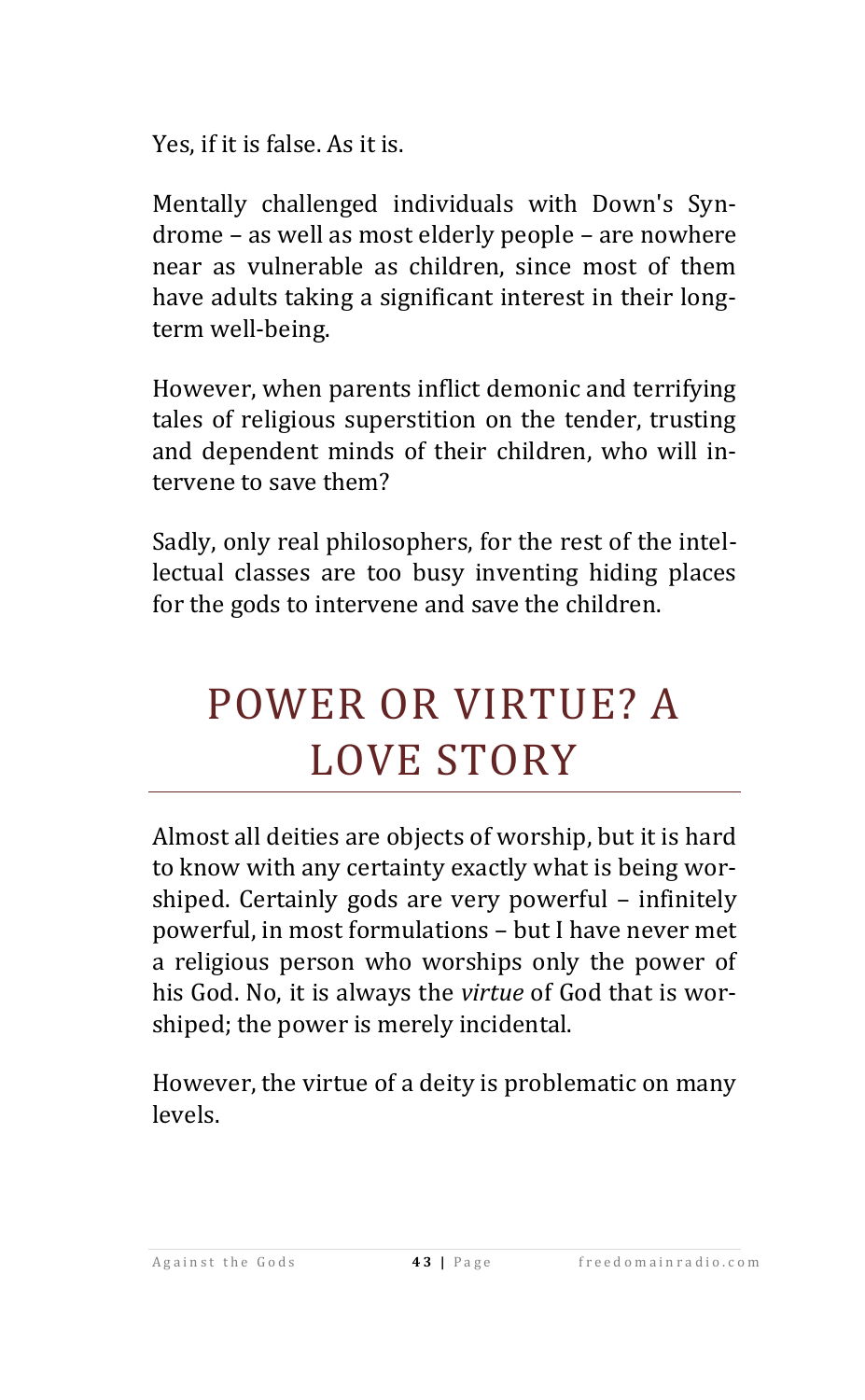If human beings only ever wanted to eat the food that was best for them, we would have no need for the science of nutrition. Our desire for fats and sugars drives the need for nutritional information and discipline, just as our desire for energy conservation drives the need for information about exercise. If we could all automatically do any mathematical calculation in our heads, we would not need to be taught mathematics, and so on.

All human disciplines thus arise to counter desires which run against our best long-term interests. The balancing of long and short-term interests is the very essence of wisdom – the short-term hit of a cigarette versus the long-term risk of lung cancer, the shortterm emotional relief of verbal abuse versus the longterm harm to our relationships, to name just two examples.

The discipline of *ethics* is no different.

The need for virtue in humanity arises out of mortality, and weakness, and temptation, and relative powerlessness – none of which concerns God in any way. Would God need to be courageous, if He was allpowerful? It's hard to see how. Would He need to remind himself to be honest, if He could suffer no negative consequences for his honesty? Would He find it challenging to resist the temptations of peer pressure? He is peerless, of course!

In many video games, there is a secret "god mode," which allows players to stroll through the game without taking any damage from enemies, usually with infinite ammunition and pixel-shredding weap-

Against the Gods **44** | Page freedomainradio.com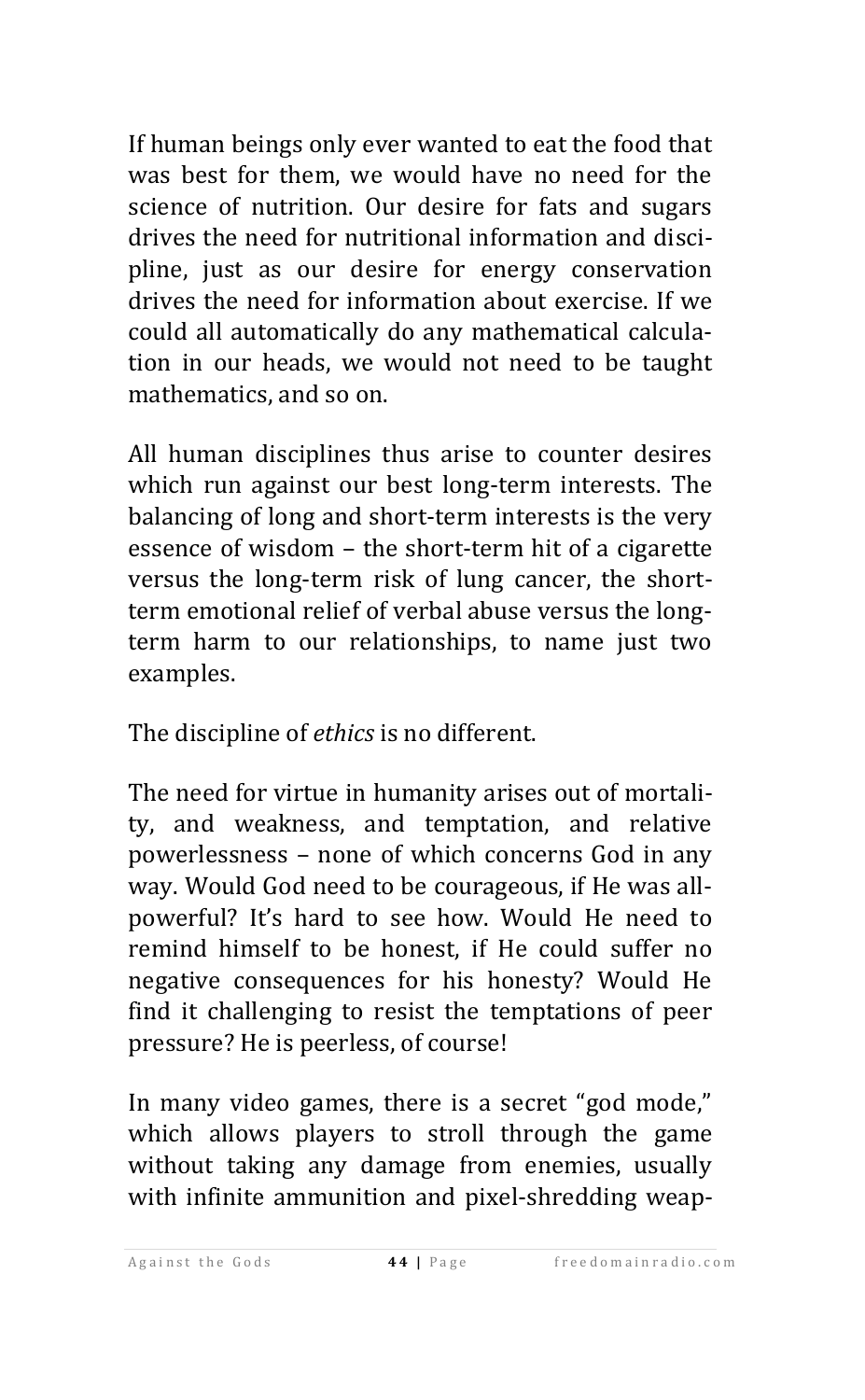ons. I can't imagine thinking that a player was really good if he completed a game in "God mode" – in fact, I can't imagine why he would bother. In the same vein, if Mike Tyson in his prime were to jump into a boxing ring with a five-year-old girl, and beat her senseless, it would be hard to admire his athletic prowess.

Can we admire the virtue of a being who has no need for virtue? That would be like admiring someone for not smoking, though he had never been exposed to cigarettes, or praising the sensible fish-based diet followed by a man marooned on a desert island.

Worshiping a God for His virtue is like admiring a man in a coma for refraining from alcoholism.

#### GOD AND VIRTUE?

Even if we put all of this aside, the question still remains: how do we know that God is virtuous?

If we are at all interested in efficiency – and as mortal beings it must have some interest to us – the first place we look for virtue is *consistency with stated principles*. This does not automatically prove virtue, since those stated principles might be immoral – but it does mean that we can at least check for hypocrisy before venturing further.

Thus integrity is a necessary – but not sufficient – criterion for virtue.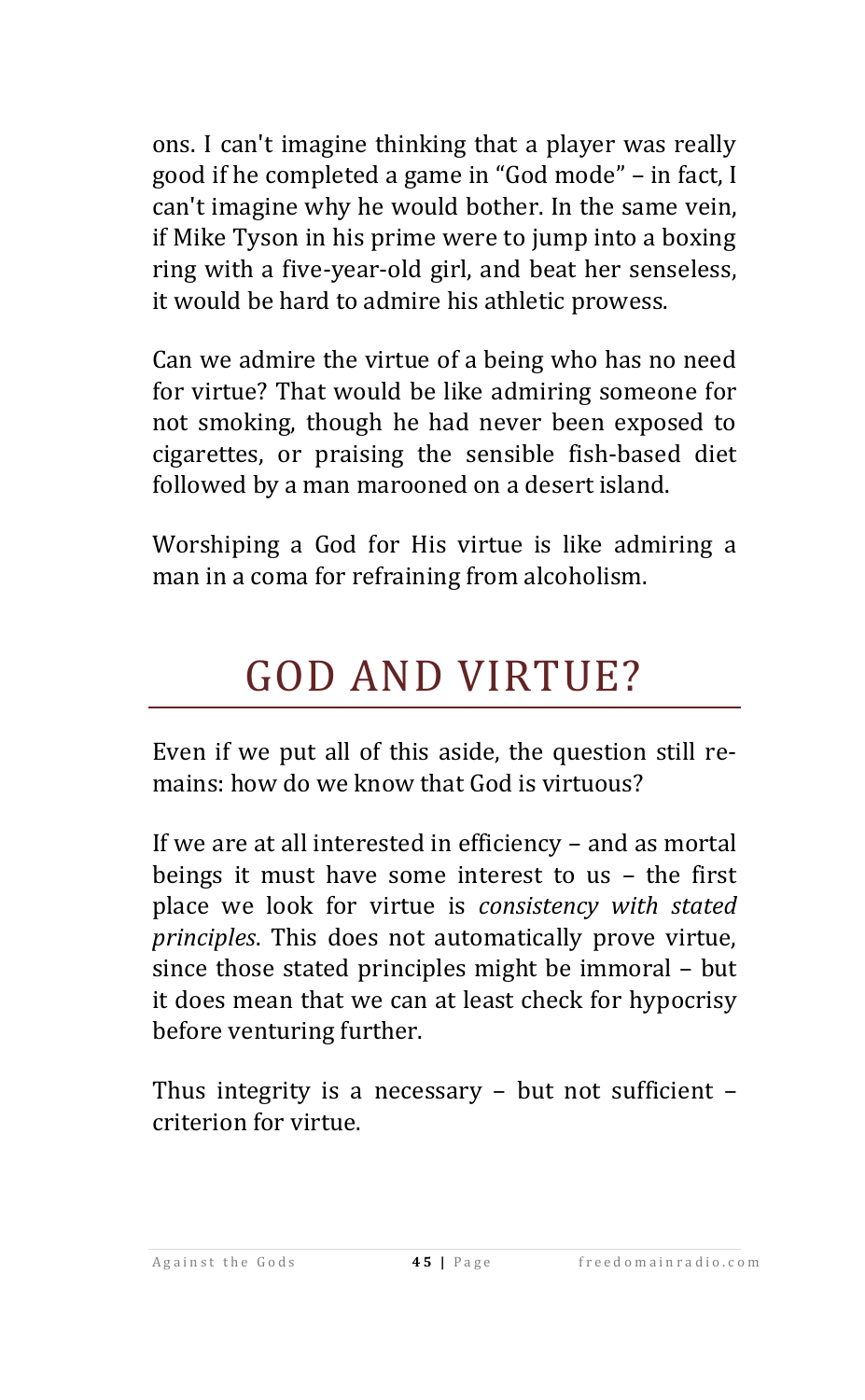If we want to lose weight, and go to a bookstore, and see 50 diet books on the shelf, how likely are we to choose the diet book written by a fat author? Would such a book not more properly belong in the comedy section? "Ah," you may say, "but the fact that an author is fat does not automatically invalidate his diet." That is certainly true, but so what? Life is short, decisions are endless, and we cannot investigate every conceivable claim. It is enough to know that a fat dietitian either *is* following his own diet, in which case it will be unlikely to help us lose weight, or he is promoting a diet that he himself does not follow, which calls his judgment into question, to say the least. Either way, we move on.

The same principle applies to ethics.

If a man constantly preaches the virtue of helping others in need, and then steps over a man bleeding to death in a gutter, we cannot reasonably praise his integrity. While we may agree with him that helping others in need is morally good, his actions inform us that *he* does not agree with his own moral arguments.

Most religions explicitly state that helping others in need is morally good – think of the parable of the Good Samaritan in the New Testament. However, since gods do not exist, and so cannot intervene, religions have the rather challenging task of explaining why their "moral" God does not help those in need. If it is immoral for travelers on the road to ignore a bleeding man, when it will cost them both time and resources to help him, is it not infinitely more immoral for God to refrain from helping, when it will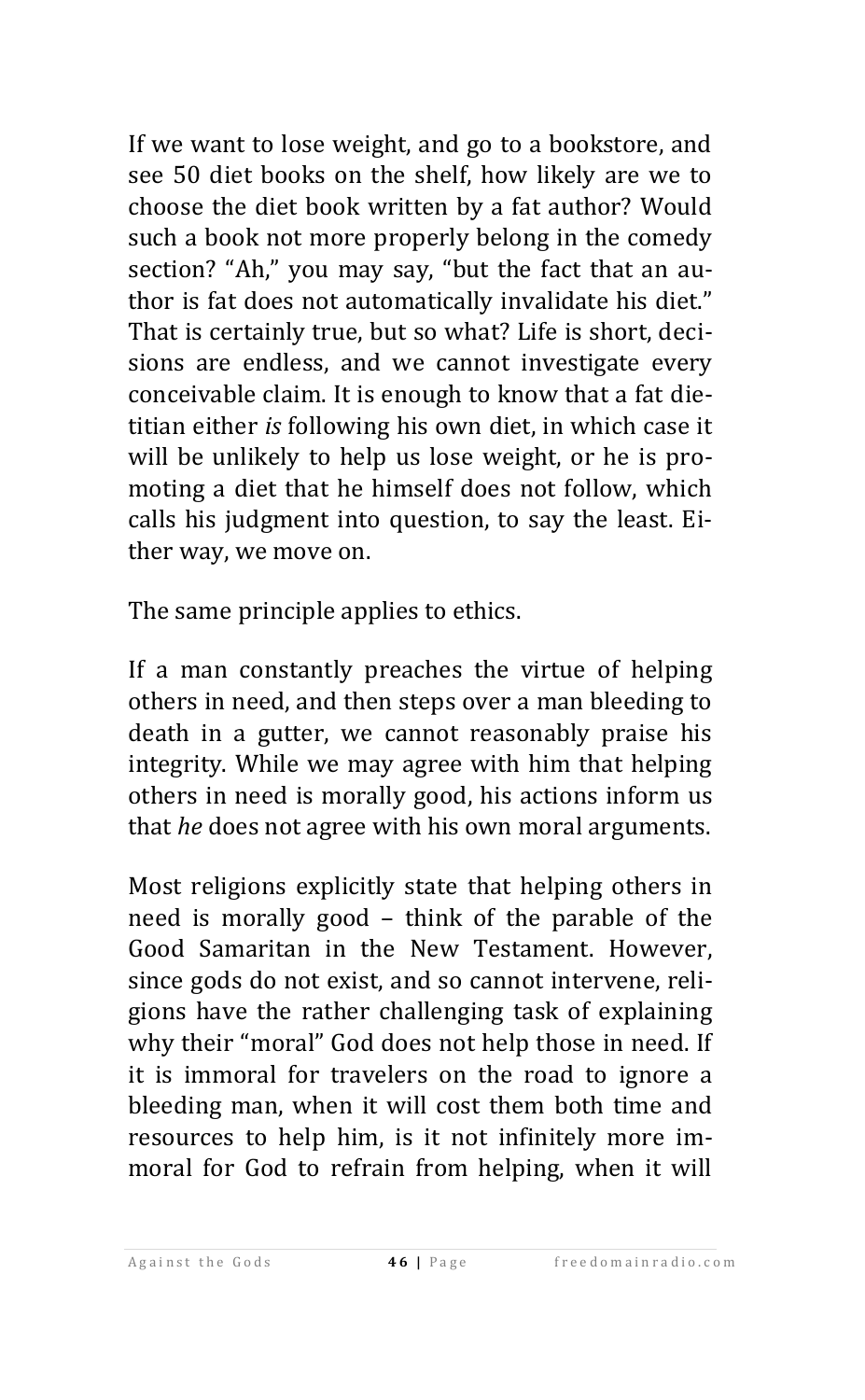cost God neither time nor resources, since He has an infinity of both?

We could go on *ad nauseum* with these examples, such as the genocidal habits of the Old Testament deity, contrasted with His commandment "Thou Shalt Not Kill," but I'm sure you get the general point.

If we are wise, we do not take a man's claim that he is virtuous at face value, but will ask first about the *contents* of his moral beliefs, and then about his practical consistency with those values. A man can only be considered virtuous when he has good values, and strives for and achieves reasonable consistency with those values. If he has bad values, clearly he cannot be virtuous, just as if he has good values but does not act on them.

Gods command men to fight evil, but gods allow evil in the world. Gods prohibit killing, but gods kill. Gods command their followers not to judge others, but gods judge. Gods punish the predetermined actions of people, which shows about as much maturity and wisdom as jailing a cell phone. Gods continually act in direct contradiction to their own stated moral values, which is a hallmark of great *immorality*.

A man raised by wolves who has no conception of ethics may be forgiven for stealing; a man who preaches respect for property is fully responsible if he steals, because he has already displayed his knowledge of ethics. We would not fault a waiter for failing to perform an emergency tracheotomy; a doctor would far more responsible, since he possesses the necessary knowledge to help.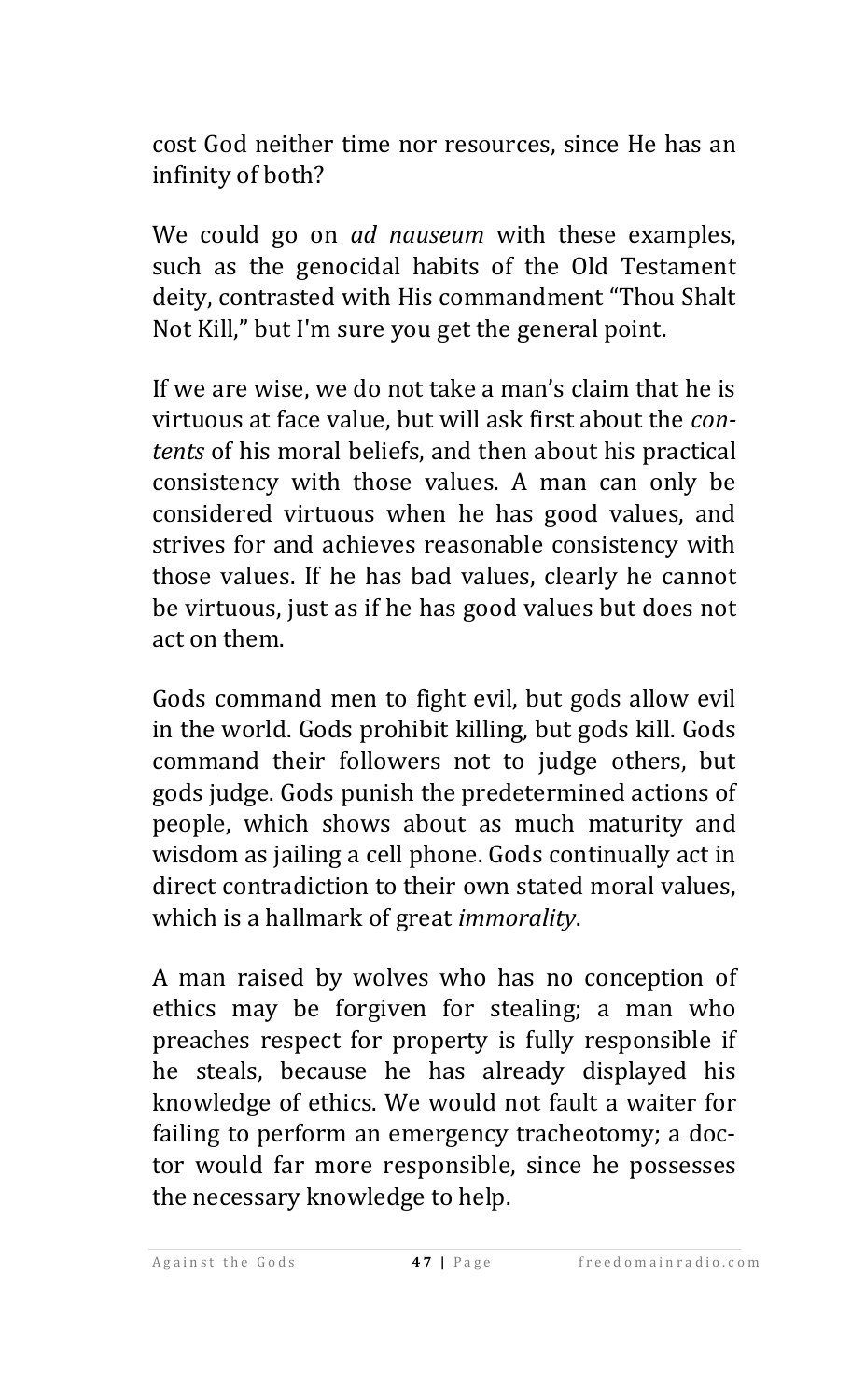Thus it is hard to understand exactly what is being worshiped when a God is being praised. Is it power? But power is morally neutral at best, and while it may elicit awe or deference, it cannot be morally worshiped in and of itself. Is it virtue? But we have only the God's *word* that He is virtuous, which is exactly what would we would expect from a hypocritical con artist bent on praising himself only to arouse admiration and obedience in us.

The whole question of virtue gets buried under the contradictory kaleidoscope of justifications for religion. Theists are faced with the impossible task of attempting to justify primitive and brutal superstitions according to modern moral and scientific sensibilities. The more intelligent among them know that this is impossible, so they create a bewildering miasma of contradictions, foggy stall tactics, bizarre combinations of moral relativism for adults ("this passage is metaphorical") and abusive absolutism for children ("Jesus died for your sins!").

### THE COSTS OF FALSE **ETHICS**

Our acceptance of these tactics – which would be laughed out of the room in any other human discipline – has come at a truly catastrophic cost to our moral development and understanding as a species.

Over the past 2,500 years, we have advanced in almost every human discipline – *except* ethics.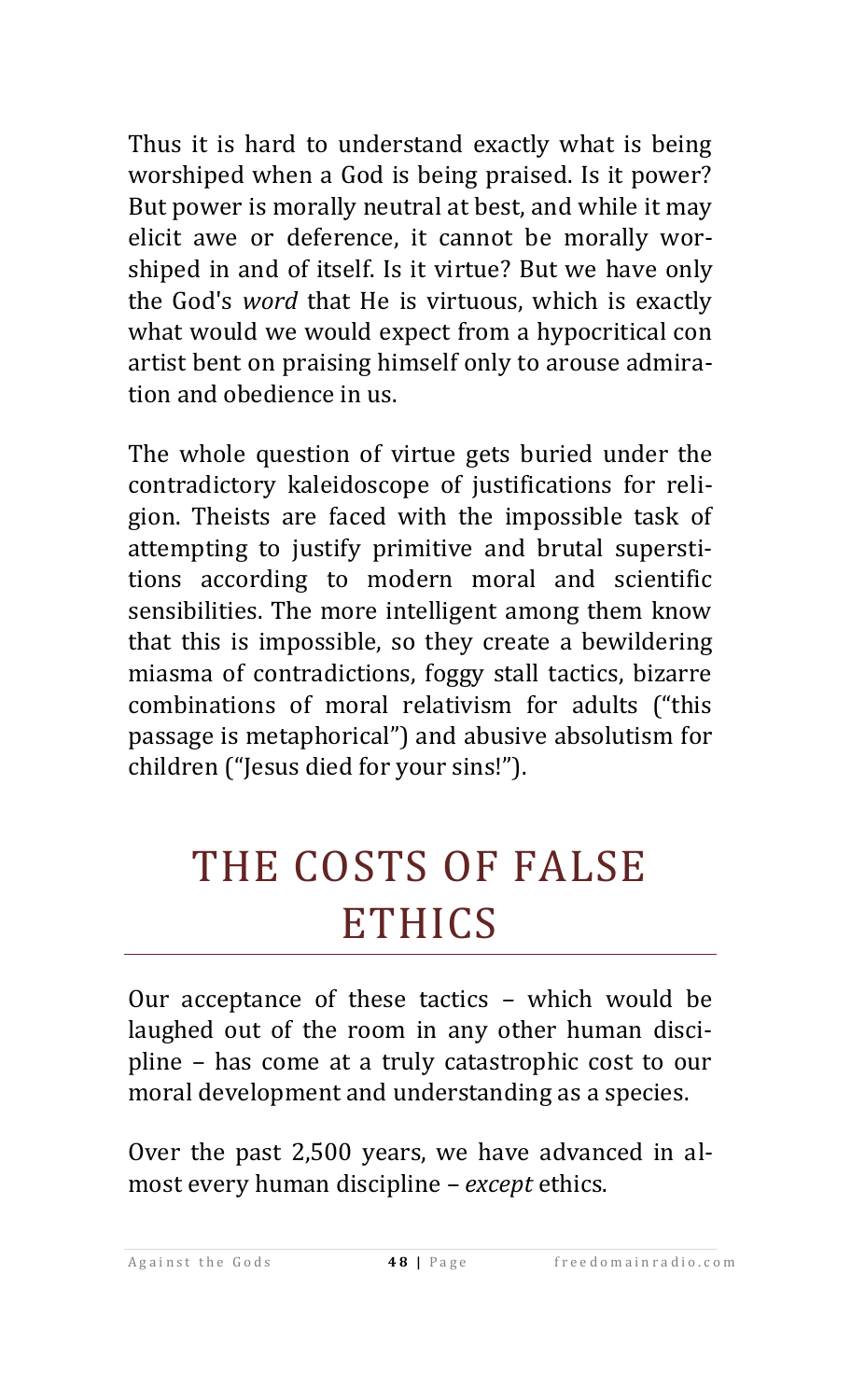Despite our staggering advances in technology, medicine, physics, biology, engineering – and almost any other field you would care to name – our progress in moral philosophy has not changed since the days – and death – of Socrates.

We still have wars, and torture, and child abuse, and national debts, and the forced indoctrination of the young – and we cannot come to any moral standards that can be generally accepted by reasonably intelligent people the world over. We despise theft, and then accept taxes – we despise murder, and praise soldiers – we tell our children not to use force, and then we use government force to 'educate' them.

The original formulation of ethics was to create a set of rules, to encourage people to follow those rules – even if they did not understand them – and to punish transgressors with imprisonment and fines in the here and now, and eternal damnation in the hereafter.

The threat of secular retribution from the state, combined with the hope for internal guilt and self attack from religion, was the best that could be achieved when humanity was still convinced that the Earth was flat, trees had souls and the world rested on an infinity of giant turtles.

Nothing has changed in any fundamental way since the dawn of thought. We still encourage people to be "good" by following social standards and mostly arbitrary laws, and then violently attack them when they break the obviously arbitrary rules that have been invented.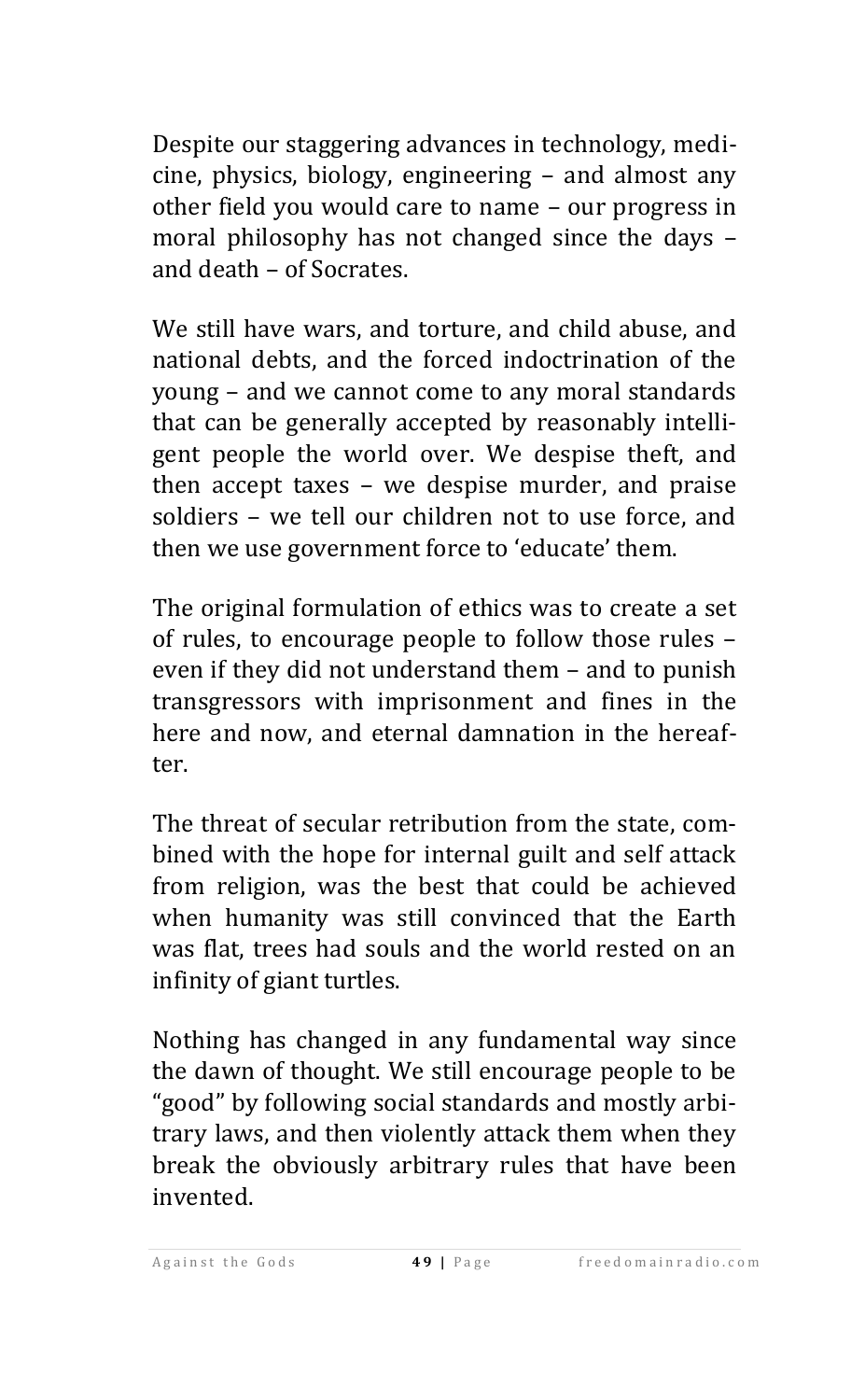To take a simple example, to kill a man in the street is a great moral crime; to kill a man on a battlefield is a great moral virtue. "No green costume" equals moral evil – "green costume" equals moral heroism. If one man tells you to murder, you get a jail cell – if another man tells you to murder, you get medals and a pension.

Alternatively, the initiation of force against a peaceful individual for the purpose of removing his property is clearly theft when done in a dark alley; the taxation policies of a great nation are, as the saying goes, "the price we pay to live in a civilized society."

I cannot lock my neighbor in my basement for making too much noise, but I can call the police to lock him in jail if he grows certain vegetables in his basement, which has far less effect on me.

If I am poor, and I steal food, I go to jail – however, if I vote for politicians to forcibly transfer other people's wealth to me through the welfare state, I am an engaged citizen.

These are all paradoxes that every reasonably intelligent person has mulled over at one time or another, but they have remained essentially unchanged for thousands of years, and I would argue that this is largely due to religion.

A false answer – particularly when it is highly profitable to liars – is the ultimate barrier to progress in human thought. Religion is the worst possible answer to the question of ethics, since it is not an answer at all, but merely a threat based on falsehoods.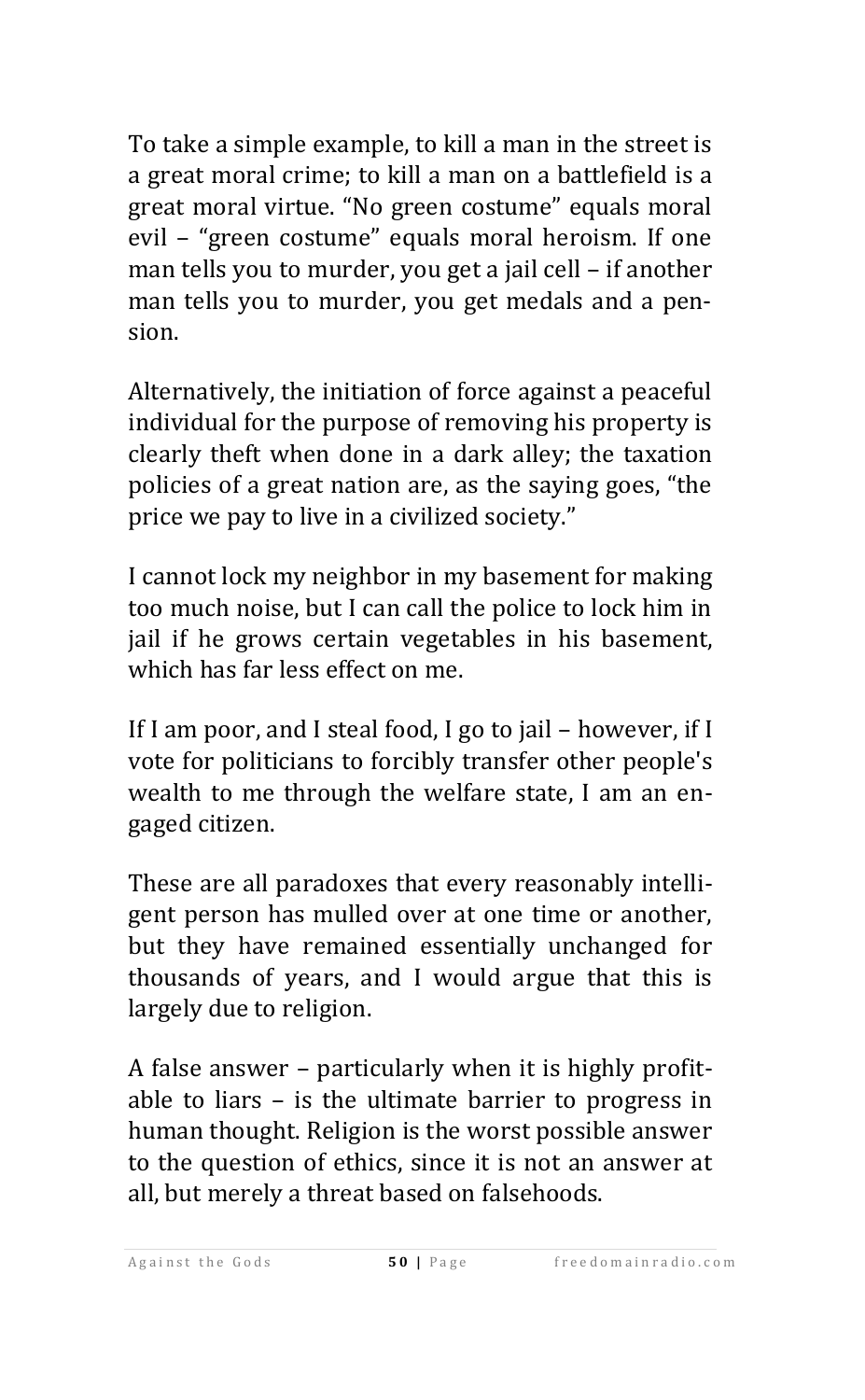One of the reasons that medieval economics remained so primitive and unproductive was the Guild system, which required many years of poorly paid labor to learn even the most simple and menial of tasks. Those who had already passed through the system made more money individually than they would have if the system had been suddenly abandoned, and free competition had opened up. The older and wealthier members of society thus continued to block free competition from the young, and while they may have maintained their own income in the short run, they killed economic growth in the long run, which was to their own detriment, and the detriment of their children of course.

The threat was punishment from the state, the lie was that seven years of apprenticeship were necessary to become, say, a bricklayer – and so society stagnated at near starvation levels for almost a thousand years, until the shortage of labor that arose from the Black Death began to unravel the Guild system.

In the same way, the "moral teaching" of religion is only a threat – secular punishment from the state, eternal punishment from God – based on a series of lies, i.e. that gods exist, are moral, and must be obeyed.

The institutionalization and profitable exploitation of this system has effectively barred philosophers from examining morality from a rational and secular standpoint. Either philosophers are religious (or afraid of the religious), in which case they tend to avoid attacking fundamental moral problems, for fear of arousing attack – or philosophers are statists (or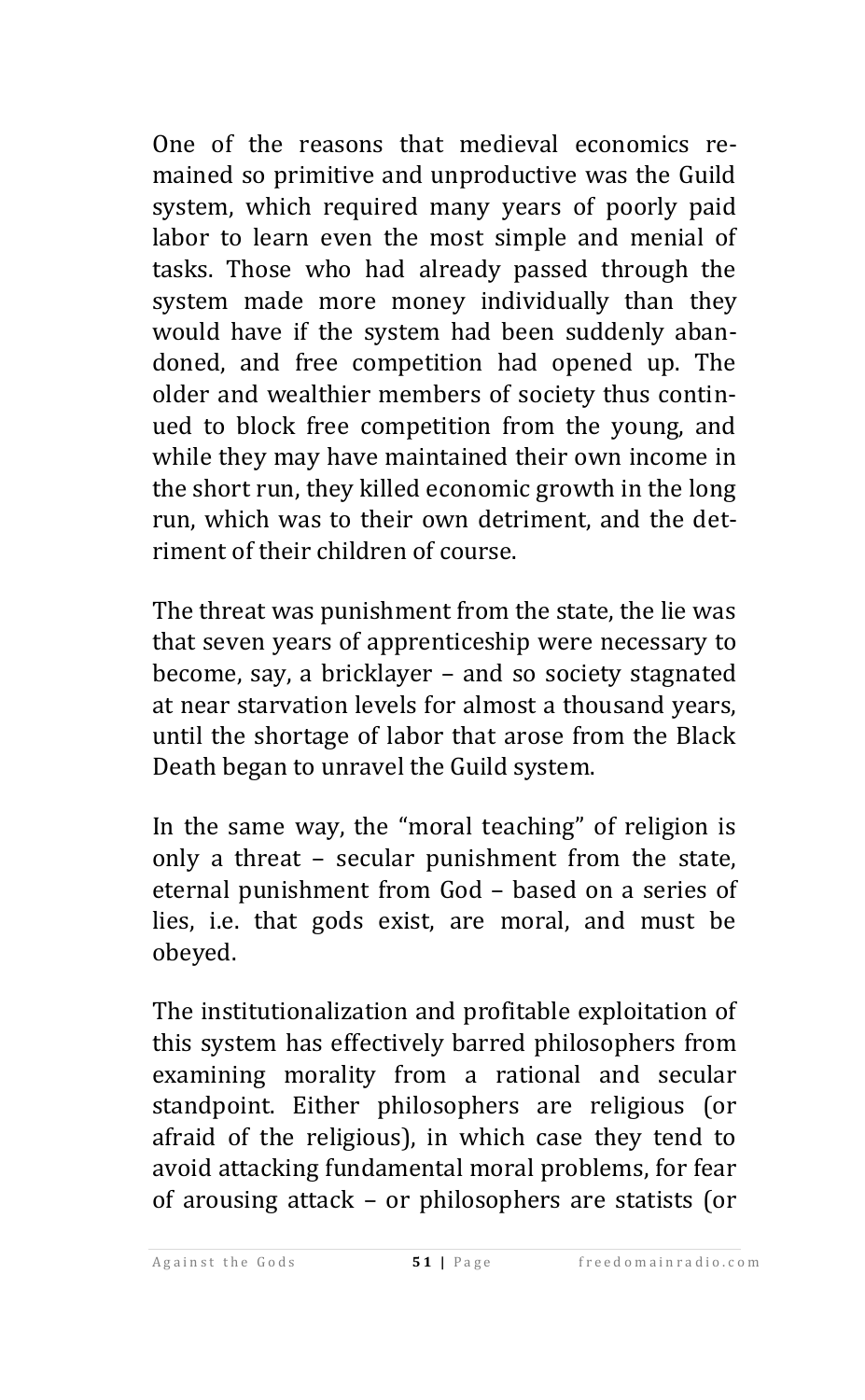afraid of the government), in which case they tend to avoid attacking fundamental moral problems, for fear of arousing attack.

Those who work for churches would view any rational system of secular ethics as a direct threat to their income and position, the same goes for those who work for the state.

Thus "right-wingers" tend to be more in favor of a smaller state, but are very religious; "left-wingers" tend to be more skeptical of religion and secular in nature, but tend to be more in favor of a larger state.

"Choose your poison" seems to be our only approach to solving moral problems.

Any society which relies on false and contradictory morality – and all societies currently fall into this category – must substitute aggression for argument in the instruction of children. A child who asks why a soldier gets a medal for killing in a war, when he would be thrown in jail in peacetime, can receive no sane and rational answer, for none exists. Parents, priests and teachers seem to be fundamentally averse to saying that they do not know the answer to this question, or any of the other hundreds of ethical questions posed by children.

Because we do not know the answer to these questions, we must threaten children in order to throw them off the scent, so to speak. This may be overt, or more subtle, through exasperated sighs, rolling one's eyes, and rolling out the tired old bromide that the child will understand when he gets older.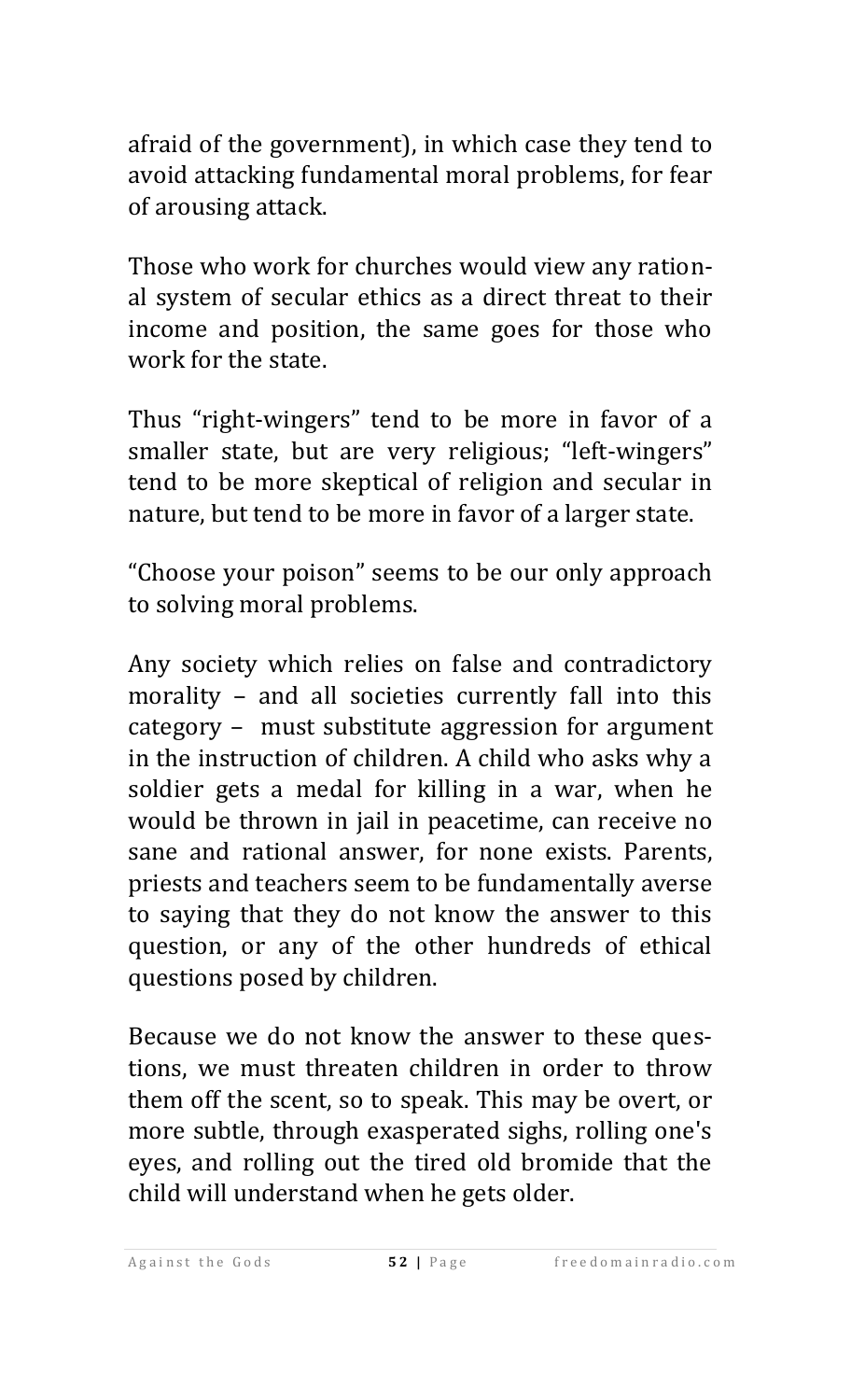False moral principles are the foundation for the greatest edifices of human society – the state, the military, the police, the church, public schools and so on. Since these enormous and powerful institutions rest on ridiculous and indefensible moral contradictions, to persist in questioning these principles is to take an axe to the base of the tree of the world. The entire profit and sense of human society sits like an enormous inverted pyramid on a few shaky and trembling – and false – ethical axioms.

Our lack of progress in solving moral problems without using aggression is entirely attributable to the confusing infections of religiosity. Just as it took a secular mind to solve the problem of biological evolution, it will take a secular mind to solve the problem of secular, rational and scientific ethics. However, any theory that defers to religion must inevitably create a central vortex of wild irrationality that it must skip around, distorting and ruining the theory as a whole.

In the same way, any theory that defers to statism, taxation and war creates exactly the same vortex, since it cannot ban the initiation of force to solve social problems, yet it must ban the initiation of force to solve personal problems, and so mealy-mouthed madness can only follow from such dismal and initial compromises. "The initiation of force through taxation is moral, but the initiation of force through theft is immoral…" "The initiation of force in war is moral, the initiation of force without war is immoral…" "Public violence is good, private violence is bad…" etc.

This is why the modern coterie of secular atheists will never be able to solve the problem of ethics, since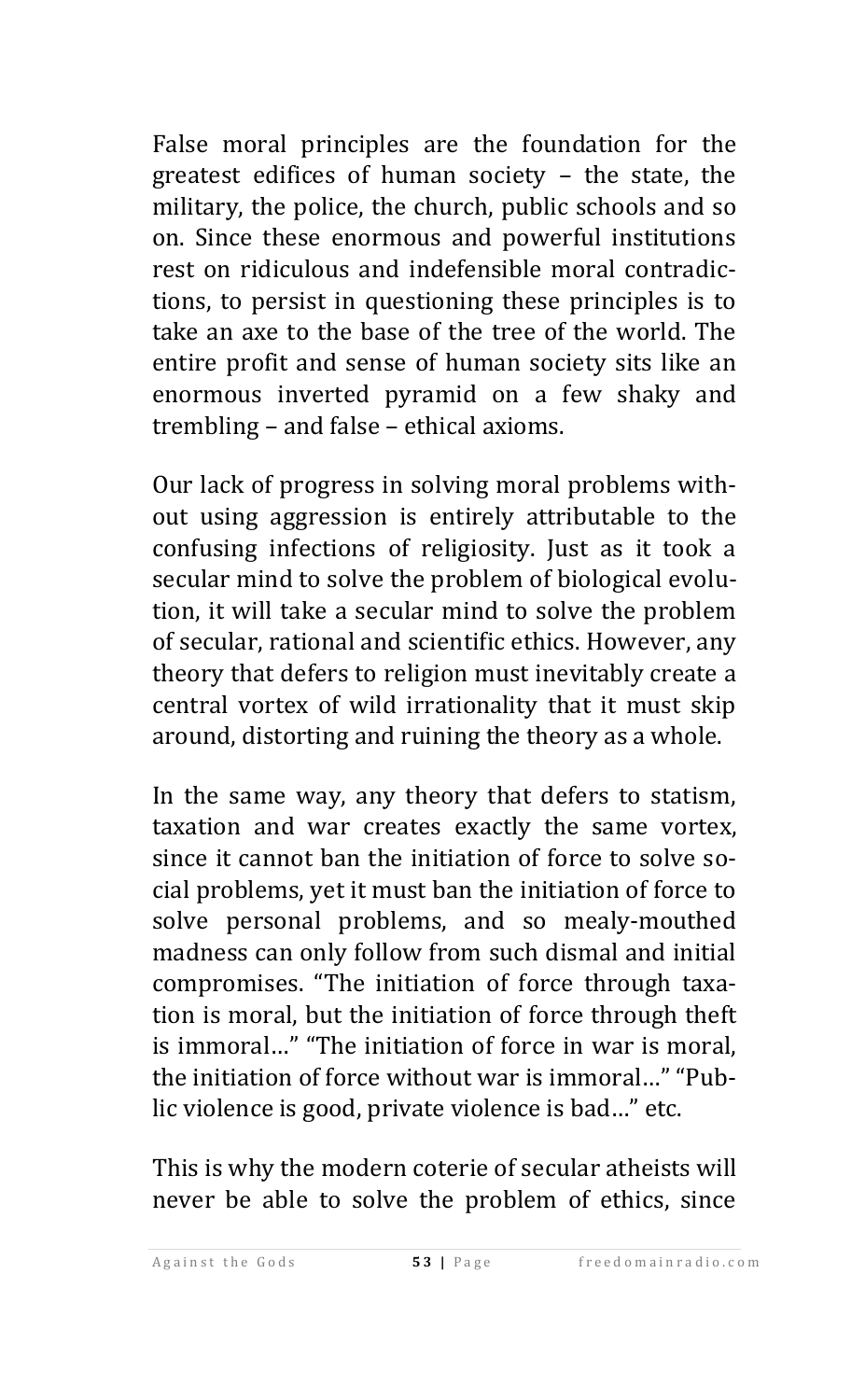they remain wedded to the state – to the initiation of force – as a central moral axiom within society. Thus Sam Harris says that we need to solve the problem of war by creating a world government, while Richard Dawkins remains fundamentally unable to criticize the state, since he is fundamentally an employee of the state, while Christopher Hitchens is still recovering from his totalitarian Marxist impulses, and continues to praise the obviously unjust and immoral Iraq war (though in charity we can safely assume that results more from his family military history than any objective judgement).

It seems enormously difficult to overcome our own prejudices, and the historical errors that seem almost to have been embedded into our very DNA. It may be too much to ask for true originality in solving these problems, but we should at the very least ask for an avoidance of the false answers that have so repetitively failed for the past 2,500 years.

We may not yet know the right way to go, but we should at least stop going in the wrong direction.

#### WHY GODS?

It is helpful, but not essential, for atheism to explain why the concept of gods is so widespread and prevalent among mankind. The 10,000 or so gods that lie scattered across the past and present cultures of our species must represent some form of universal content or meaning for this fantasy to be so widespread.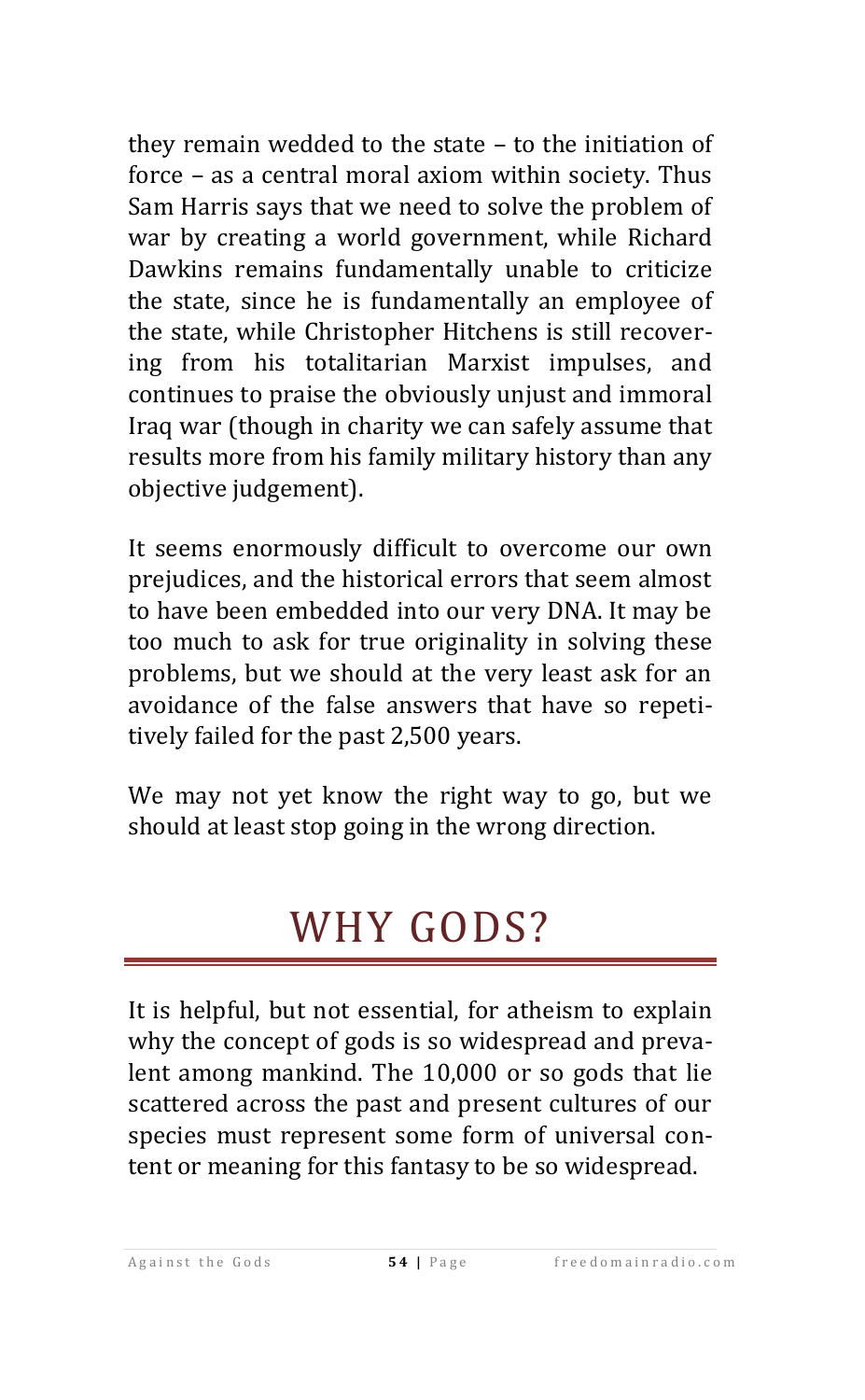In general, religion has gone through four major phases – the first was *animism*, or the idea that every rock and leaf and tree was imbued with a spiritual force. In this approach, a farmer would profusely apologize to a rock before moving it out of the way of his plow. It is fairly easy to understand that this arose from a fundamental confusion between what is living and what is not, or what has consciousness, and what does not. A man who thinks that a rock deserves an apology lives in an extremely primitive state of mind, wherein the division between his own consciousness and inanimate matter has not yet been established. My 18 month old daughter is losing the habit of saying hello to the toilet, and her bath, and her toes, which gives you a sense of how primitive this phase is.

In the second phase of religion, the distinction between living and not living becomes established, and a multiplicity of deities that are specifically and thoroughly anthropomorphic take refuge somewhere above the clouds, or on the peak of a mountain, sucking up in their wake all of the projected consciousness that formerly resided in rocks and trees and rivers. This is a vast improvement in accuracy – not to mention sanity – in that the differentiation between conscious and unconscious becomes established in a much wider sphere.

In the third phase, the warring multiplicity of gods is in a sense hunted down, rounded up and herded into one big squirming bag of pseudo-monotheism. The former glorious ribaldry of the ancient Greek religions becomes diluted and caged into a tyrannical hierarchy of a single, inhuman and utterly abstract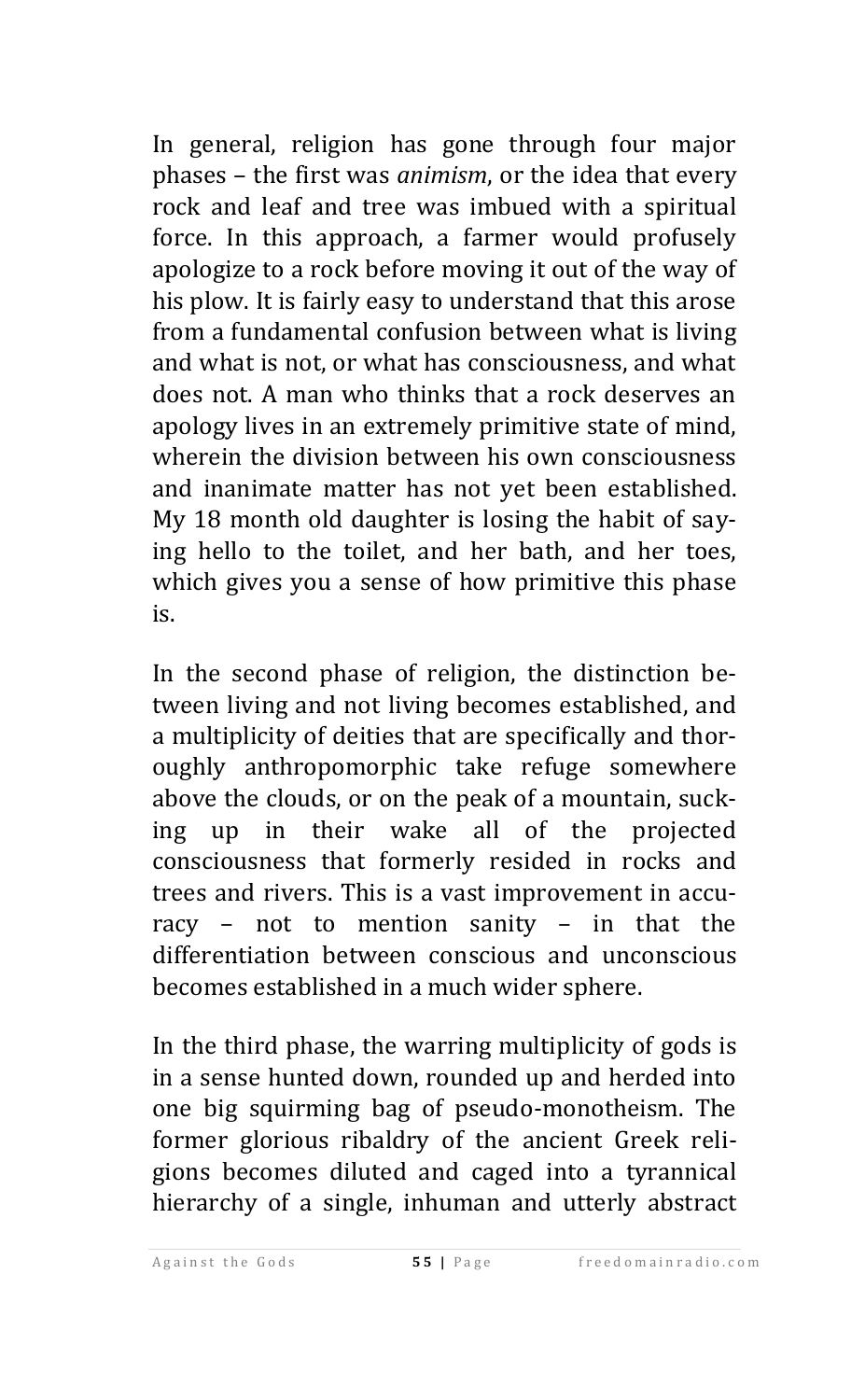God. This phase contains a variety of insurmountable tensions, which inevitably fragment the new monotheism into an even more bizarre version of the older polytheism, such as the Holy Trinity and the thousands of saints.

In the fourth phase, religion becomes a set of more or less convincing fairy tales, wherein obedience to a complete text is not required, but followers can pick and choose what they like, according to their own personal preferences and tastes, and God is turned into a sort of ideological lapdog, which trails after the prejudices of the believer, imbuing his own personal bigotries with a vague glow of eternal approval.

In all these phases, there is a deep and consistent sense of a vast and powerful consciousness that lies outside the range of our conscious ego, which contains deep and mysterious elements of eternity; which existed before us, and will continue to exist after us, which informs and guides many if not most of our decisions, reveals its purposes and intentions through visions and dreams, frustrates our vices and supports our virtues, and responds indirectly and metaphorically to abasement and supplication.

It is scarcely a novel insight to point out that our minds are divided between our conscious ego and our subconscious. Our conscious ego needs little explanation; it is the self aware part of us that responds to willpower, focus, attention, and has direct access to the memories that we have accumulated in our lifetimes. It is a precise and astoundingly powerful tool that in a very real sense can be called the most mortal part of ourselves, since it grows and develops with us,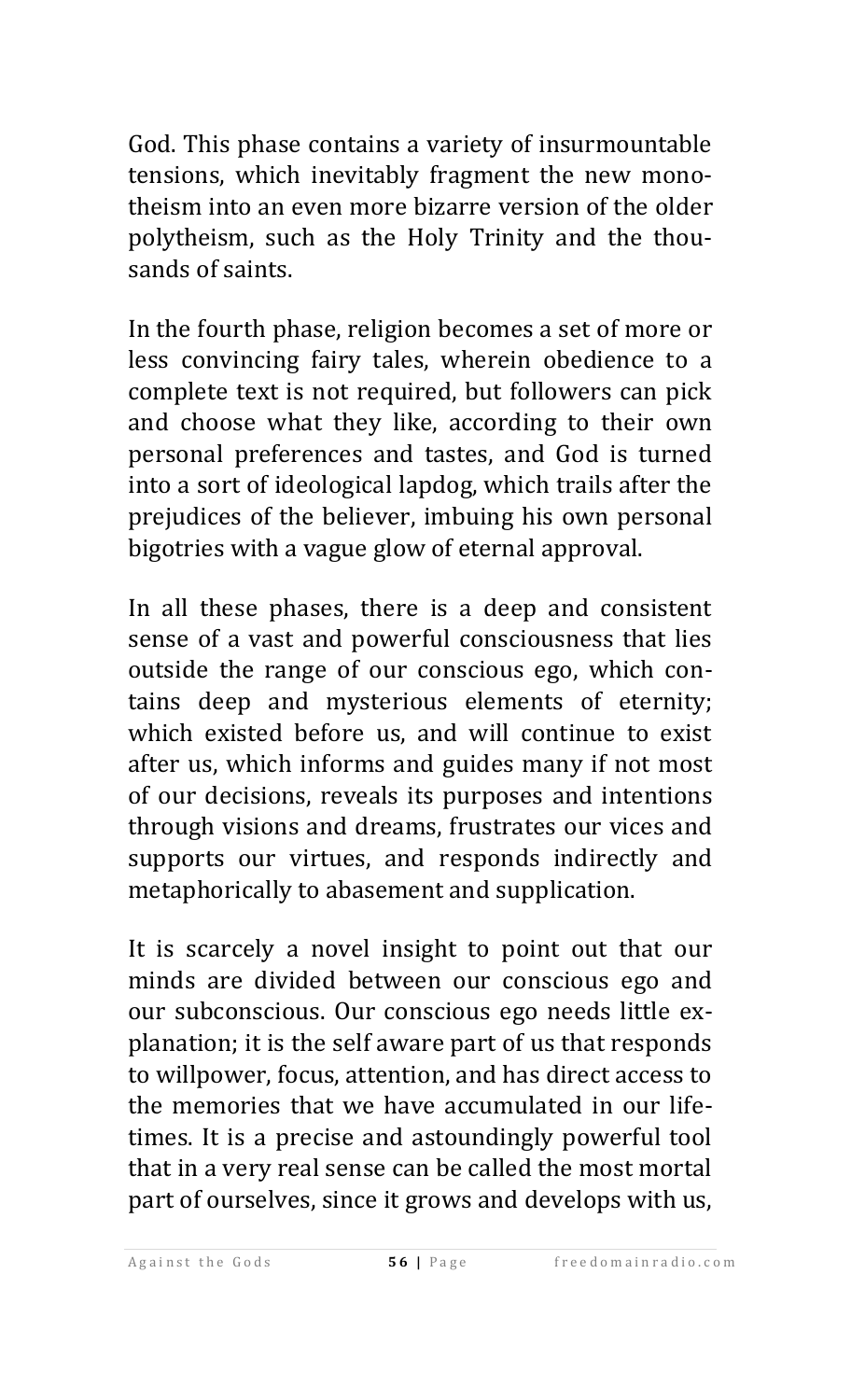and will certainly die with us, as will all of our personal memories.

However, there exists below consciousness, or surrounding consciousness, the *subconscious*, whose processing power dwarfs the puny efforts of our conscious mind, and which also contains an element of eternity within itself. Our conscious memories are specific to our own lives, as are our more conscious choices and plans. I may dream at night of something I experienced that day, but the capacity for the experience of dreaming is not something that I have chosen, but rather something that my subconscious mind has developed and inherited and refined over millions of years.

The subconscious mind, which controls everything from our heart rate to our breathing to the increasing uneasiness we experience when in a dangerous situation we have not yet noticed consciously, is like an eternal guardian angel – or avenging devil if we have done evil – which is constantly prodding us with interfering emotions and sensations, discouraging us with fear and guilt, spurring us on with desire and pleasure, lecturing us about our choices in nightly dreams, whipping us on with short-term lust while simultaneously cautioning us with fears about the long-term stability of our sexual partners – to name just a few.

When we think of religion, we think of a puny consciousness – that of man – embedded in an eternal, infinite and seemingly omniscient consciousness which never shows itself directly, but which takes an enormous interest in us, and evaluates our choices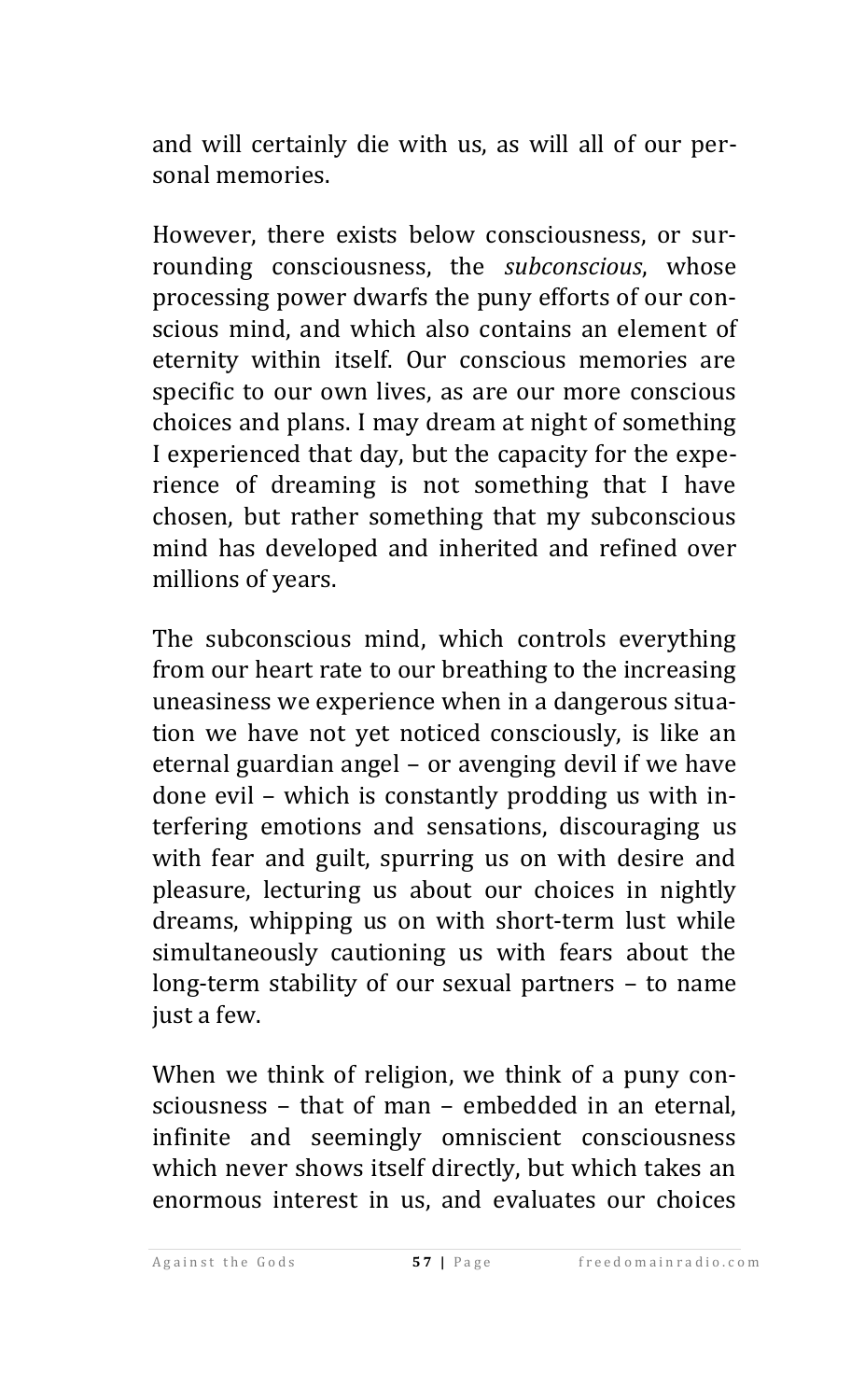and preferences, and rewards us and punishes us, and responds in maddeningly oblique ways to our direct and painful supplications.

Gods are also experienced as existing before us, and living on after us, which directly relates to the quasieternal nature of the subconscious, which existed prior to our conscious mind and memories even in the individual, and which is the ancient foundation upon which the temple of our ego was built.

The mind of God is also considered to be vastly superior to that of man – is this not also an exact description of the subconscious, whose processing power has been estimated as 7,000 times that of the conscious mind?

Man is considered to be a creation of God, and God is a deep and eternal consciousness that has existed forever – is this not an exact description of the relationship between the conscious ego and the subconscious? As a species, and in our own lives, our ego evolves out of our subconscious, which is why we cannot remember our very early years. I have an arm which I can call my arm in a sense, but it is not really my arm, because it existed before I experienced an "I." My arm preceded me, since it developed in the womb – and my ego had no part in its planning or creation, but rather my ego grew out of my body, many years later. My arm, my body and my subconscious existed before me, and certainly my body will exist after me, though my ego will not be around to watch it decompose.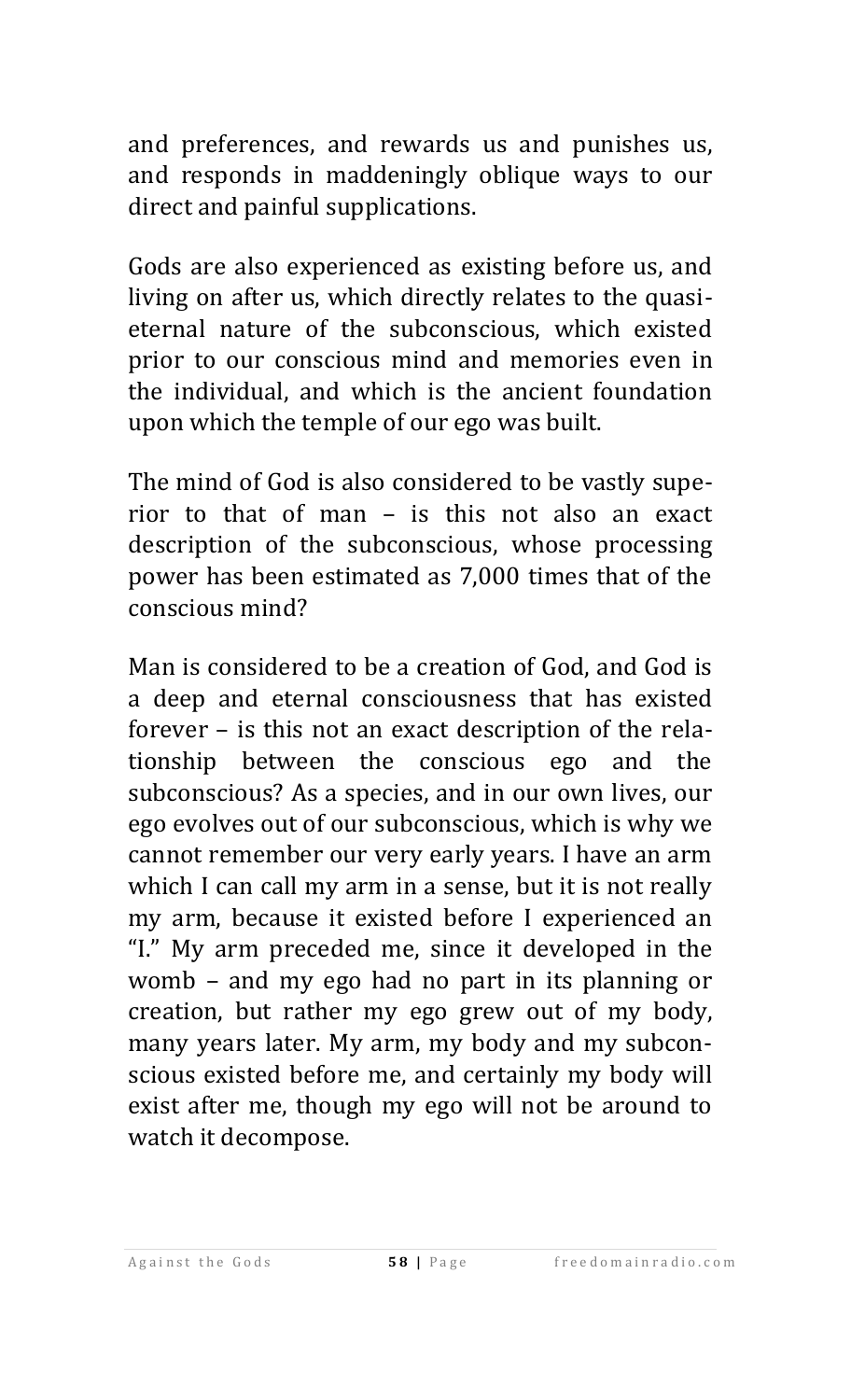Thus when we say that man is created by God, what we really mean is that the ego is created by the body, which precedes the ego both individually and collectively. My arm preceded my consciousness by years, and human arms in general preceded my particular arm by millions of years. It is in this sense that we are in fact created by an eternal pattern that precedes us, however primitively we may have anthropomorphized this basic truth.

The subconscious – like monotheism – also resists the imposition of a singular identity, no matter how fervently desired. The subconscious contains a vast multiplicity of alter egos, various aspects of the conscious mind designed to fit into whatever hierarchy wraps around us in the moment – as well as the multiple alter egos of those around us, those who raised us and taught us and, perhaps, harmed and abused us.

To take an obvious example, when I was a child I had a teacher who was a bully, and this teacher would immediately become servile when the principal came into the classroom – I have within my subconscious not only this teacher as an individual, but this teacher as a personality with multiple alter egos. I have my own alter egos, as well at the alter egos of thousands of other people I have met over the course of my life, which is why, since religion is merely a superstitious description of our subconscious, monotheism can never hold.

Things which do not work generally do not last, which is why few of us indulge in rain dances anymore when we really want a downpour. There is something in religion, though, which *does* work, de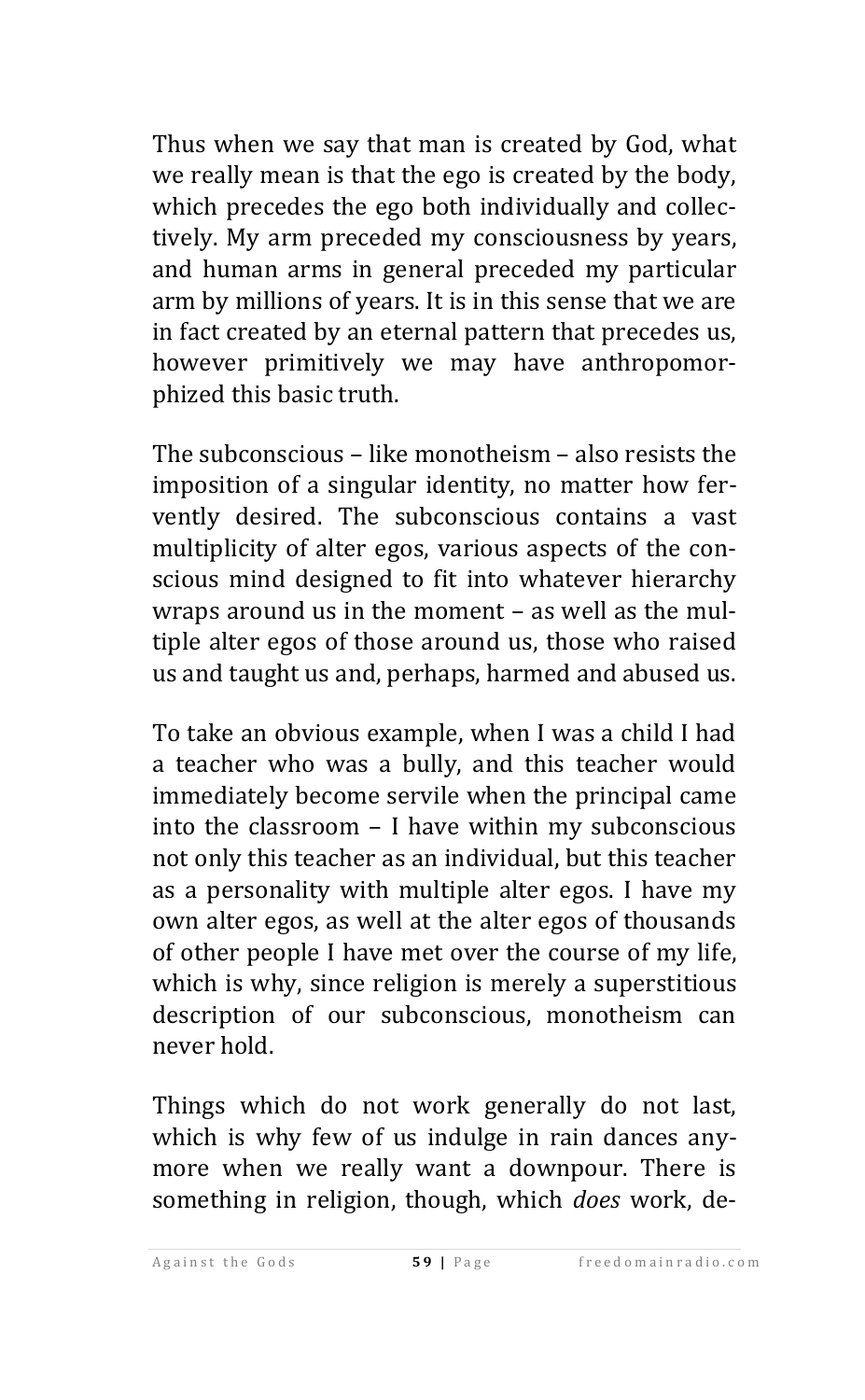spite its obvious falsehoods, and my argument is that what works is the act of asking a superior intelligence for guidance and wisdom. The simple fact is that people who pray often *do* experience a response, and the obvious and empirical answer is that they are asking for wisdom from their own subconscious, which responds in its usual oblique yet amazingly accurate fashion. A man who asks God for an answer is asking his subconscious for advice, and anyone who has spent any significant time on the couch of a good therapist, examining his dreams and his feelings and his impulses, sooner or later understands the power, fertility and objectivity of the subconscious – and once this is understood, the accuracy and utility of religion is revealed. The clarity and precision of the conscious mind requires no explanation, since we experience it countless times every day – the wisdom and astounding parallel processing power of the subconscious is largely only available to those who approach it on bended knee, with humility and patience and bottomless curiosity.

This is not to say, however, that religion is a form of self-knowledge, or that grandiose superstitions are somehow equivalent to humble introspection. It is certainly true that among those already predisposed to gentleness, virtue and courage, the impulses returned from the subconscious can truly aid them in achieving and maintaining these admirable virtues – but as we all know, these are not the only kinds of people in the world. I get many messages from religious people who tell me that although I am not a believer, their God loves me. While I certainly do appreciate these warm sentiments, I cannot afford to take them very seriously, because what would I say if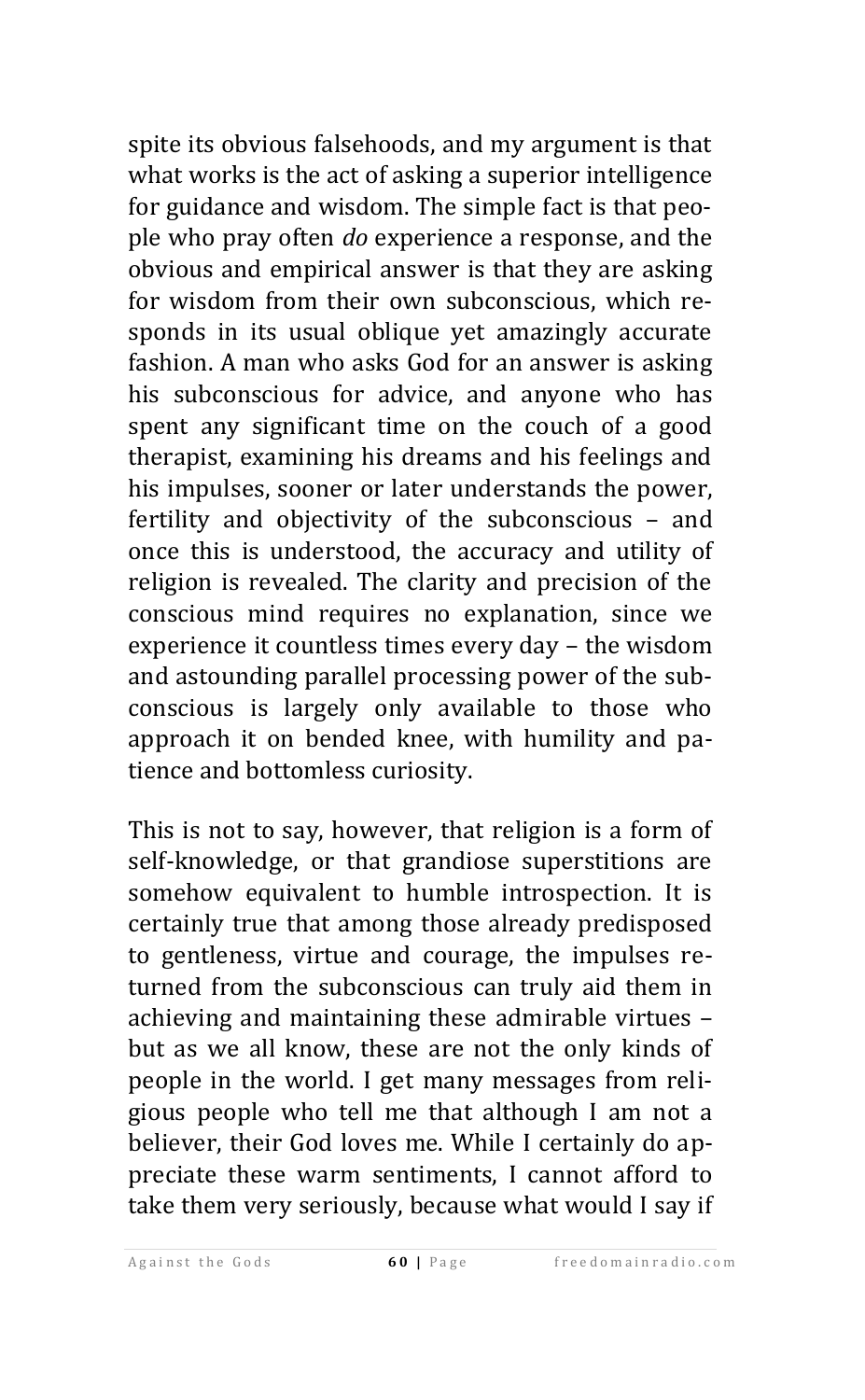they wrote to tell me that their God hated me for my unbelief, as the Bible says? If I accept irrational love, I cannot very well reject irrational hatred. There is an enormous difference between humbly consulting wise but hard to access aspects of myself, and believing that I am receiving divine commandments from a perfect and all-powerful intelligence outside myself.

The essence of self-knowledge is *negotiation*, the recognition that every aspect of the self has a valid seat at the table, and deserves to be heard, but that none shall rule. Some people think of this as a democracy of the self, but I think that is a tragically inaccurate and destructive way to look at it, because in a democracy, the government always has the final say, and enforces its will through the force of law. It is infinitely more accurate and healthy to say that what is required is a stateless state of mind, or the anarchy of the self, where all is negotiation, and no final arbiter can enforce decisions. The discomfort generated by refusing to promote an inner dictator – even temporarily – to a position of final authority can be extreme, particularly since we are raised in such horribly authoritarian structures – school, church, so often the family – yet it is necessary for us to progress as a species to a more peaceful world.

The closest current analogy to the anarchy of self is the voluntarism of free-market, without government, where wealth and authority may ebb and flow, but all is negotiation and peaceful interaction.

Religion supports the promotion of the subconscious to a position of ultimate and final authority, since it worships the subconscious as a God, which is ex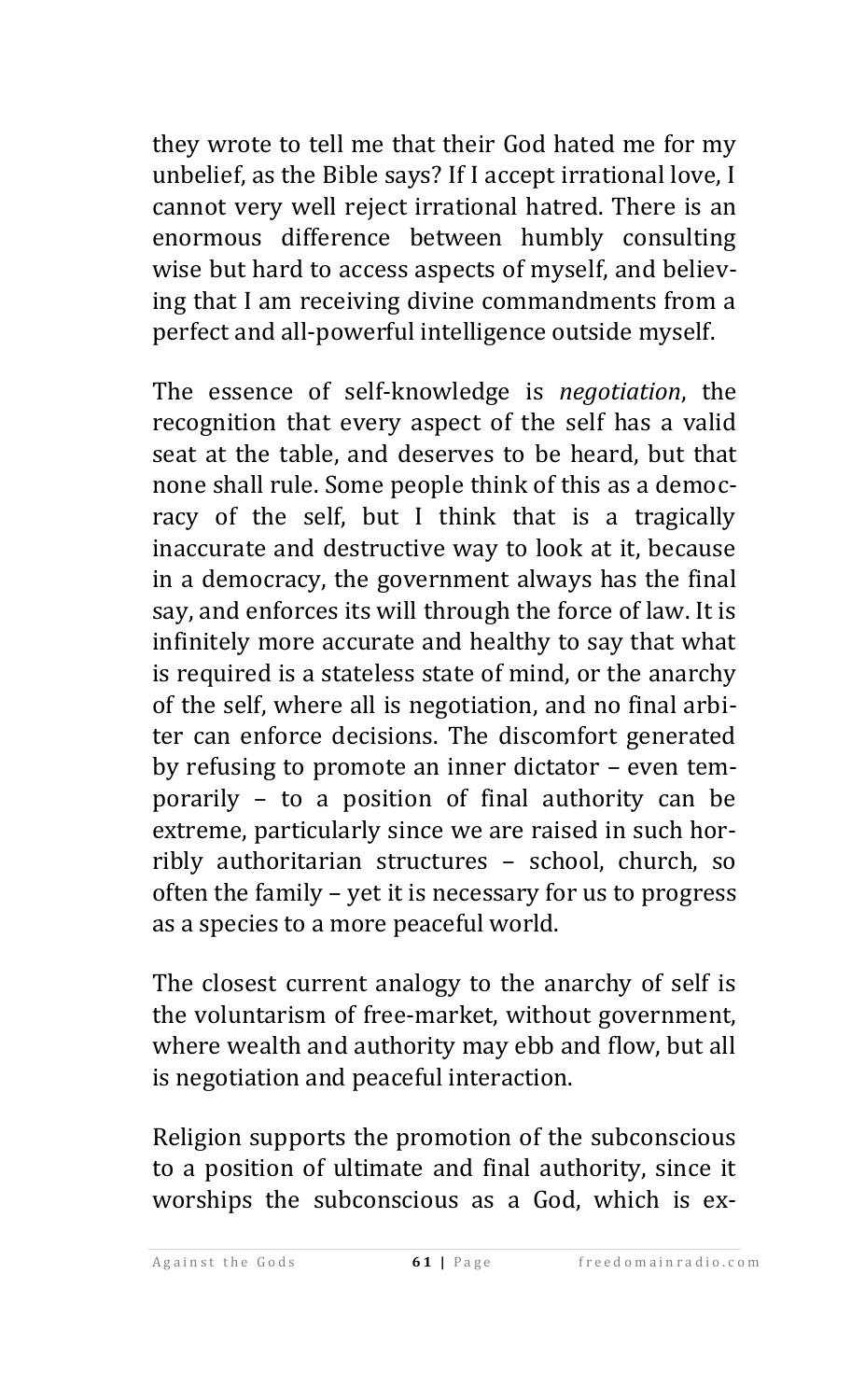tremely dangerous, since no aspect of the self should ever be a tyrant in the mind of a healthy man, just as no single muscle in the body should dominate all other muscles. We require a highly complex interplay of hundreds of muscles even to walk – when one muscle becomes dominant, we call that a cramp, and consider it an extremely uncomfortable situation that needs to be alleviated at once.

In more extreme cases, a man who prays to an imaginary being will hear voices in his head telling him what to do, and religion supports the idea that these voices come from a god, not a horribly damaged part of his own psyche, with all the resulting disasters that can occur from such a tragic misapprehension. It is true that the more gentle among the religious reject the theological validity of those who claim to hear voices coming from God, yet they are on a slippery slope when they take such a noble stand, since if they perceive their contemporaries to be mentally ill for hearing voices and believing in gods, what are they to make of those who wrote their holy texts? Few modern Christians would kneel before a man claiming to be the reincarnation of Jesus Christ, but rather would suggest that he would benefit from the services of a mental health practitioner – would they say the same to Jesus himself? Most Christians would say that Jesus performed miracles, but there is no evidence for this of course, other than the hearsay of other people who were doubtless equally mentally ill. If I said that Christians should worship a friend of mine because he performed miracles that only I could see, would they agree? It is impossible to imagine that they would.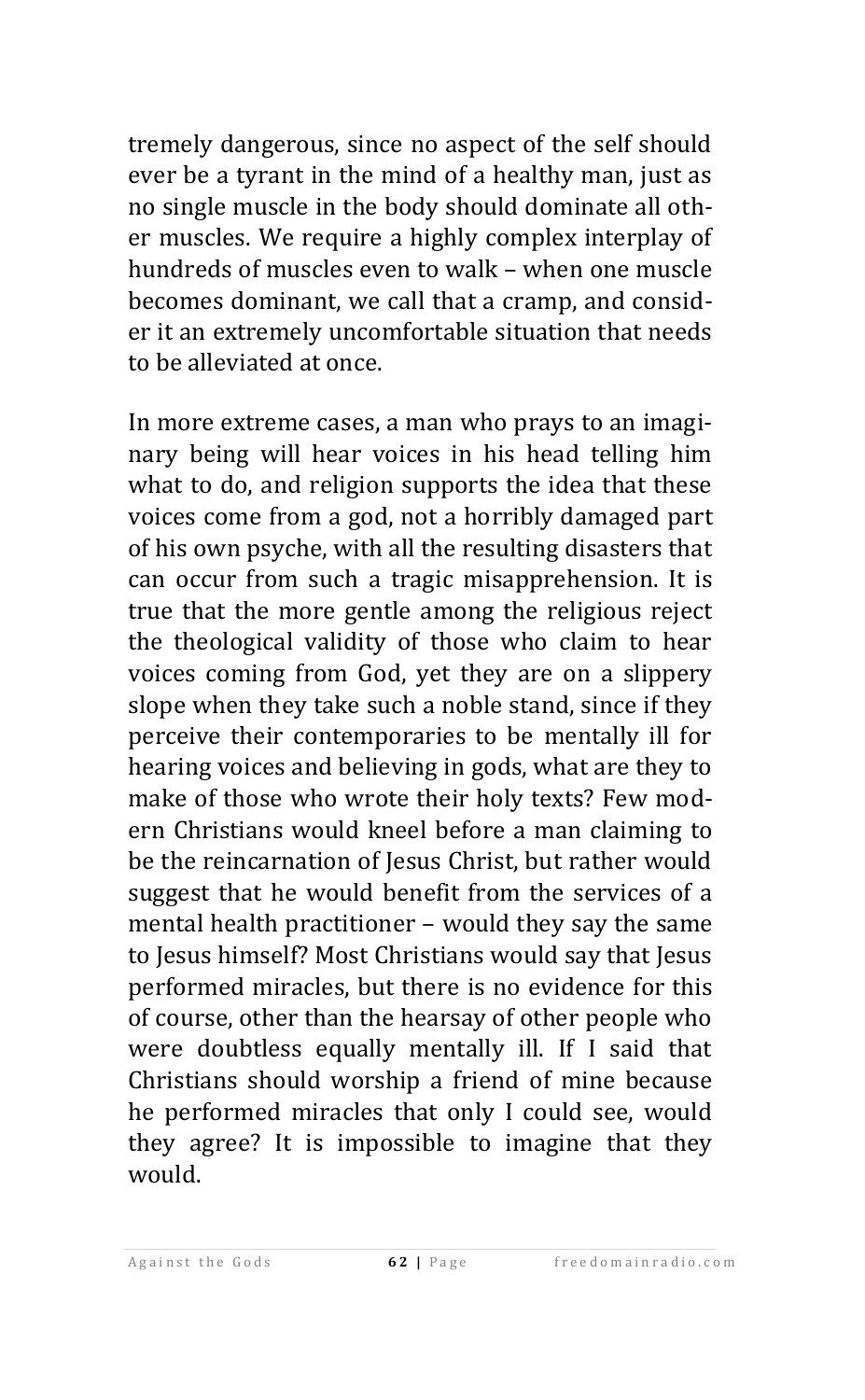The religious also believe that gods watch and judge us, and this seems entirely in accordance with the subconscious reality of a conscience. A conscience is nothing terribly complex; it is simply the extrapolation of our stated principles into universals, followed by the comparison of our actions to these universals. If I hit my daughter while telling her not to hit others, this basic contradiction – or perhaps more accurately revolting hypocrisy – is instantly noted and retained by my subconscious. I will as a result distinctly feel that there is something wrong with what I am doing, which will either propel me to examine my own hypocrisy, or redouble my attacks upon my daughter for her imagined transgressions.

If I act on impulse, and then invent endless *ex post facto* justifications for my actions, with reference to universal principles, then I become a bewildering, dangerous and annoying hypocrite to those around me. I cannot act with any integrity, because I have erected high and thorny walls between the various aspects of myself that need to come together so that I can act with reasonable consistency.

Unfortunately, philosophy emerged from religion in much the same way that mankind evolved from fetid swamp dwellers, with the result that principles were invented to excuse evil and elevate hypocrisy to the status of virtue. For instance, the Bible commands believers to refrain from murder, but the god considered to be all virtuous kills virtually the entire world in a fit of rage. This kind of staggering hypocrisy requires a vast amount of verbal fencing and befogging to avoid. Rationalizing the irrational was the original basis of philosophy, which is why to create a philoso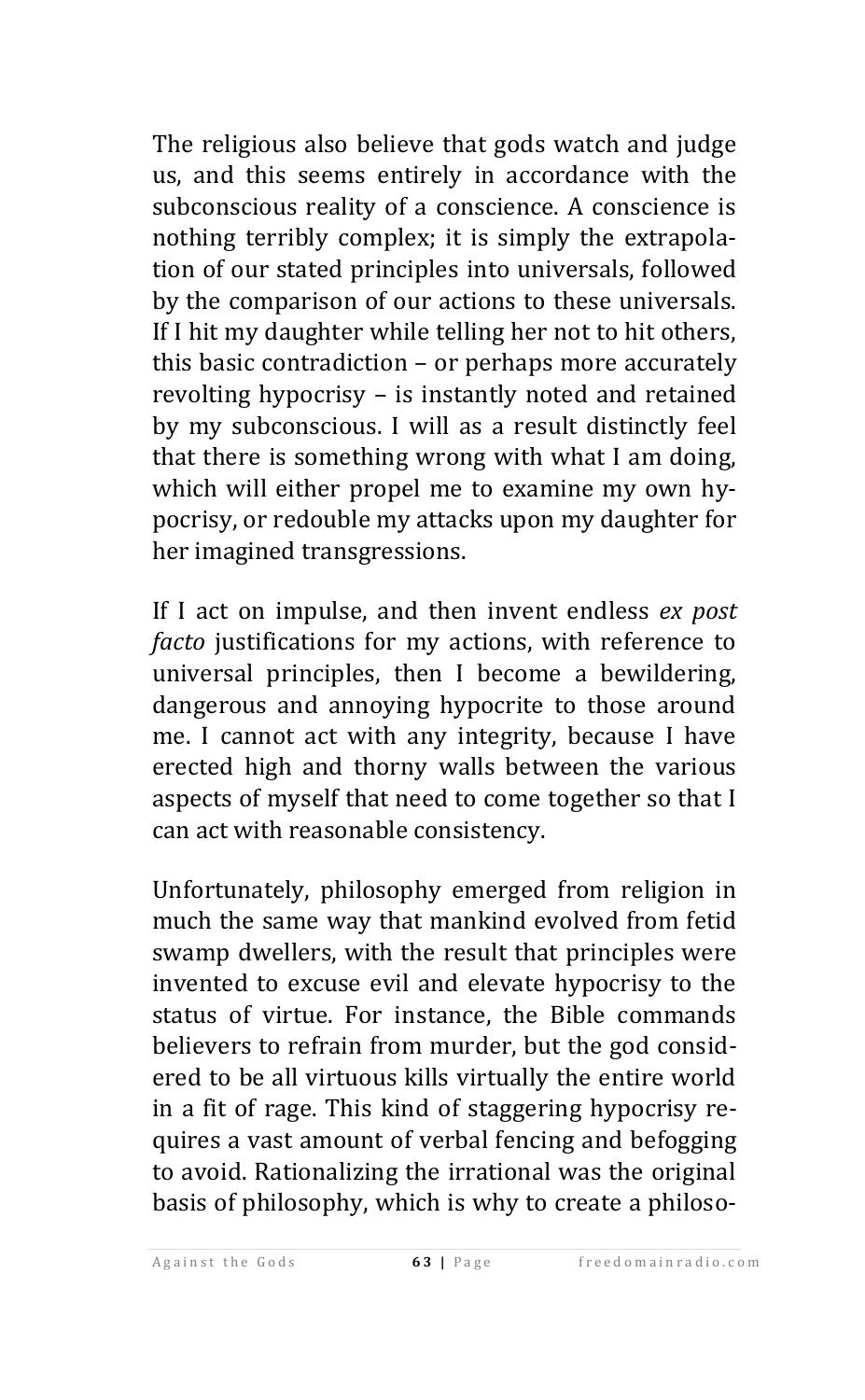phy based on reason and evidence is such a radical project.

### AGNOSTICISM AND **COWARDICE**

I have often argued that agnostics are cowards, and I would like to make that case here.

First of all, I do not consider the position *itself* to be cowardly, but rather if superior and irrefutable strong atheist arguments are consistently rejected in favor of the mental fog of agnosticism, I consider that cowardly and enormously destructive.

We cannot be reasonably criticized for not adhering to knowledge we have yet to learn. Was an 18thcentury physician negligent for failing to prescribe a cure that had not yet been invented? Of course not – but we would condemn a 21st-century physician for such malpractice. I would not criticize my 18 month old daughter for deliberately pouring juice on the carpet, an act I would consider wilfully aggressive on the part of an adult guest.

Thus if you are an agnostic, but have not yet heard the arguments in this book, please do not think that I am calling you a coward – if that even means anything to you – but after you have heard these arguments, if you cannot refute them, and still cling to your irrational position, then that is certainly the label I will apply to you, since you will have earned it.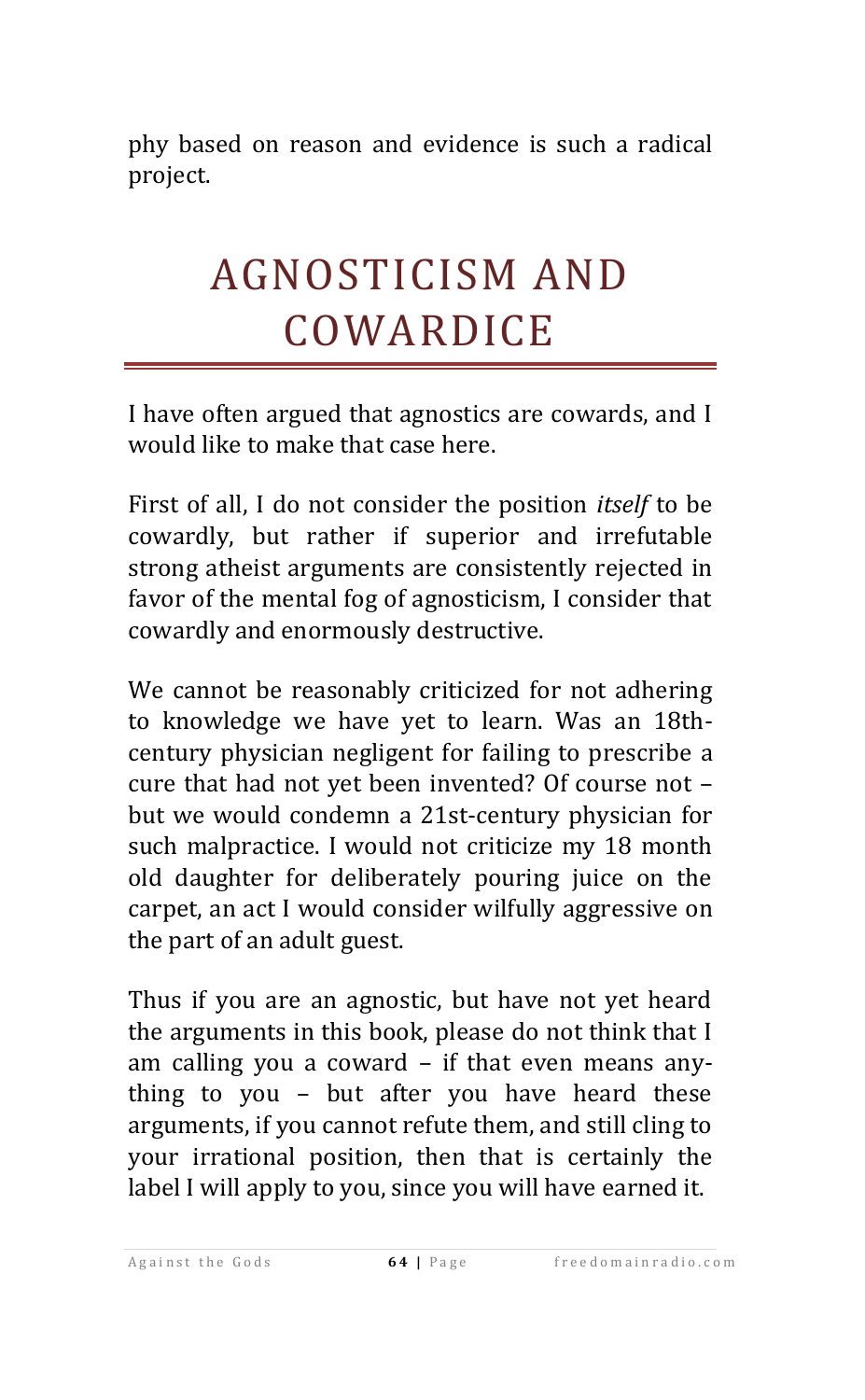The basic tenet of agnosticism is that no positive statements about truth can be made because some contradictory evidence may exist in this or some other universe. There is so much that is wrong with this position that it is hard to know even where to start, so let's start with something quite simple, and then work up to the more complex objections.

First of all, agnosticism is always and forever specific only to the existence of deities. I have never once heard an agnostic argue that we cannot call rape wrong because it might be right in some other universe. I recently had a debate on agnosticism with a staunch antigovernment libertarian, who argued that we could not say there were no gods because gods might exist in some other universe. I then asked him how he could assert that governments were immoral, because they might be moral in some other universe? He replied that governments have specific properties, which I did not particularly understand, and I replied that gods also have specific properties, which is why we use the word "gods" rather than "spoon," or "aglet," or "spork," or "tine." He did not respond to this, but I think the point is very clear. If the possible existence of alternate universes where truth equals falsehood invalidates any positive declaration of truth, then this applies *universally*, and not specifically only to gods. I have never heard an agnostic argue for the potential existence of Santa Claus in some other universe, or leprechauns, or square circles, or two and two making five. I have never seen a scientist rejecting the claim that the world is round because in another universe, it might be shaped like a banana.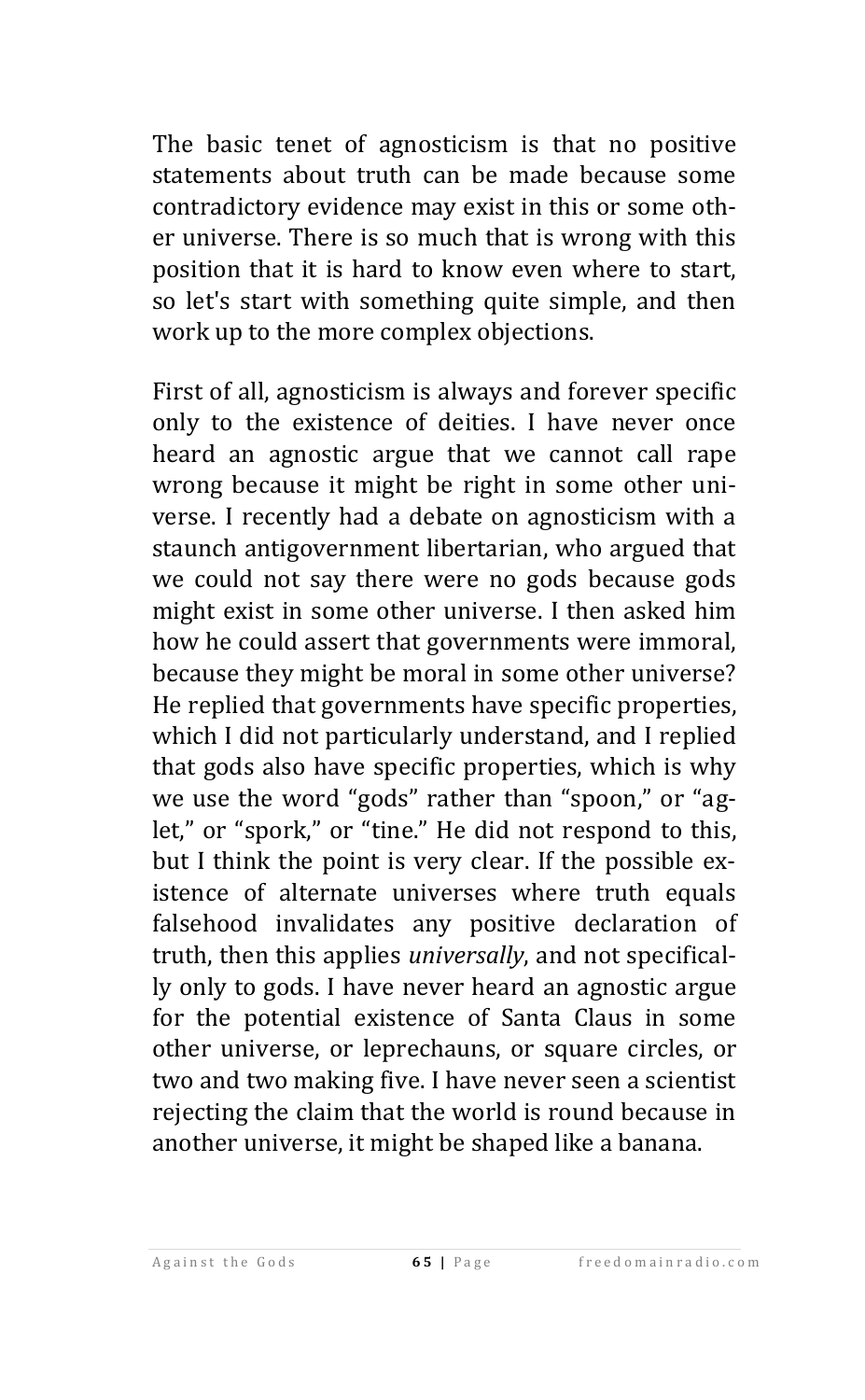We can all imagine how offensive it would be for a man to argue that we cannot call rape immoral, or attempt to prevent and punish it, because it might be virtuous in some other dimension – such a man would be obviously attempting to deal with his own psychological problems by creating some nonsensical and fogging philosophical junkyard of confusion. Have you ever heard an agnostic argue that child molesting priests should not be punished, or morally criticized, because child rape might be beneficial to kids in some other universe? We would view such ghastly equivocation as the sign of a bad conscience, and quite possibly a mental illness.

Agnosticism also faces the problem of the "null comparison." In computer languages, variables can be created called "variants," which can contain any type of data, from pictures to videos to numbers – the memory clipboard on your computer, used for copying and pasting just about anything, is an example of this. If you ask a computer to tell you whether the number two is equivalent to a "variant," the computer will tell you that this cannot be done, because you cannot be sure that the variant is in fact a number. If I ask you whether the number two is equal to "X," where "X" can be anything in the universe – or nothing at all – you will tell me that this fundamentally does not compute, and might wonder what kind of bizarre game I was up to.

"Is Susie an 'X'?" There is no way to know – if "X" equals "female" then yes. If X. equals "asteroid" then the answer is quite likely no. The question as it stands cannot be answered. This does not mean that Susie can be anything – this does not mean that Susie might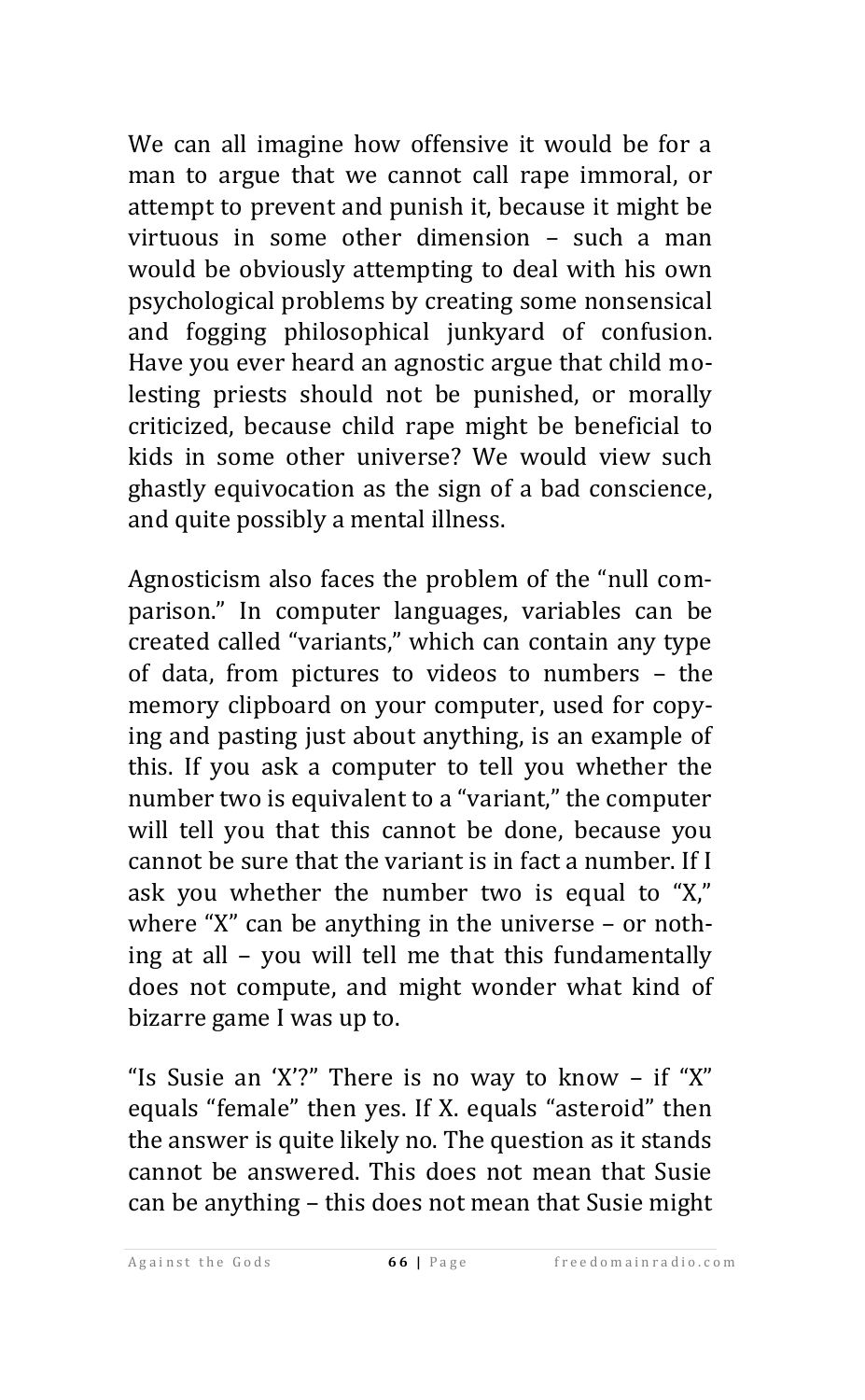be an asteroid as well as a female human being as well as a magical unicorn, a square circle and the pot of gold at the end of a leprechaun's rainbow.

You cannot compare anything to an unknown "X" – particularly something with known properties. The concept "deity" has specific properties, and cannot rationally be compared to some unknown alternate universe, about which we know nothing at all – the ultimate "X."

Thus the statement that gods might exist in an alternate universe is completely invalid, and entirely selfcontradictory, since we are claiming to have some knowledge of existence and the specific properties of gods in some alternate universe about which we fully admit we know absolutely nothing, not even whether it exists. (Even the statement "an alternate universe may exist" is completely invalid, because existence is a property of *our* universe, and since we know nothing about an alternate universe, we cannot use the term "existence" to refer to anything about it.)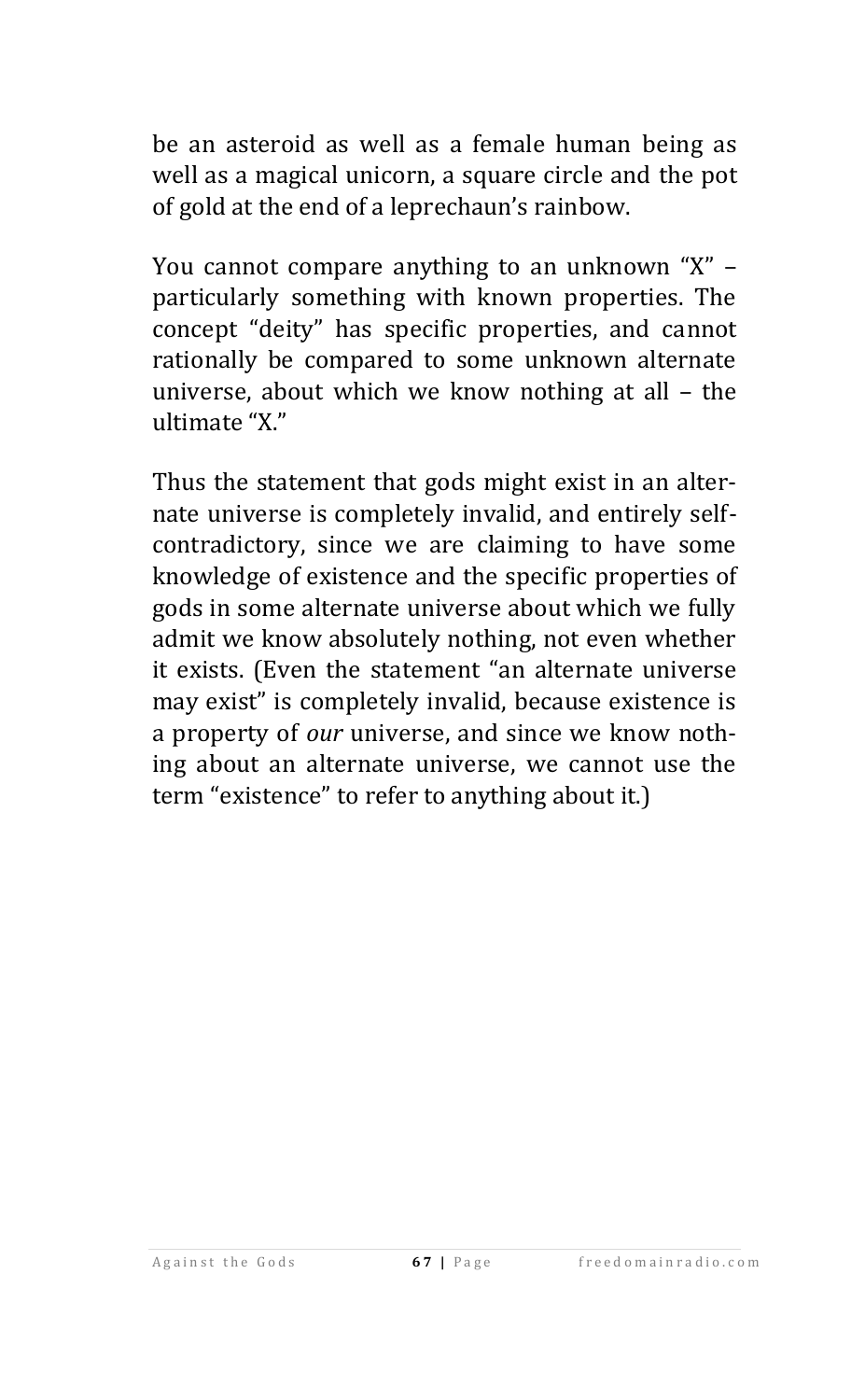# CLOSING THE OPEN DOOR

Imagine that you drive over to a friend's house to pick him up to go to a movie. You knock on the door, and he opens it.

"Let's go," you say.

He hesitates. "I can't go through that door," he says.

"Why not?"

He purses his lips and shakes his head. "Because it might be closed in some alternate universe..."

Would you accept this as a rational and healthy statement on the part of your friend?

Of course not. You would try to get him some professional help. You would be particularly concerned that he opened the door in the first place – thus indicating specific knowledge about its status – and only then got all foggy about whether it was opened or closed.

But this is *exactly* the position of agnostics! They open the door of reason and evidence in order to nullify reason and evidence. They use a rational argument to say that reason is invalid. They create evidence out of thin air which is the opposite of existence and essentially say that no conclusions can be made because existence might equal the opposite of existence.

Why is this so cowardly?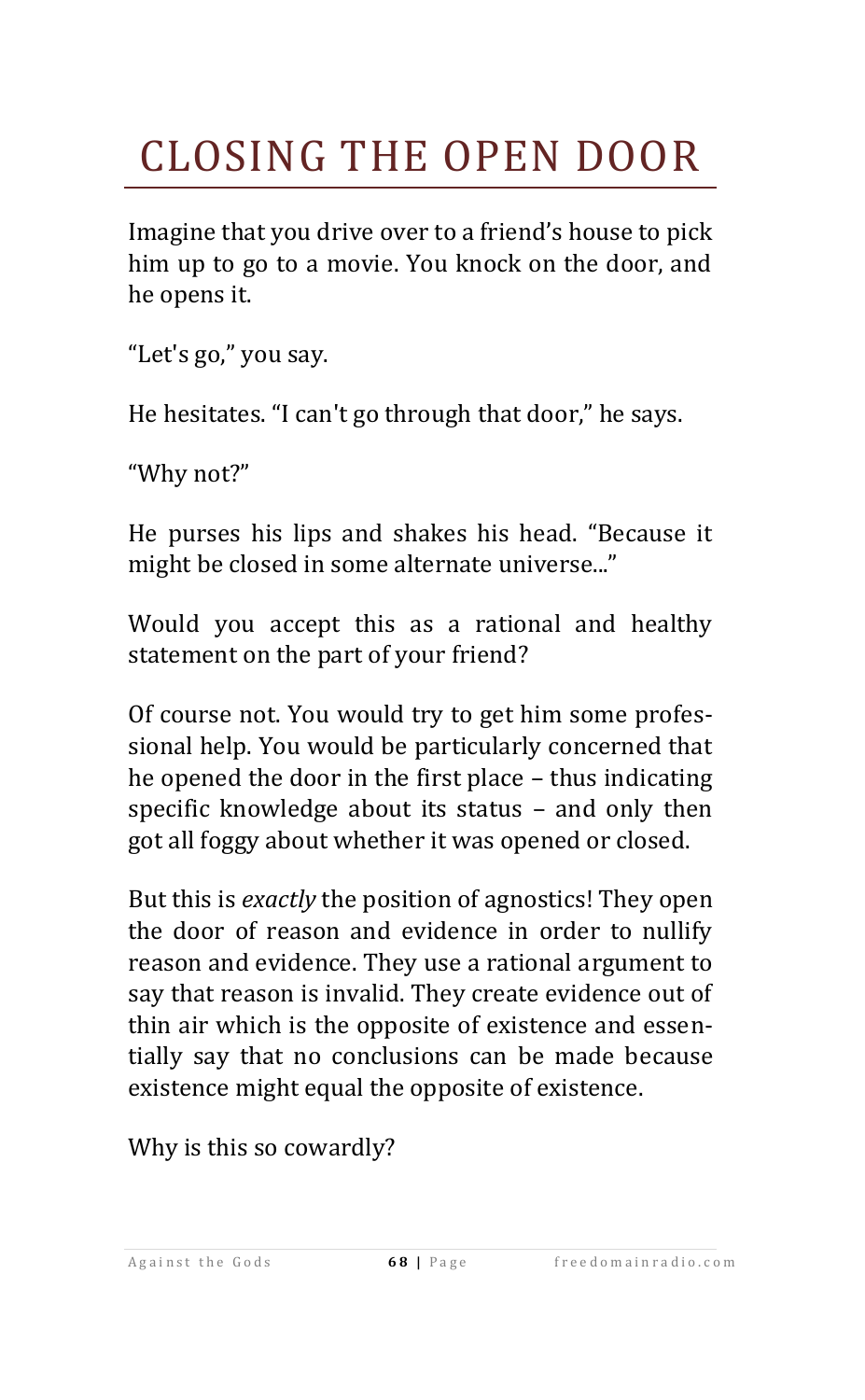If the agnostic position is valid, and if agnostics genuinely believe that no positive conclusions can ever be achieved and maintained, then surely they have far more important things to achieve in this world, relative to their values, then haggling over possible sky ghosts in another universe.

Surely agnostics should be virulently opposed to the existing justice system, which puts a man in jail for life based on a videotape of him stabbing his wife to death. This is a far more immediate reality than whether Zeus might exist in Dimension X – yet I have *never* heard an agnostic say that we should never send anyone to jail, because even if this man undoubtedly murdered his wife in this dimension, he might not have murdered her in another dimension, and so we cannot say for sure that he is guilty.

I have never heard an agnostic refuse to go to a funeral, arguing that the deceased might still be alive in another universe.

I have never heard an agnostic refuse medical treatment, on the grounds that he might be perfectly healthy in Dimension X, or that what cures him here might kill him "over there."

I have never borrowed money from an agnostic, and have him accept my argument that I do not have to pay him back in this universe, since I might have already paid him back in another universe, and so he cannot say for sure that he has not been repaid.

I have never heard an agnostic tell a victim of abuse that she has no right to be upset, because in another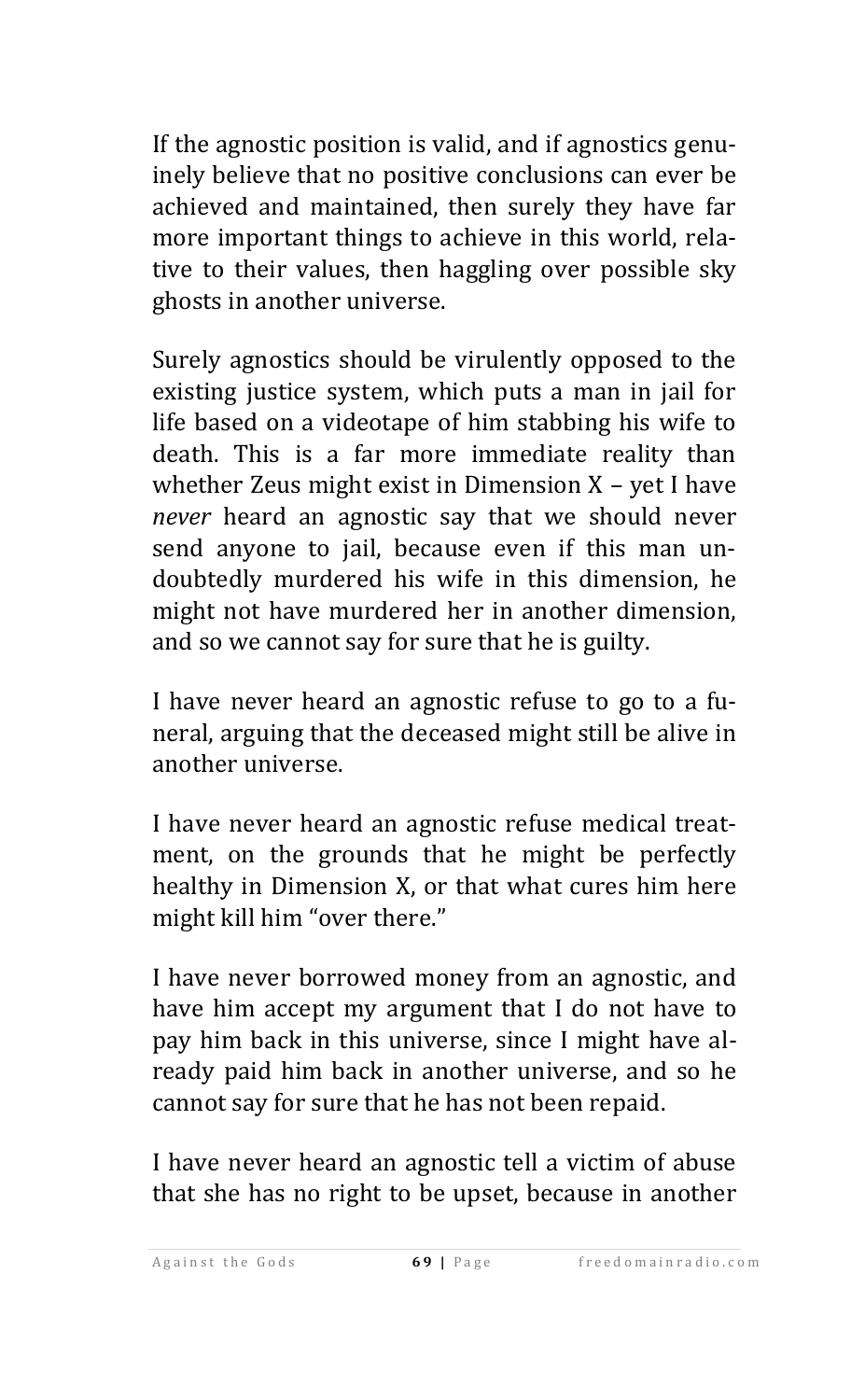universe, she might not have been abused, or abuse might be the opposite of abuse.

No, agnostics never ever advocate these or a hundred million other absurd, offensive and insane positions.

Why not?

Why would agnostics *only* apply this kaleidoscopic and fogging "alternate universe" theory to the most distant and incomprehensible of human conceptions – that of a deity – and not to the far more egregious, immediate and important concerns of human society?

The answer is obvious – because agnosticism would be revealed as absurd, offensive and ridiculous if it were applied even remotely consistently.

So the question still remains – why is the door left open only for gods, and nothing else?

The answer is equally obvious – because agnostics are cowards.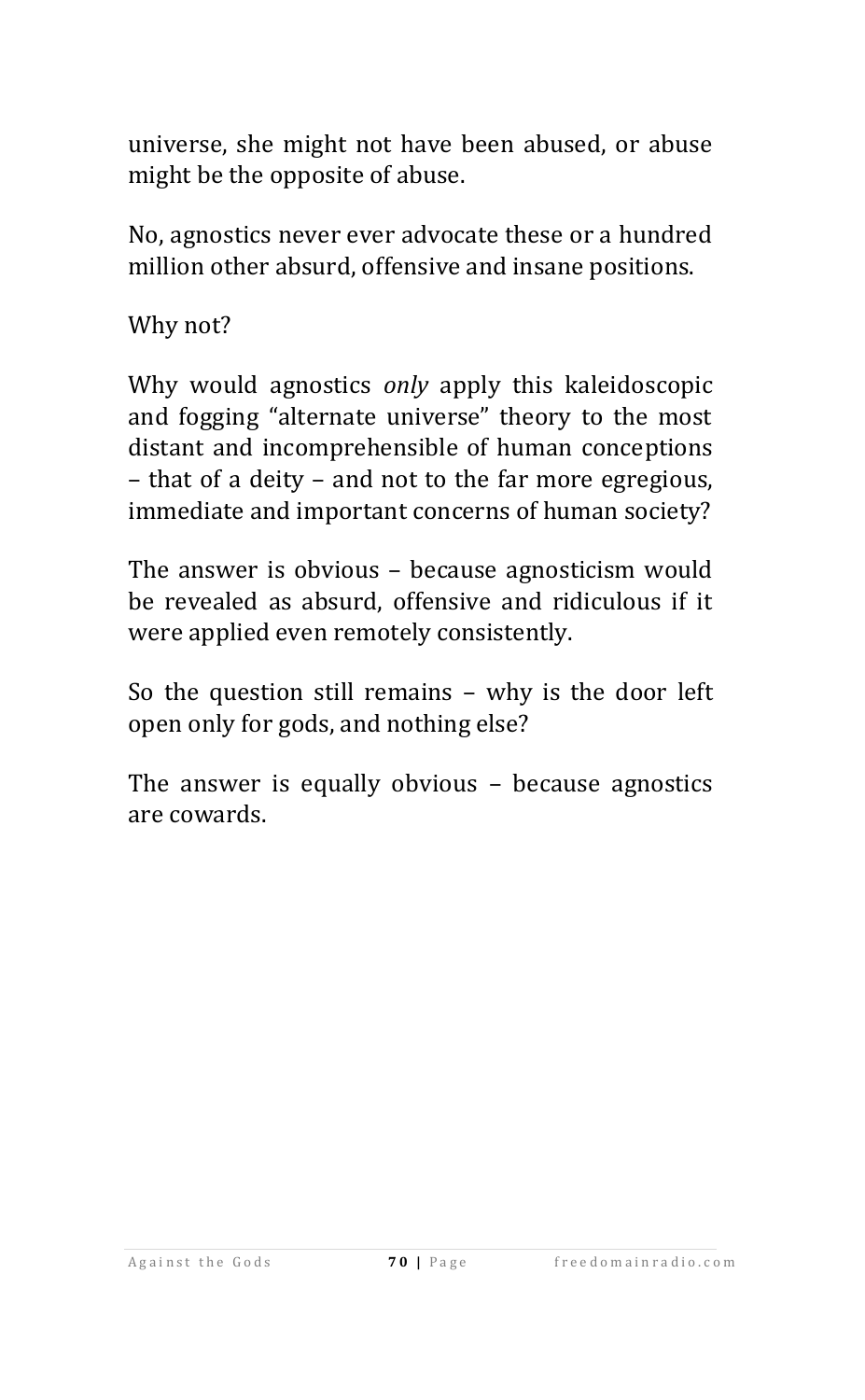## AGNOSTICISM AND FEAR

The magic fog machine of agnosticism only pumps its noxious gases into the religious realm – it's like a cloud that miraculously wraps itself only around priestly garments. The reason, of course, for the astounding specificity of the "alternate universe" argument is that religious people tend to get upset, offended, ostracizing and angry when told that God does not exist.

This has little to do with the non-existence of God, but rather triggers all the volatile emotions surrounding family, culture and community.

When a religious person is told that there is no God, what he hears is, "My parents lied to me."

A man who is told that there is no God no longer sees in the mirror a being with a glowing soul, but a cramped sub-species of superstitiously (and surreptitiously) indoctrinated livestock – lied to, bullied and controlled for the sake of material money in the here and now. He is revealed not as a free man, basking in the glory of the divine, but a mere slave to the lies of the priests, fed crippling falsehoods and fattened for the feast.

People do not really believe in gods, that is a basic reality of life – they *say* that they believe in gods because they are afraid of being attacked by others for expressing doubt, or thought. Religions are the ultimate case of the emperor's new clothes, an old fairy tale where thieving weavers pretend to make a suit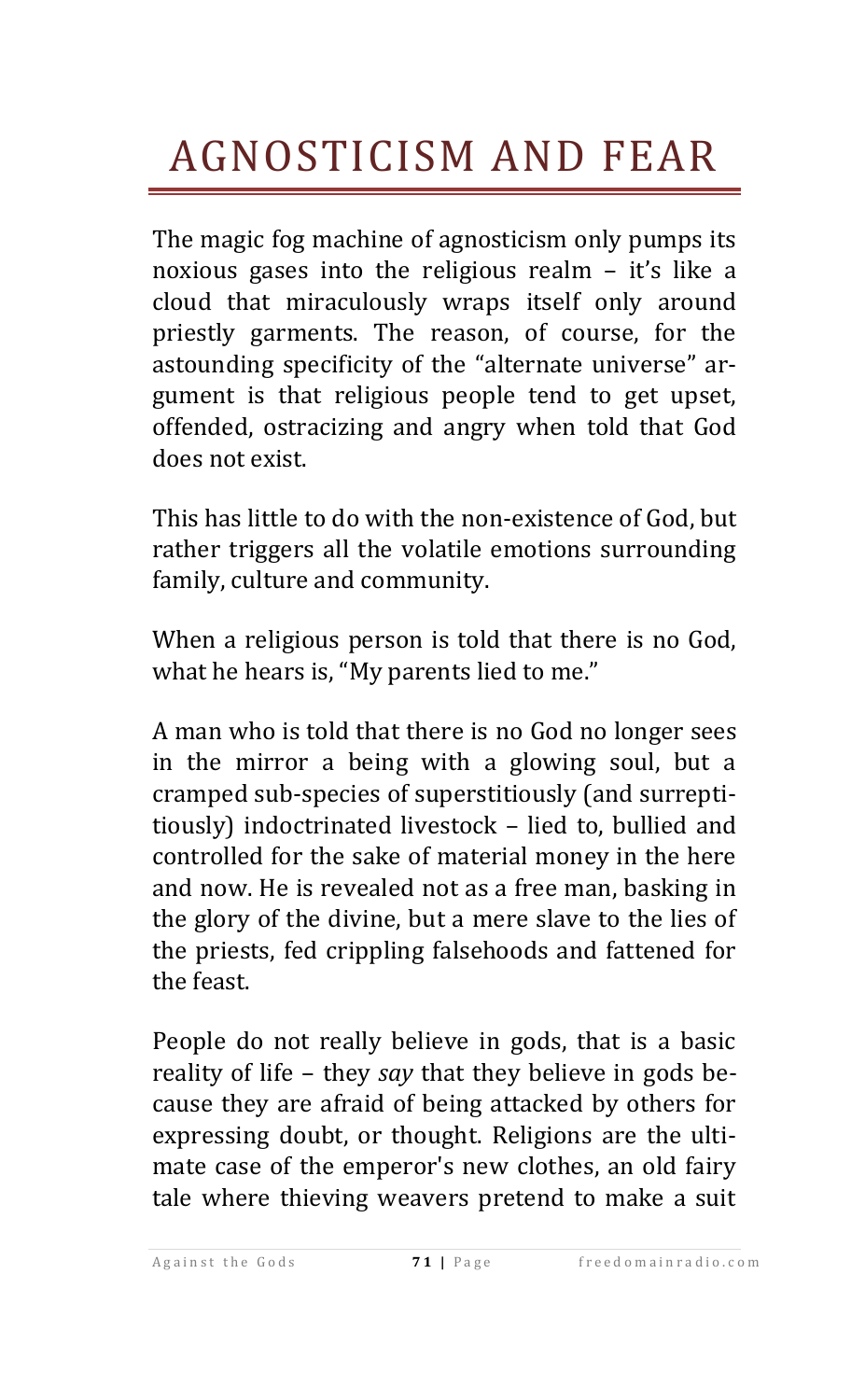for the King, claiming that anyone who is unfit to his position will be unable to see it. Naturally, everyone pretends to see the suit, and marvels at its fine colors, until a boy on the street innocently asks why the King is walking around naked.

If you walk up to a man and tell him that his parents lied to him about everything that is true and good and right in the world, and sold his hide to thieving priests because they were afraid to stand up for truth and virtue, naturally he will be very, very upset.

Clearly, this is why agnostics do their n-dimensional somersaults – to avoid the anger, offense and potential retaliation from the religious.

I have no particular issue with people who do not want to step into the boxing ring of philosophy – not everyone is suited for these kinds of conflicts, and certainly battling superstition is not a strict moral requirement. It can be extraordinarily uncomfortable to experience the disorientation, bitter anger and caustic ostracism shooting up from the deep well of discontent when you shine down the light of reason and evidence. It is not for everyone, it is not necessary, and one can live a virtuous and happy life without taking on this kind of combat.

The world is filled with countless wrongs that I do nothing to prevent or avenge – I do nothing to feed starving children in North Korea, and while I am unhappy that they are starving, I recognize that I have chosen not to help them. I think that I am doing my own part to advance the cause of truth, reason, virtue, evidence and philosophy in the world, and I am very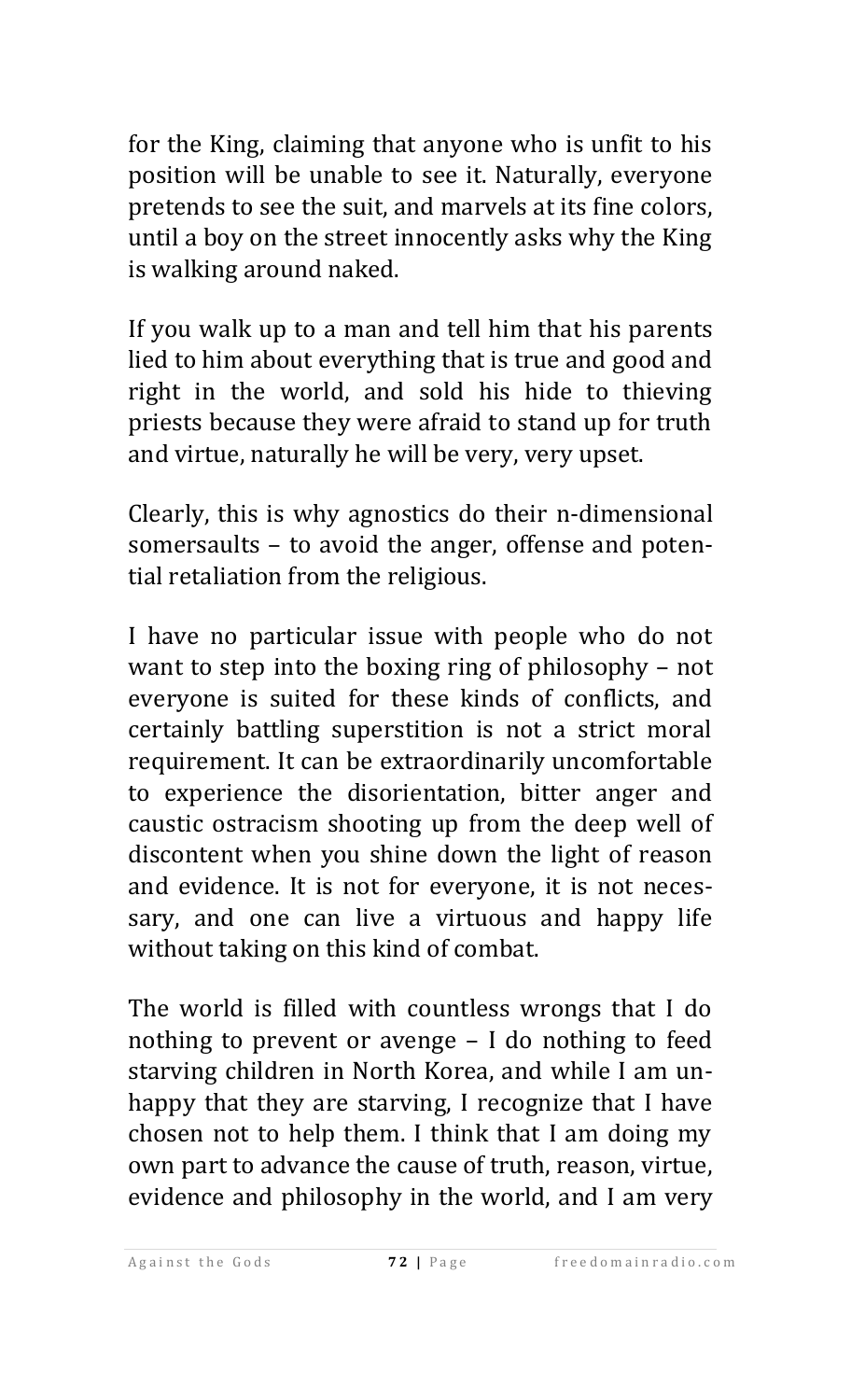proud of my achievements in these areas, but of course there are millions of wrongs I do nothing about, and I recognize the reality of that, and do not seek to make excuses about my choices.

Imagine that immediately after I said that I was doing nothing to help the starving children of North Korea, I immediately said, "But there is no reason to believe that they are actually starving, because in some alternate universe, they might not be hungry at all!"

Would this not be a rather bewildering statement for me to make? Why on earth would I need to create an alternate universe in which North Korean children were not starving?

Again, the answer is blatantly obvious – I need to create an alternate universe where North Korean children are not starving because I am *extremely* uncomfortable with not feeding them.

If I were at peace with my decision, I would not need to create an alternate universe wherein that decision would be unnecessary. It does not require a high level of psychological sophistication to understand that if I am unfaithful to my wife, and then I obsess over an alternate universe wherein I remain faithful to my wife, that my obsession is driven by guilt and shame and a tortured desire to have chosen differently in the past. It also is not the summit of psychological insight to understand that I have a need to create an alternate universe wherein I am faithful to my wife because I am fairly sure that I will be unfaithful to her again in the future, and am preparing the way for another transgression.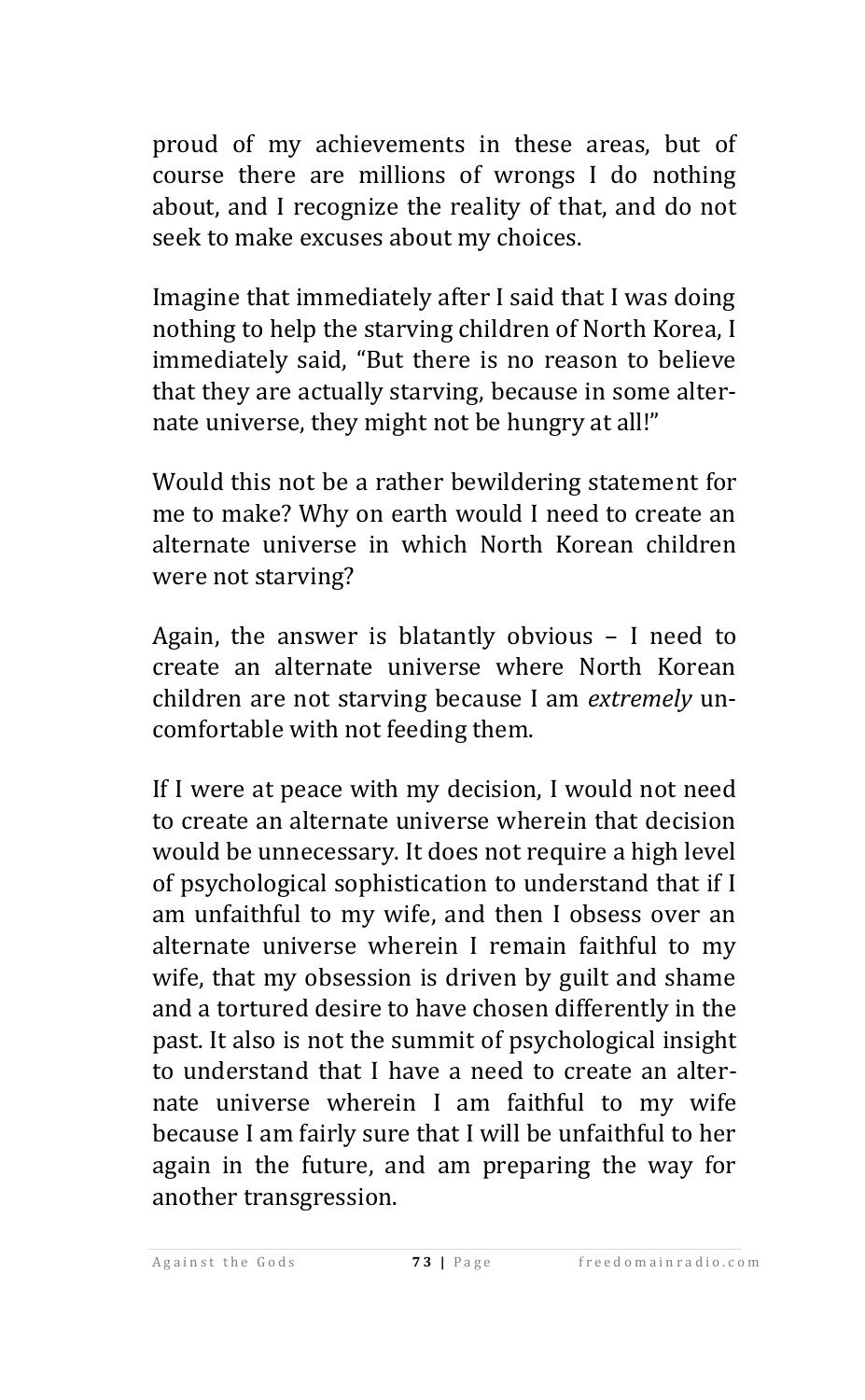I do not have conclusive empirical evidence for this, but I have certainly experienced it during my many years of debating these issues, with friends and strangers alike, but my strong belief is that agnostics are secular-minded people who come from religious parents. Deep down, they fear – and I would imagine not unreasonably – that their parents will choose God over them, if faced with such a choice. This is a truly tragic situation, which I have not had to face directly myself, and my heart goes out to people caught in this supernatural trap. Agnostics and theists are caught in the endless and stagnant merry-go-round of "let's agree to disagree." Agnosticism is a way of fencing off a topic emotionally with a big cloudy fog bank upon which is inscribed the blurry letters, "Don't go there!"

The fact that agnostics only invoke alternate universes for gods indicates not that *I* think that agnostics are cowardly, but rather that they themselves are of this opinion.

I wish to reiterate that I do not think that it is cowardly to avoid confrontation with the religious – I can perfectly well understand why someone who has a reasonably good relationship with religious parents might wish to avoid confrontations about the nonexistence of gods. However, honesty is the first virtue, and the most important honesty is honesty with the self – if that is absent, everything that follows is false. The true reality for agnostics is that they do not wish to anger or upset religious people – I can understand that, but that needs to be admitted. Failing that admission, agnostics need to apply their "alternate universe" theories to everything, since it is a principle of epistemology, or fundamental knowledge.

Against the Gods **74** | Page freedomainradio.com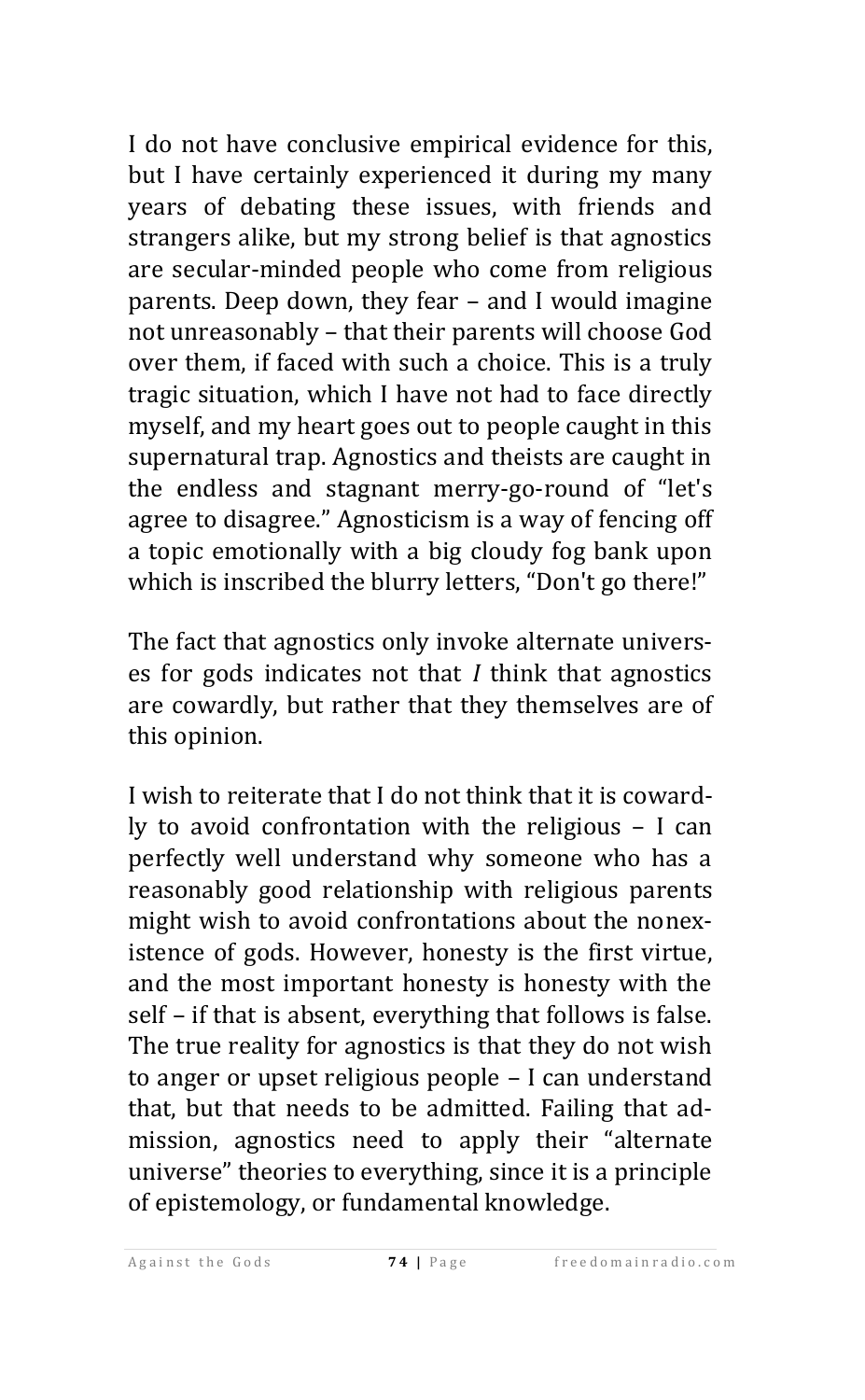To create a singular exception to a universal rule for that which makes you uncomfortable, rather than just admitting your discomfort, is dishonest and cowardly.

If an agnostic can honestly admit that he is afraid of confronting religious people, then he does not need to continue slithering through the foggy gymnastics of alternate universes and the certain knowledge of the uncertainty of knowledge.

Cowardice is the avoidance of honesty, not danger. A man who says he did not join an army because he was afraid of dying is being honest. A man who claims an imaginary illness – even to himself – is a liar, who is obviously uncomfortable with his own choices, and chooses to bewilder and confuse others rather than be honest at least with himself.

## AGNOSTICISM AND RELIGION

Many agnostics will claim courage because they ridicule and attack organized religion. The fact that we cannot prove or disprove the existence of God, they say, has profound implications for human theology, rendering any specifics about gods or their properties utterly imaginary and foolish.

This, however, does not hold logically. The alternate universe theory, as discussed above, cannot be specific only to gods, but is a universal principle that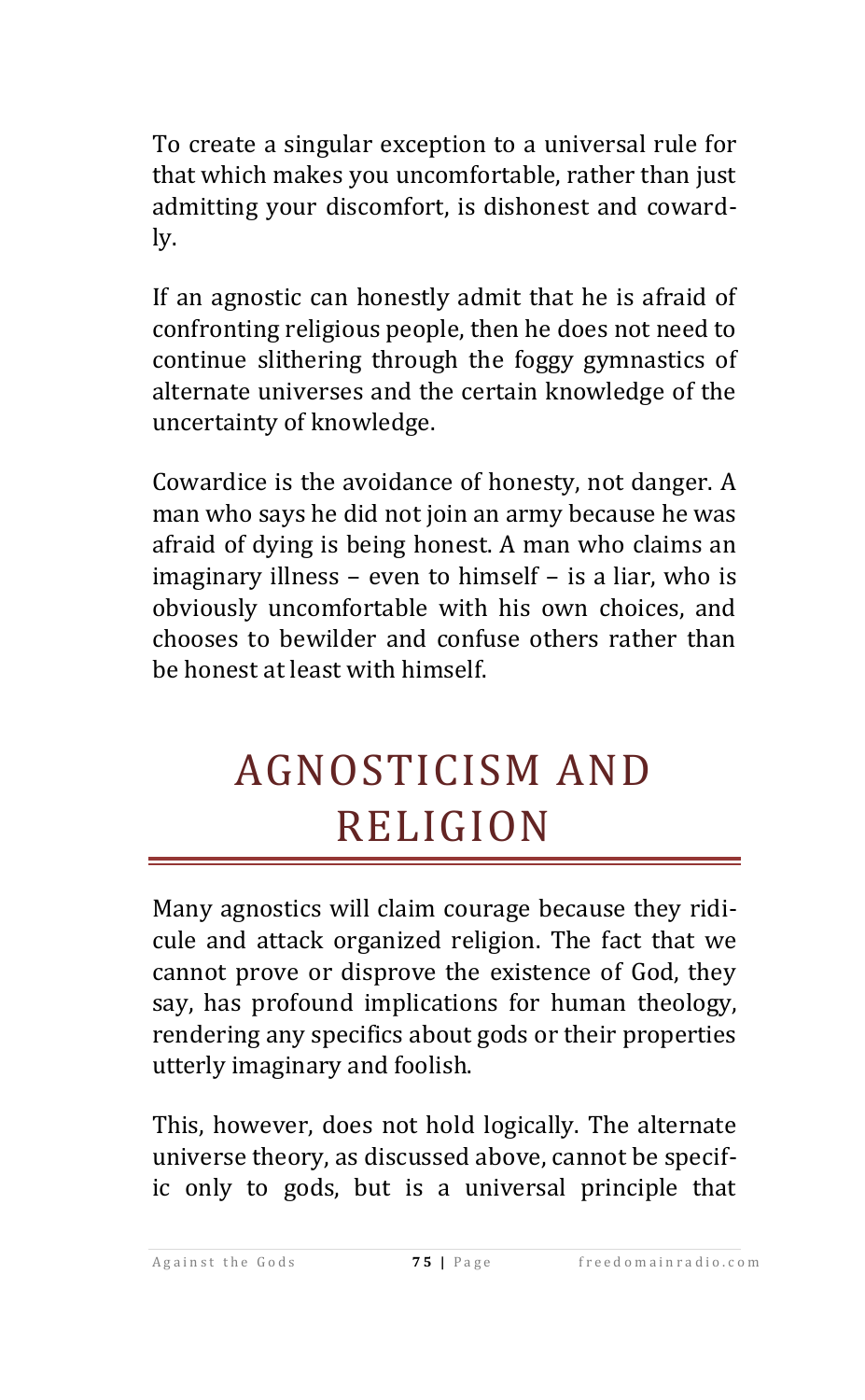applies to everything. When the agnostic says, "We cannot disprove the existence of gods," he is really saying, "We cannot disprove the validity of any statement"

This is the fundamental crux of the matter. Agnosticism cannot be a principle if it only applies to gods, and there is no logical reason why it should only apply to gods, and so *no human statement or belief or perspective or prejudice or bigotry can ever be proven or disproven*, according to agnosticism.

For an agnostic to say that organized religion is foolish runs entirely against the basic principles of agnosticism. If I believe that my God is an invisible spider that squats in my eardrum and whispers the truths of the universe only to me, how can this possibly be contradicted according to agnosticism? In an alternate universe, this could be exactly the case. The agnostic cannot say that this is definitively false, for the moment that definitive falsehoods can be identified, the alternate universe theory collapses.

This is what is so tragic about agnosticism: agnostics often think that they are undermining religious certainty, but the exact opposite is true. By saying that every conceivable human perspective could be valid in some alternate universe, agnostics raise rank subjectivism to the status of scientific objectivity, and madness to rational skepticism. An agnostic cannot say to a racist that he is wrong, because in some other universe, the despised race might in fact be inferior! This failure to identify and apply objective and consistent principles – the very essence of philosophy – not only drops any and all rational defenses against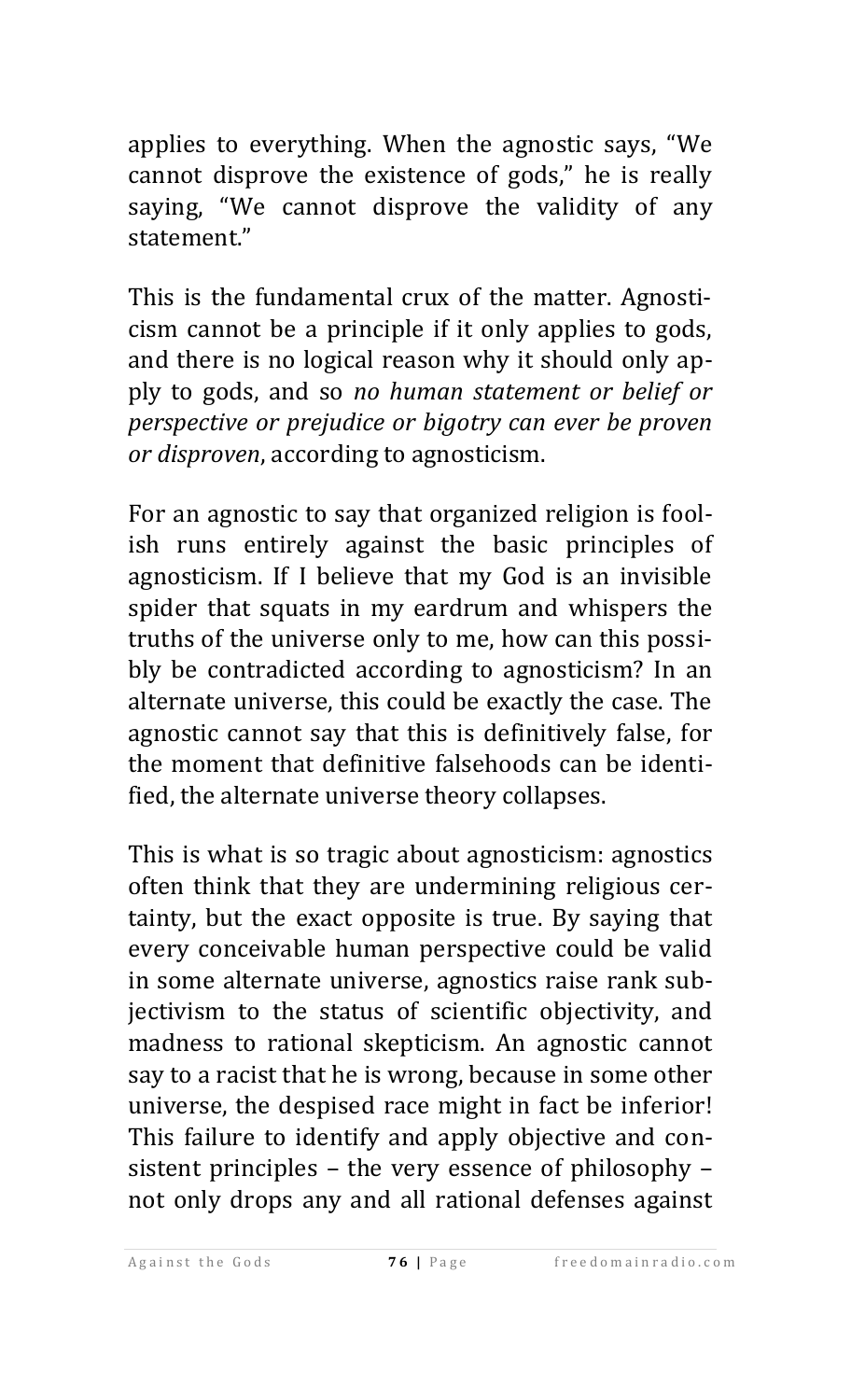subjective bigotries, but rather spurs them on, and elevates them to the very heights of philosophical wisdom.

Finally, agnosticism is a snake that eats itself. If we say that no human statement of truth can ever be proven or disproven, what are we to make of that statement itself? Isn't this just another example of one of the oldest philosophical piles of sophist nonsense, the statement: "Nothing is true." Of course, if nothing is true, the statement that nothing is true is false, which is a self-detonating position.

In the same way that agnosticism creates this magical exception for the existence of gods, it must also by the very logic of its principles create a magic exception for its own arguments. The moment that we hear the word "except" in a philosophical statement, we know that we are in the presence of Grade A nonsense. "Nothing is true – except this statement!" Meh, that isn't even philosophy, that is just a Mobius strip fortune cookie.

In the same way, when agnostics affirm that no statement can be proven or disproven, are they creating a magical exception for that statement? If so, on what basis do they create this magical exception? If not, then do they recognize the ridiculousness of their position?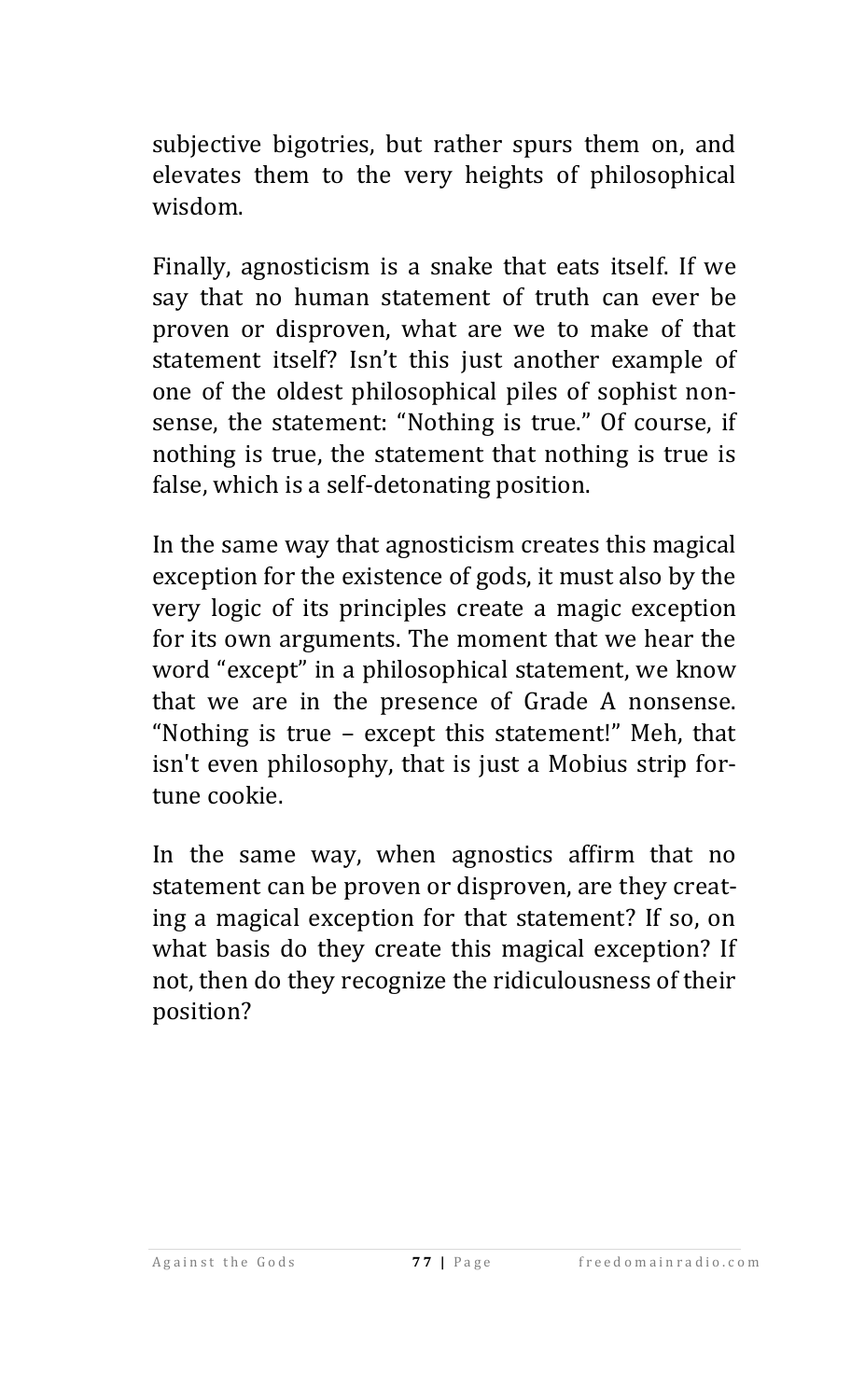## THE MISUSES OF HISTORY

When you are inventing a new idea, using the word that describes its exact opposite is a very bad idea. If I want to sell a dessert, I do not describe it as an appetizer, a mountain or a virus. If I want to sell a map, I do not describe it as a mystery novel, or switch North with South, East with West.

A man who wants to sell you something new, while describing it as something very old, is very likely a con man, looking to pass off a new table as an antique, or a cheap replica as the original.

Agnosticism is a relatively modern phenomenon; avoiding the question of God's existence is nothing new, of course, but agnosticism attempts to hook into a lot of science, particularly quantum physics, string theory and other multidimensional theoretical models.

This is little more than a transparent and obvious con.

Historically, the word "God" has never meant, "things that may exist in other dimensions of the multiverse, as described by modern physics." "God" has never referred to some unknowable X factor, Schrödinger's cat, the unified field theory, the cosmic craps player so derided by Einstein, or any of the other trappings of modern science.

No, let's not empty the word "God" of its true and original meaning, which was a cosmic and spiritual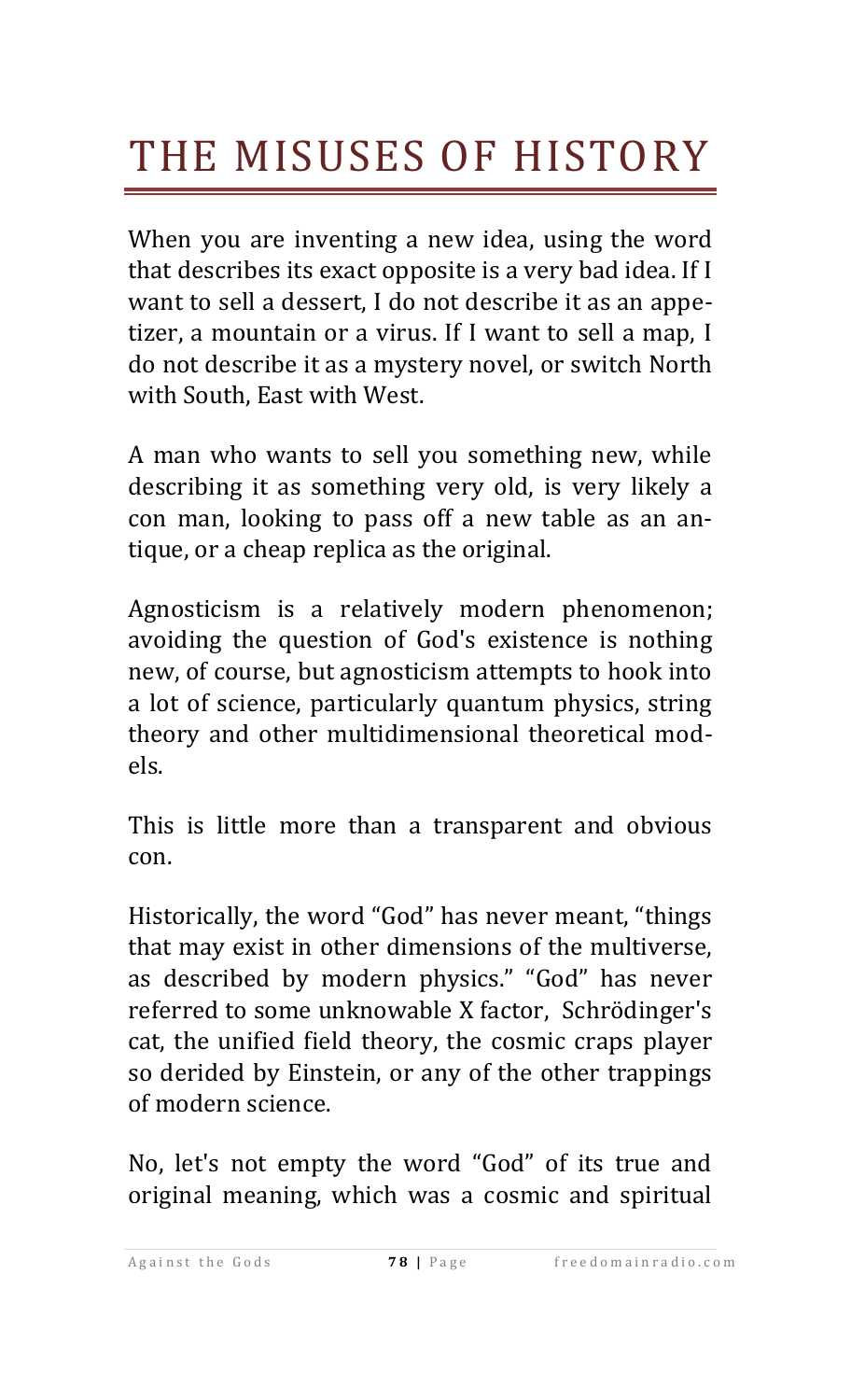father who created the universe, breathed life into mankind, burns the wicked and saves the innocent, and so on. This meaty and monstrous superman, this thunderbolt-hurling patriarch of our dim and brutal histories, this frustrated and enraged slaughterer of rebels and sceptics – this fearful and omnipotent beast should not be reduced to some pale and conceptual ghost hiding out in the dim theoretical alleys between the atoms.

Using the word "God" to refer to some theoretical possibility of mind-bending modern physics is to take a word steeped in the superstitious blood of our earliest collective histories, and attempt to propel it like some time-bending slingshot forward into the future – an exercise in futility, since this old and very brittle word cracks and collapses in the face of such insane velocity.

When it was first discovered that the world was round and not flat, the word "flat" was not enlisted to describe the newly discovered roundness. When ancient mathematicians first invented the concept "zero," they did not attempt to reuse the number one to describe it – for the simple and obvious reason that if you attempt to use the same word to describe something very different, you will spend the rest of your life trying to slice and dice peoples comprehension of your meaning. "Wait, do you mean the word 'one' to mean the old number one, or the new symbol for zero?"

It is so obviously inefficient to use the same word for opposite things – or even different things – that we should be immediately suspicious when this problem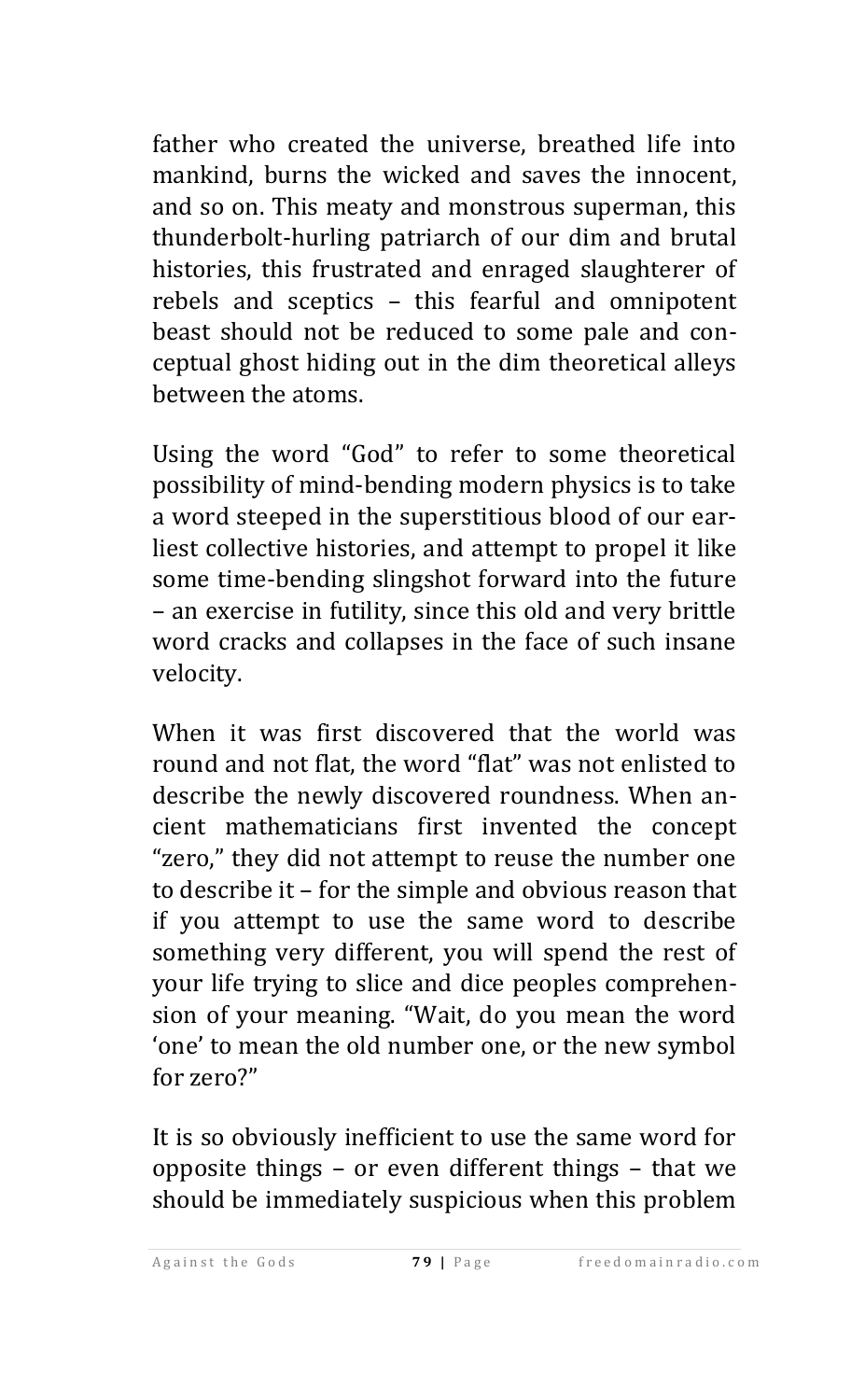arises. A man who proposes calling his wife his mother, and his mother his wife, is complicating not only his relationships, but also his psyche. A cab driver who tries to start using the word "uptown" to mean "downtown" will simply annoy his customers and lose his job.

The passionate, visceral, crazed and dangerous deities of the ancient world were called "gods." The word refers to Stone Age superstitions, not modern theoretical definitions of physics. "God" refers to not only a pre-scientific period, but an anti-scientific and antirationalist stage of our development, if development is even the right word. To the Egyptians of 6,000 years ago, the gods were living beings that you prayed to, feared, obeyed, and slaughtered virgins for. They joined you in war, contemplated healing you in sickness, cursed your enemies and strengthened your offspring. They did not hide in some possible alternate universe, waiting for almost 6,000 years for some scribbles on a mathematicians paper to reveal their potential hiding place.

We do not see agnostics attempting to rehabilitate the phrase "human sacrifice" by referring to it as a synonym for benevolence, because the strangeness, irrationality and quite frankly psychological problems that would be revealed by such a goal would be far too obvious.

Agnostics do not strenuously advocate for the legalization of rape, arguing that it might be moral in some other universe – yet they strenuously oppose atheists who deny the existence of God. This is a most strange position to see – surely if evil might equal good in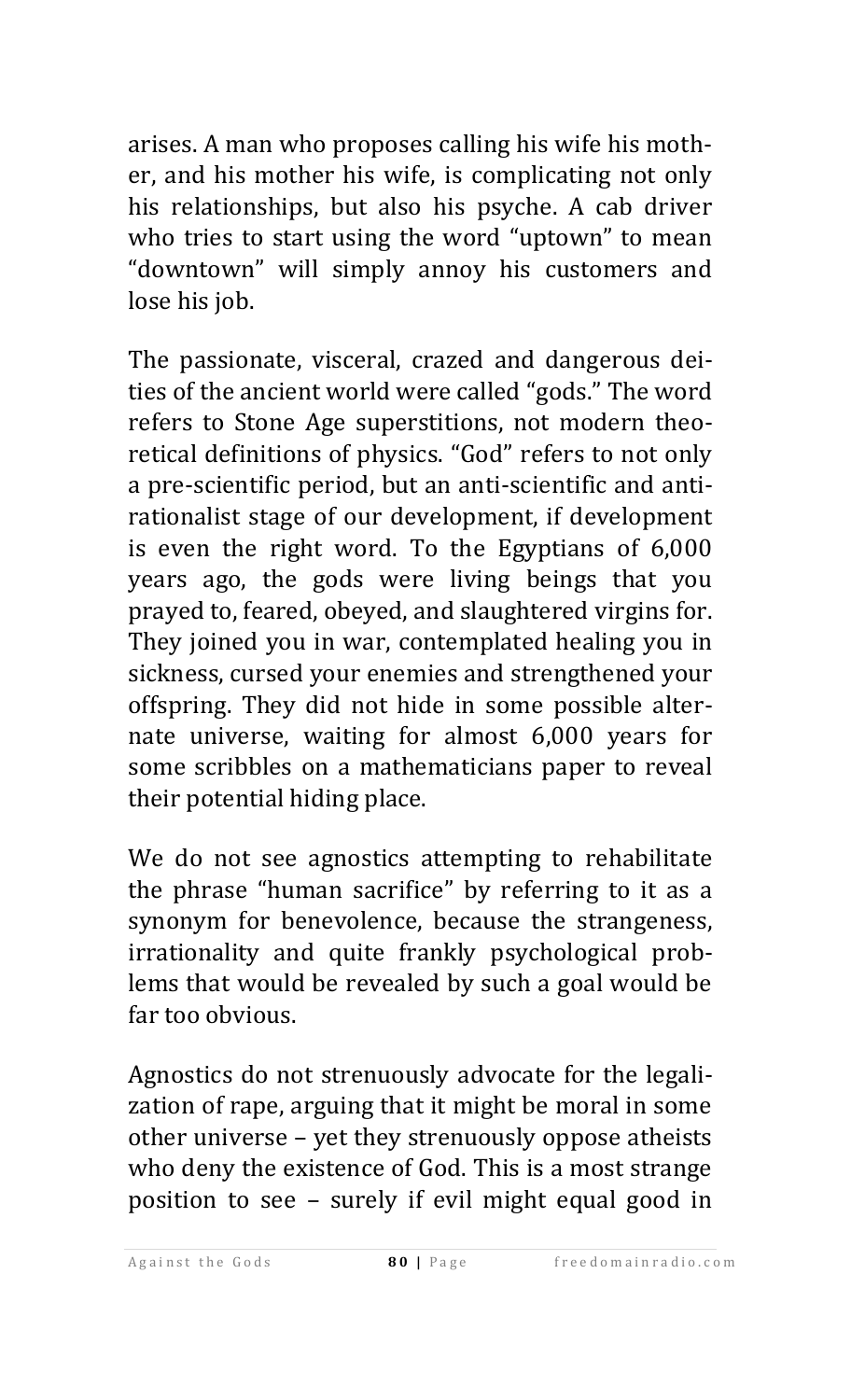some other universe, then violently banning evil in this universe is utterly unjust! If certainty is impossible in this universe, then surely we should start by opposing violently enforced certainties – such as physical self-defense – rather than merely strongly worded opinions, such as the fact that gods do not exist.

Yet oddly enough agnostics slither right past violently enforced views such as the evils of rape, murder, theft, parking in a handicapped zone, the nonpayment of property taxes, failing to come to a proper stop at a stop sign, speeding and everything else. All these legally enforced perspectives are utterly ignored, although they are inflicted with infinitely greater absolutism than a mere philosophical argument – and the agnostic reaches with open fingers for the throat of the mere atheist!

In other words, the violent *enforcement* of certain perspectives is perfectly acceptable to the agnostic, but mere *arguments* for other perspectives must be aggressively and endlessly opposed.

This is why I call agnosticism cowardice.

And if you are still an agnostic, after reading and failing to rebut these arguments, you have well earned the label.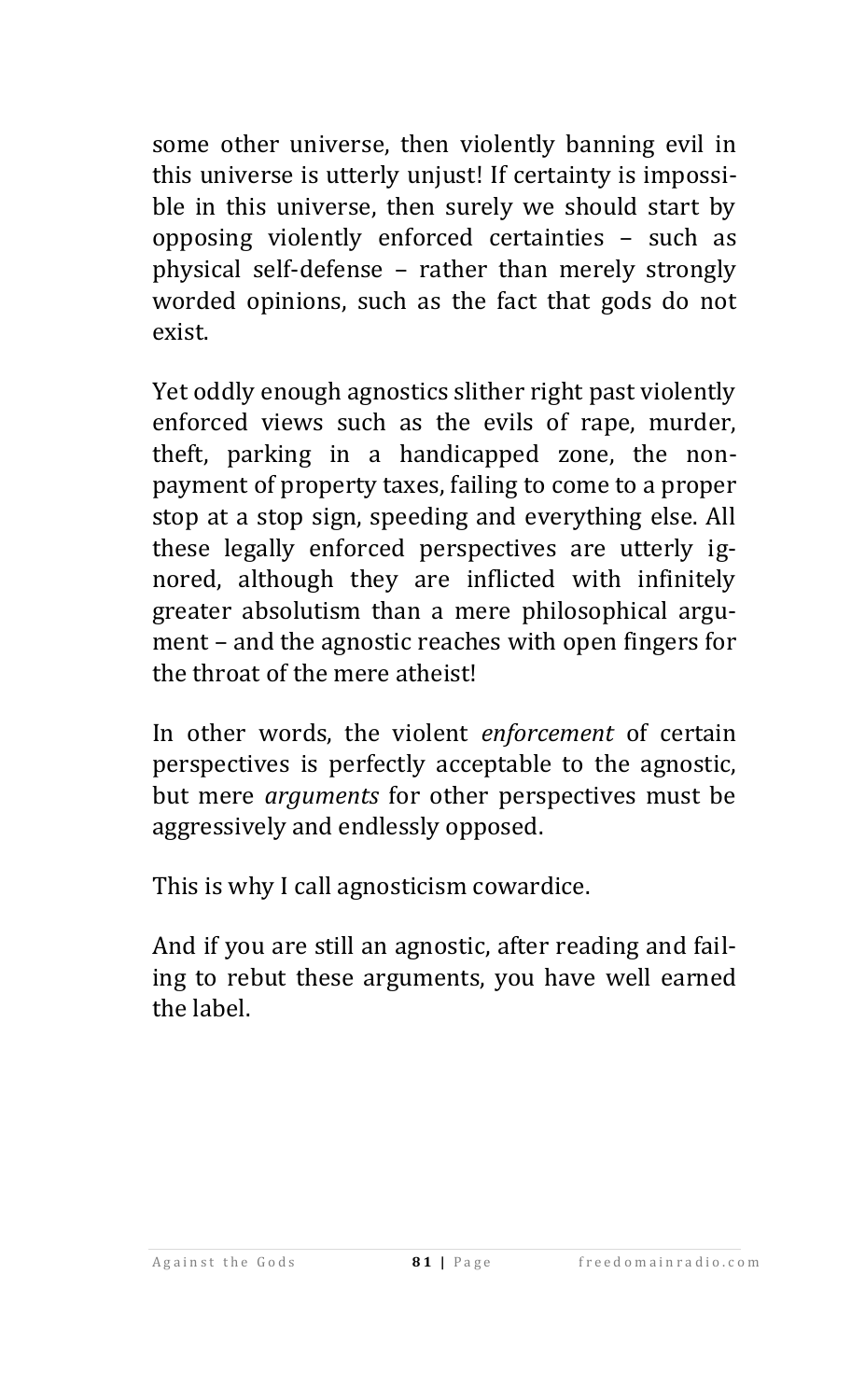## **CONCLUSION**

The first virtue is always honesty, and the first honesty is always with the self.

I do not for a moment imagine that agnostics have reached their conclusions by dispassionately looking at the available arguments and evidence. Agnosticism – like determinism and other forms of self-detonating superstition, arises from a fear of social attack, and a staunch denial of self-knowledge.

If you do not have the stomach to encourage the potentially rational, expose the irrational and condemn the anti-rational, you have nothing to be ashamed of. I feel queasy at the sight of blood; I'd make a terrible surgeon – but I know and accept this fact, so I don't need to recast my queasiness as other-dimensional courage.

If you are afraid of sticking your neck out in this highly unprofitable realm, that's completely fine. If you're scared of how others may react to the truth, that's natural, normal and healthy. Just – accept that. We don't all have to be good at everything. Leave this heavy lifting to others. I don't drill my own cavities, and you can leave the perilous advancement of reason to the philosophers.

All that we ask is that you get out of the way.